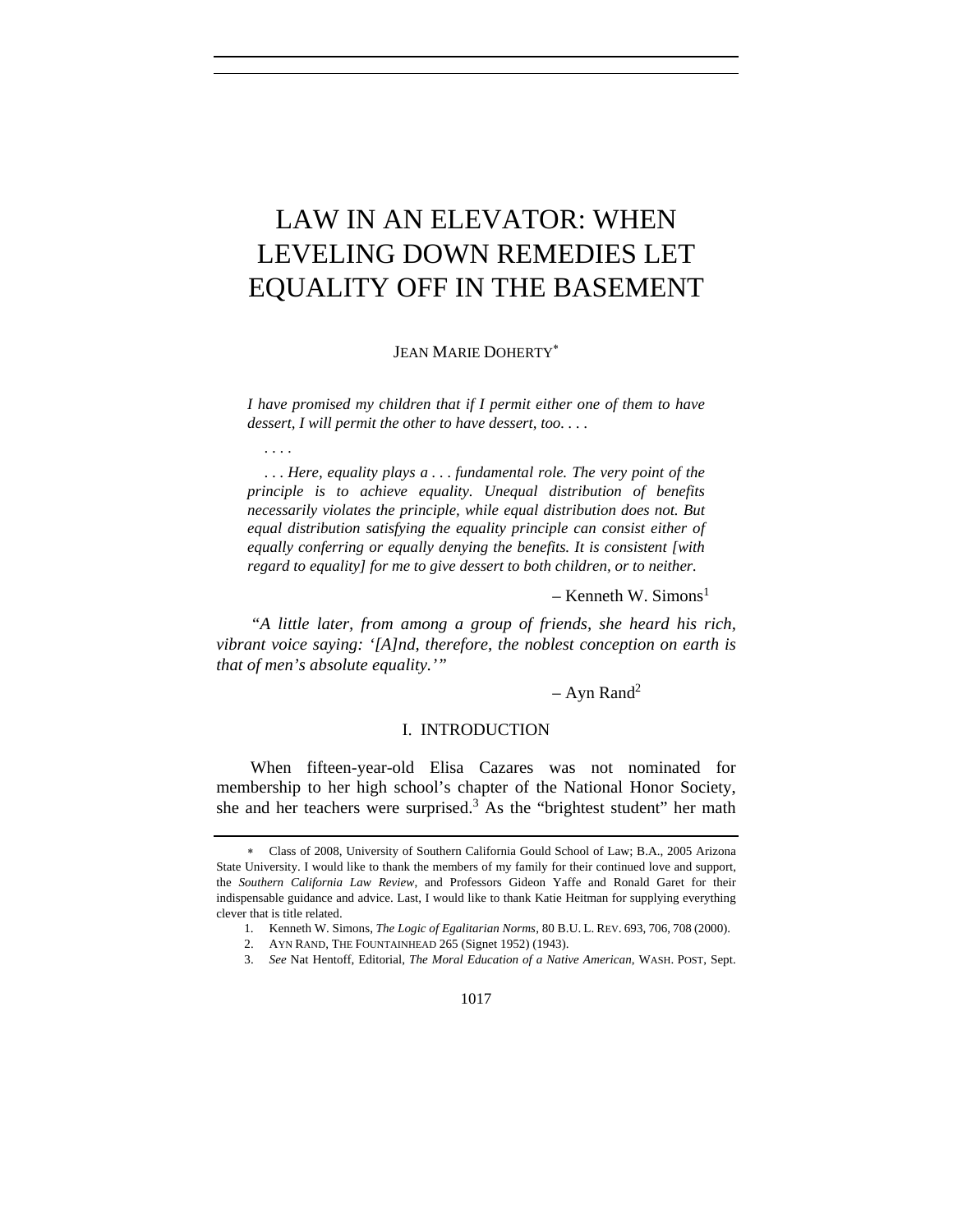teacher had "seen come through" Tohono O'Odham High School, Cazares was one of four members of the student government, had been on the honor roll for every report period, and was active in a number of student activities.<sup>4</sup> Arguing that the selection committee declined to nominate her because she was pregnant, unwed, and not living with the father of her future child, Cazares claimed that her equal protection rights had been violated and brought suit in federal district court.<sup>5</sup> In holding that Cazares's exclusion constituted a violation of her equal protection rights, the district court mandated that "no student . . . [could] be inducted into the National Honor Society unless and until Elisa Cazares [was] among them."<sup>6</sup> To achieve compliance with the district court's instructions, Tohono O'Odham canceled the induction ceremony, remedying the violation by denying both Cazares and the students the selection committee had already nominated access to the Society.7

The district court had intended not that the school would remove the National Honor Society, but that the school would include Cazares:<sup>8</sup>

 The district court assumed that the school administration would hold the ceremony and include Cazares because it did not want to harm the other students who were to be inducted. In their earlier filings with the court, school officials had stated their desire to hold the ceremony without delay to benefit the selected students and to get off to a good start with the National Honor Society in its first year of affiliation.<sup>9</sup>

On appeal, however, the only issue in dispute was whether the district court's decision to award attorney's fees to the plaintiff based on a finding

- 7. *See Cazares*, 959 F.2d at 755.
- 8. *See id.*

<sup>22, 1990,</sup> at A25. The story of Cazares is also featured in the introduction to Deborah L. Brake, *When Equality Leaves Everyone Worse Off: The Problem of Leveling Down in Equality Law*, 46 WM. & MARY L. REV. 513, 517 (2004).

 <sup>4.</sup> Hentoff, *supra* note 3.

<sup>5.</sup> *Id. See* Brake, *supra* note 3, at 517 (discussing Cazares v. Barber, 959 F.2d 753, 755 (9th Cir. 1992)). Although no provision of the Constitution says that the federal government cannot deny equal protection of the laws, equal protection applies to the federal government through the due process clause of the Fifth Amendment. *See* Bolling v. Sharpe, 347 U.S. 497, 498–99 (1954). "It is now well settled that the requirements of equal protection are the same whether the challenge is to the federal government under the Fifth Amendment or to state and local actions under the Fourteenth Amendment." ERWIN CHEMERINSKY, CONSTITUTIONAL LAW: PRINCIPLES AND POLICIES 643 (2d ed. 2002). Since Tohono O'Odham was operated by the Federal Bureau of Indian Affairs of the Department of the Interior, Cazares brought a lawsuit under the Fifth Amendment. Hentoff, *supra* note 3.

 <sup>6.</sup> Hentoff, *supra* note 3, at A25.

<sup>9.</sup> *Id.*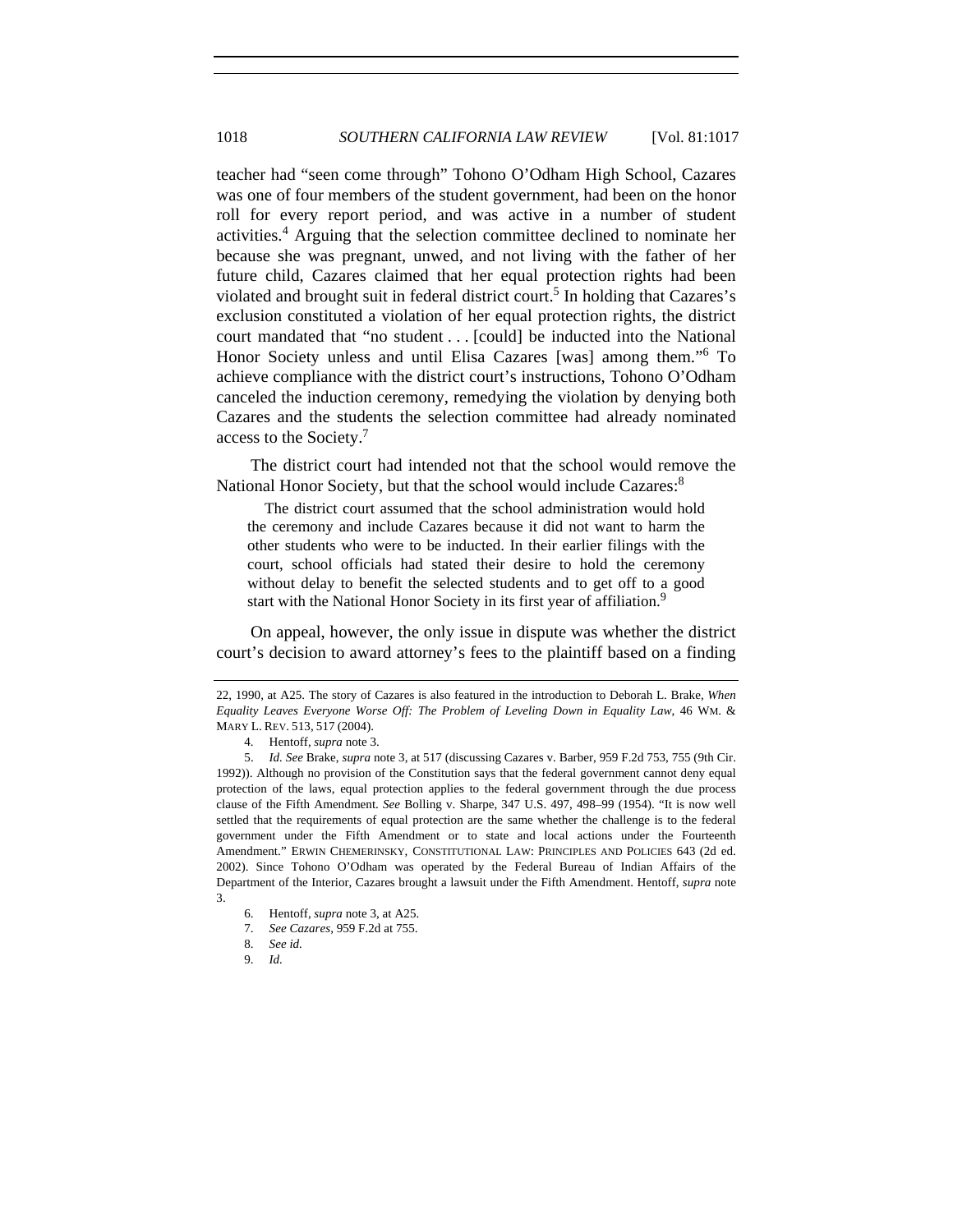of bad faith was clearly erroneous.10 The school's choice to remedy the violation by denying the privilege of access to the National Honor Society was not directly at issue; in fact, in criticizing the majority's decision to affirm the award, which the dissent apparently perceived as an ill-suited attempt at discipline for what was actually a constitutional course of action, the dissent pointed out that "[i]t doesn't matter, of course, why a party chooses one of two permissible ways of complying with a district court's order."11 The disapproval of the district court, the Ninth Circuit's affirmation of that disapproval, and the conspicuously absent analysis of why attorney's fees were the harshest disciplinary measure available to the courts with respect to that disapproval illuminates an important tension in equality law. The antidiscrimination principle that gives force to "equality" laws such as the Equal Protection Clause can seemingly be honored by a removal of inequality. The question is whether the discrimination can be eliminated by removing the benefit from all (leveling down) or whether it can only be eliminated by extending the benefit to all (leveling up). Both remedies result in formal equality. The uncontested lawfulness of leveling down in antidiscrimination cases, and the paradoxical disapproval of that same leveling down, can be further illuminated by invoking the seminal objection to egalitarianism: the Leveling Down Objection.

The Leveling Down Objection assumes that a general commitment to equality's intrinsic goodness entails a commitment to the intrinsic goodness of *all* equality.12 The Objection points out that a commitment to equality's intrinsic goodness entails a position so universally unsavory that it renders such a commitment untenable and incoherent.<sup>13</sup> In turn, it follows from such a commitment that an equal distribution of any amount is preferable to an unequal distribution of any amount. Even when the choice is between a situation in which everyone has equal amounts of nothing and a situation in which everyone has unequal amounts of overabundance, a commitment to formal equality ostensibly necessitates a finding that the former circumstance is superior. The intuition, thus, that equality is intrinsically good entails a commitment to a potentially unacceptable result.<sup>14</sup>

<sup>10.</sup> *Id.* at 754.

<sup>11.</sup> *Id.* at 756–57 (Kozinski, J., dissenting).

<sup>12.</sup> *See* Derek Parfit, *Equality or Priority?* (1995), *reprinted in* THE IDEAL OF EQUALITY 98 (Matthew Clayton & Andrew Williams eds., 2002).

<sup>13.</sup> *See* THOMAS CHRISTIANO, THE CONSTITUTION OF EQUALITY: DEMOCRATIC AUTHORITY AND ITS LIMITS (2008); Parfit, *supra* note 12, at 98–99; Larry Temkin, *Equality, Priority and the Levelling Down Objection* (1998), *reprinted in* THE IDEAL OF EQUALITY 131–32 (Matthew Clayton & Andrew Williams eds., 2002).

<sup>14.</sup> Parfit, *supra* note 12, at 98.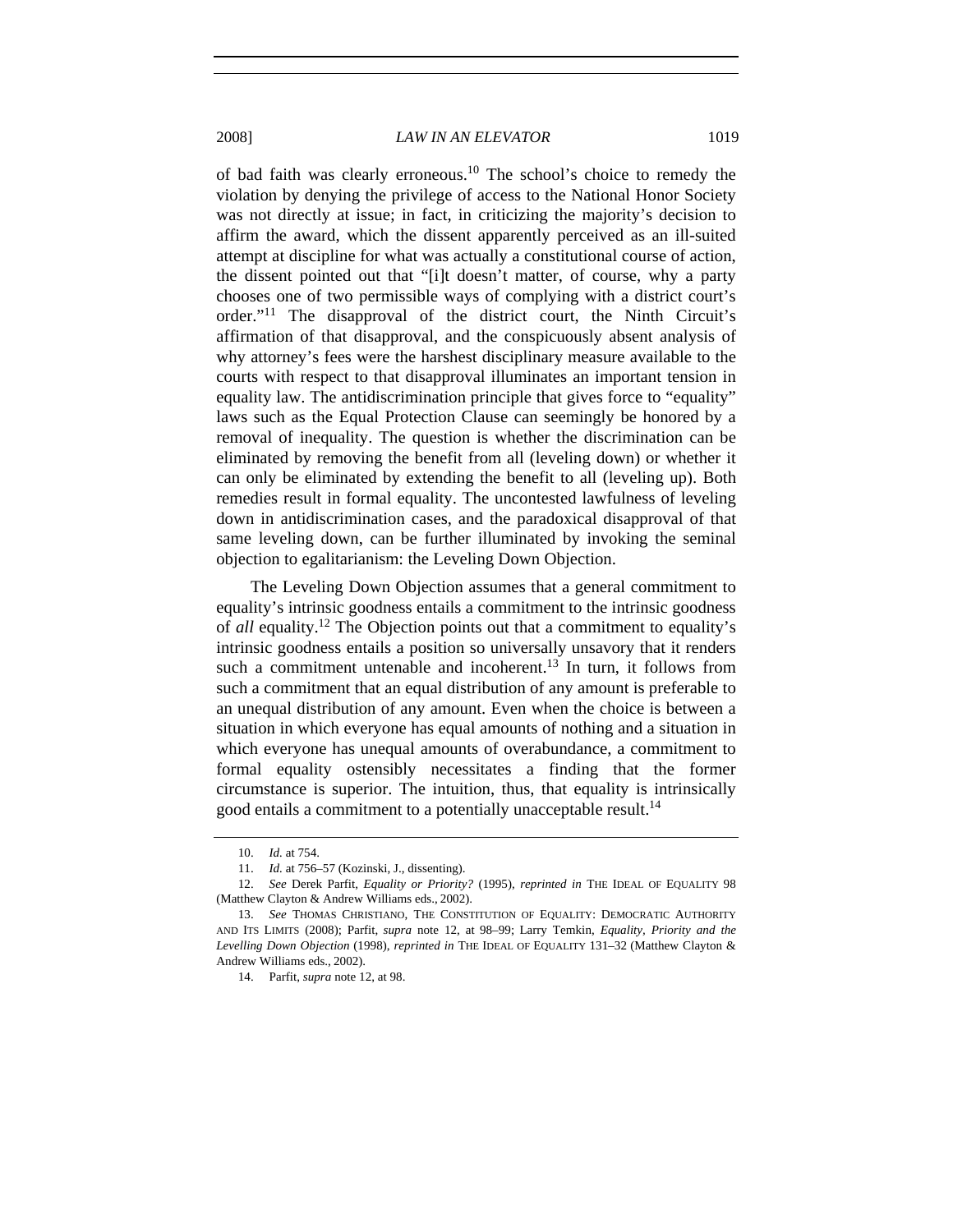Just as a commitment to equality might compel a preference for an outcome declared unsatisfactory by unanimous vote, such a commitment does not allow for a preference for equal distributions of higher amounts over equal distributions of lower amounts.<sup>15</sup> The Objection, when construed in this manner, has clear implications for antidiscrimination cases that are made flesh by cases like *Cazares v. Barber*. 16 When primacy is given to formal equality, that is, when formal equality is viewed as sufficient to cure discrimination, courts must treat the violation as if it were a broken promise of rainbow sherbet to be served upon sufficiently thorough consumption of supper's featured green beans, and remedy it accordingly: either by extending the benefit to the plaintiff, or by denying the benefit to everyone. Whatever underlying violation that resulted in the liability judgment of discrimination can be remedied, and the discrimination eradicated completely—and equally completely—by any remedy that equalizes distribution.

Cases like *Cazares* stand in contrast with another cadre of cases which implicitly reject the coextensivity of discrimination removal and leveling down to formal equality. These cases instead adopt a remedial principle that rejects formal equality generally in favor of one that emphasizes removal of discrimination. Given that the precedent supports both forms of remedial action, and that the decision whether a remedy passes constitutional muster is left to the discretion of the courts,17 courts are in the powerful position to determine in a given case which remedy best honors the antidiscrimination principle embodied in equality laws. Intuitively, where an instance of discrimination resulting in a liability judgment is more like the denial of a favorite dessert to a child, it likely will be effectively cured by leveling down. Where, in contrast, the instance of discrimination consists in an injury to status or connotes an exclusionary or discriminatory meaning, leveling down may be insufficient to cure the violation. Cases like *Cazares* reveal the difficulty courts face in intuitively recognizing that a violator's subsequent actions are unfair and in reconciling that with a perceived limitation on their powers.

This Note argues that an overview of remedies accepted as sufficient to cure violations of antidiscrimination principles reflects the absence of

<sup>15.</sup> *See id.* at 84.

 <sup>16.</sup> *Cazares*, 959 F.2d 753.

 <sup>17.</sup> Discussion of when a court goes outside the bounds of its discretion in fashioning a remedy in the first place is for the most part beyond the scope of this Note. For discussion and reference to further reading on this topic, see Evan H. Caminker, *A Norm-based Remedial Model for Underinclusive Statutes*, 95 YALE L.J. 1185, 1190 n.17 (1986).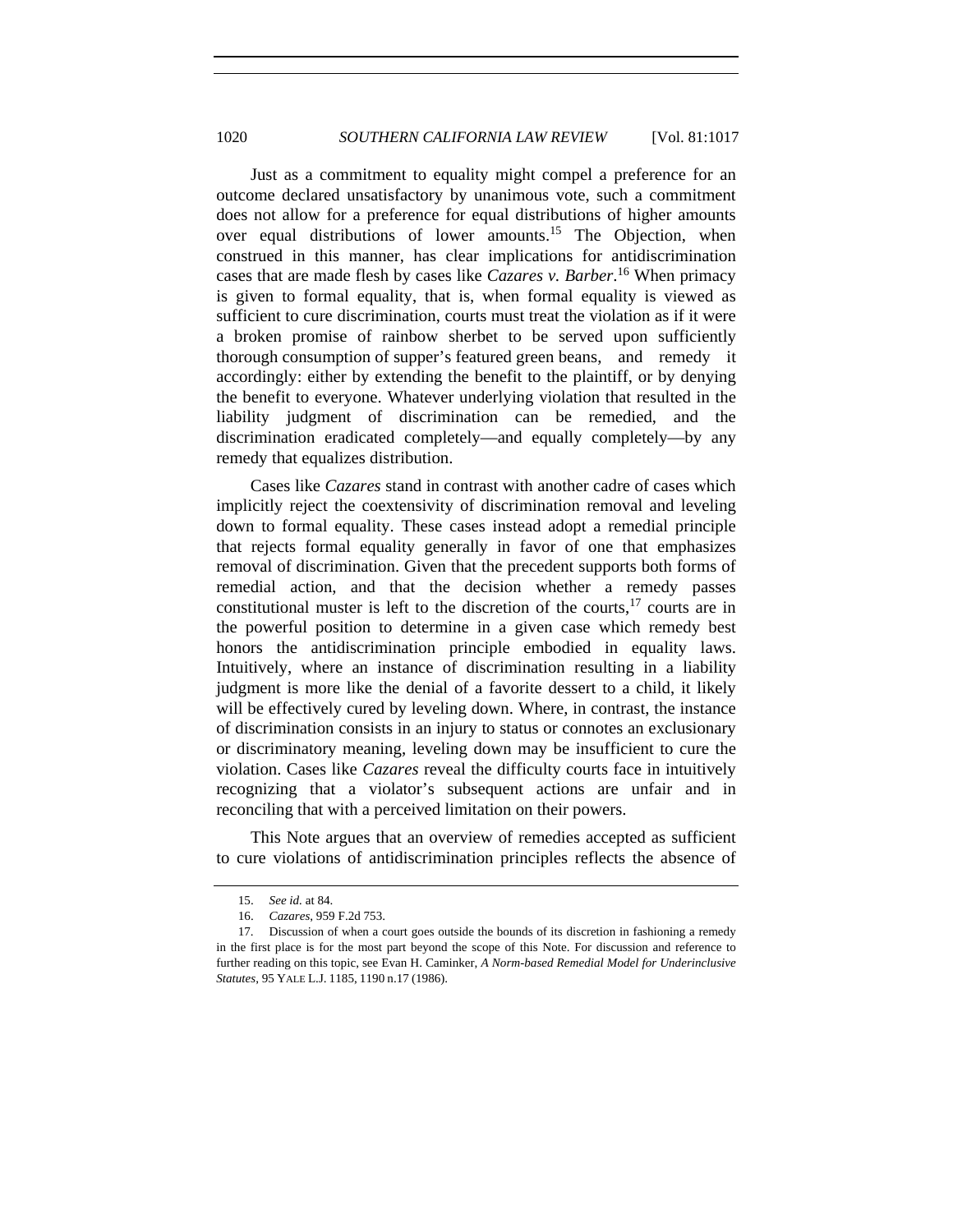comprehensive guidelines enabling courts to determine when such violations can be cured by leveling down and when they should be cured by leveling up, and that a lack of these guidelines reflects a deeper confusion about what role equality should play in the removal of discrimination. The provision of such directives would encourage courts to level up more often and under befitting circumstances, but would recognize that neither leveling up nor leveling down is coextensive with removal of discrimination and, accordingly, would allow for leveling down when formal equality can sufficiently cure the discrimination.

Pursuant to procuring these advisories, Part II of this Note introduces the Leveling Down Objection to illustrate the tension generated by a remedial principle that emphasizes removal of discrimination by restoring formal equality without assessing other aspects of the discrimination. Part III invokes Deborah L. Brake's analysis of leveling down, providing an overview of several antidiscrimination cases and instances that best illustrate the tension, and continues to explain the general preference and authorization for, and complexity of, leveling up.18 Part IV draws on two approaches to leveling down, one in the field of egalitarianism and the other in legal scholarship, and examines the consequences of each of these should they be employed by the courts as guides in crafting remedies for violations of antidiscrimination principles. Finally, Part V weaves together insights emergent in the approaches discussed in Part IV and incorporates these insights into a test that will provide courts faced with instances of discrimination resulting in liability judgments with guidance in determining what role equality of distribution should play in the removal of that

 <sup>18.</sup> This Note will not delve into the particularities of specific laws, such as the Equal Protection Clause or various congressional acts that seek to eliminate discrimination; nor will it endorse, to the exclusion of others, one of the many models offered by commentators attempting to define, for example, equal protection. *See, e.g.*, ERWIN CHEMERINSKY, CONSTITUTIONAL LAW: PRINCIPLES AND POLICIES 669 n.10 (3d ed. 2006). Rather, it generalizes, categorizing these laws and some instances of discrimination/inequality removal that have not been codified or brought to court as "antidiscrimination principles" or "equality laws" for the purposes of illustration. Broadly, what I mean when I say "equality laws" or "antidiscrimination principles" are those laws that seek to remove discrimination against individuals belonging to certain specified categories. Moreover, although this Note generalizes the laws it discusses as embodying an antidiscrimination principle based on the enactment of the Fourteenth Amendment as a response to widespread discrimination against former slaves, *see, e.g.*, *id.*  at 13, 668, it acknowledges the original basis of many of our earliest laws, such as the Declaration of Independence, as reflecting longstanding notions of equality of personhood promoted by John Locke. *See* Natural Rights, in U.S. History Encyclopedia, http://www.answers.com/topic/natural-right (last visited Aug. 12, 2008). Thus, a further debate is what these laws originally were intended to protect and whether it is equality or antidiscrimination that should be the guiding principle. In light of emphasis on discrimination removal by courts, I will address the narrow issue of what role equality should play in the removal of that discrimination.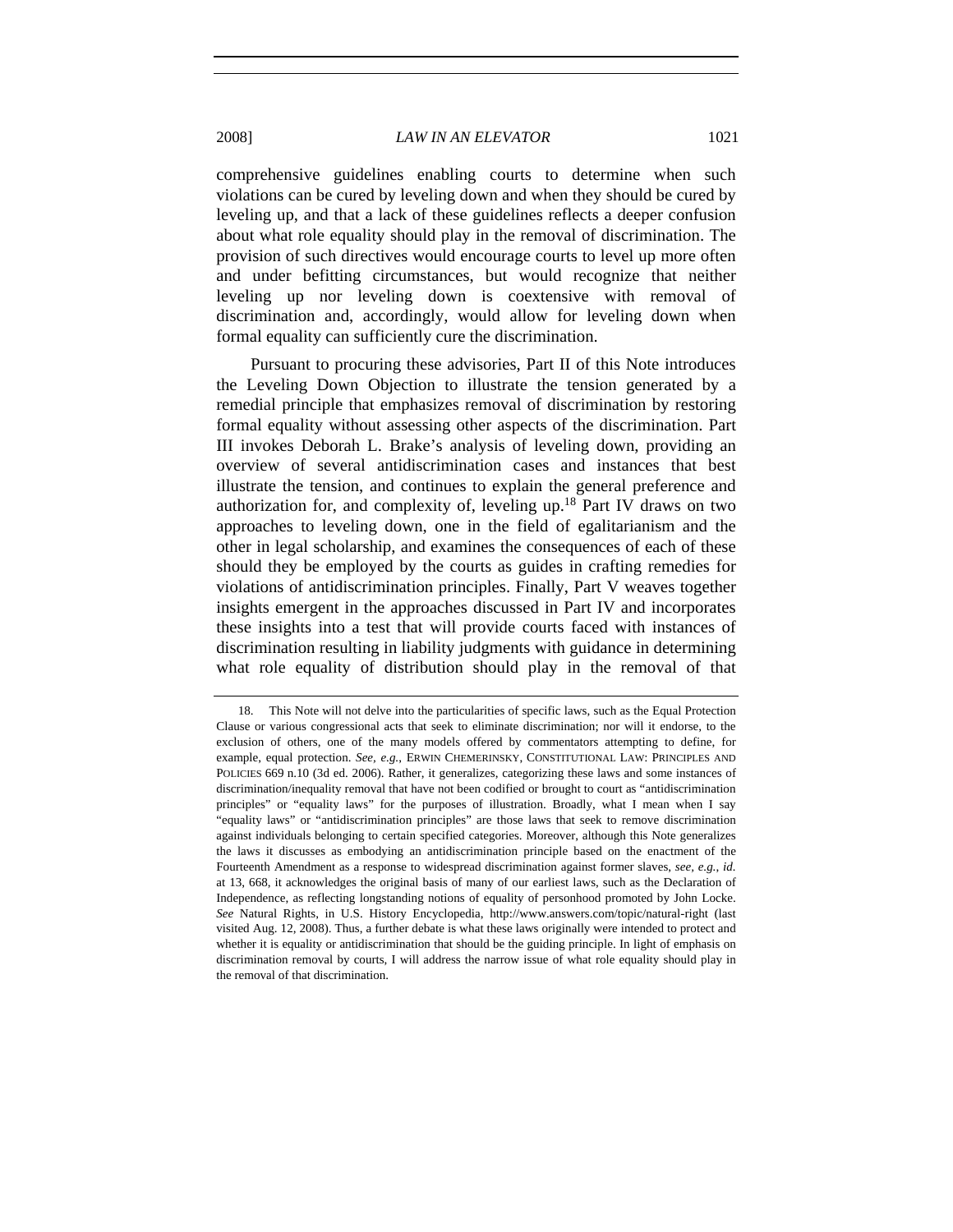1022 *SOUTHERN CALIFORNIA LAW REVIEW* [Vol. 81:1017

discrimination.

# II. THE LEVELING DOWN OBJECTION ILLUSTRATES THE POTENTIAL RAMIFICATIONS OF A COMMITMENT TO EQUALITY

Cases like *Cazares* evoke a paradoxical unease. First, the result in *Cazares* seems counterintuitive, given that the court allowed the school district to remedy an equal protection violation in a way that not only did not improve the situation of the winner of the suit, but also resulted in an injury to those innocent beneficiaries of National Honor Society membership perks who were not parties to the suit. As uncomfortable as the court seemed to be with this outcome, however, it evidently found the alternate possibility—requiring that the school induct Cazares—even more disquieting. Thus, even as the court acknowledged that arriving at formal equality by leveling down would be inferior in some sense to achieving that same equality by leveling up, it apparently did not see this intuition as sufficient to authorize leveling up as the only remedy that would honor the antidiscrimination principle that the school violated.

## A. EGALITARIANISM AND THE LEVELING DOWN OBJECTION

The doctrine of egalitarianism can be invoked to explain what animates the perplexing way in which courts simultaneously express disapproval of leveling down and yet continue to allow it, treating it as a vaguely regrettable, yet inevitable, element of antidiscrimination jurisprudence.<sup>19</sup> According to egalitarianism, inequality is *in itself bad*. 20 "It is in itself bad if some people are worse off than others."21 "It is bad, for example, that some people are sighted and others are blind."<sup>22</sup> On its face, this intuition seems rather uncontroversial, and with the added notion that inequalities animated by invidious discrimination are somehow worse, it is this intuition that motivated the development of antidiscrimination laws. The general purpose of these laws is to prevent discrimination by eliminating at least those inequalities that exist among equally deserving

 <sup>19.</sup> Egalitarianism takes many forms. For our purposes, it is sufficient to say that egalitarians believe in equality (political, before the law, in terms of rights) and that an egalitarian may be teleological—believing that inequality is bad, and thus, that we should aim for equality in order to make the outcome better—or deontic, believing that we should aim for equality not to make the outcome better, but for some other moral reason (such as that people have rights to equal shares). *See* Parfit, *supra* note 12, at 84.

<sup>20.</sup> *Id.*

<sup>21.</sup> *Id.*

<sup>22.</sup> *Id.* at 97.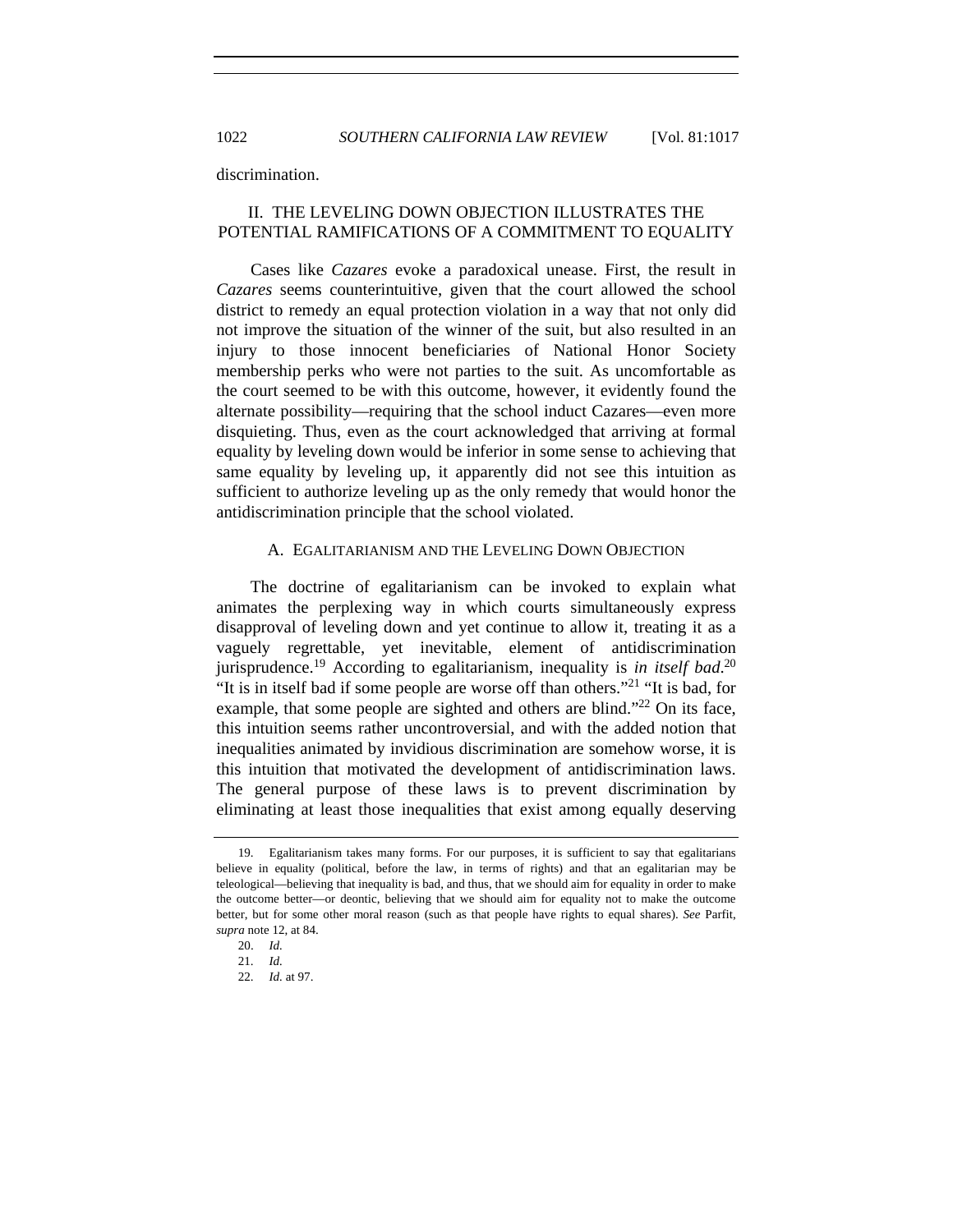individuals occupying specific classes.23

The Leveling Down Objection draws out the potential negative consequences of a commitment to egalitarianism. First, to accept that it is in itself bad if some people are worse off than others—a proposition one scholar calls the Principle of Equality<sup>24</sup>—is not to have committed oneself to any particular method of inequality removal. For example, "[s]uppose  $\dots$  that the people in some community could all be either  $(1)$ equally well off, or (2) equally badly off. The Principle of Equality does not tell us that  $(2)$  would be worse."<sup>25</sup> This is because the Principle is about the badness of inequality; it says nothing about the badness of certain equalities in relation to certain other equalities. As it is intuitively loathsome to think all equalities (equal distributions of nothing that result in everyone starving or equal distributions of overabundance that result in everyone being well-fed) are equally appealing, there must be something other than equality that we value. Thus, our reasons for thinking that everyone being warmed is better than everyone freezing cannot be egalitarian.

The Leveling Down Objection intensifies the warning about what a commitment to the intrinsic goodness of equality entails by pointing out that not only does such a commitment say nothing about what types of equality we should prefer, but also it compels us to *prefer* the kinds of outcomes none of us would actually accept. In "cases where, if some inequality were removed, that would be worse for some people and better for no one,"26 even egalitarianism's most dogmatic apostle may eye the proverbial fence upon understanding more fully the consequences of a commitment to equality:

Suppose [in Figure 1 below] we could transform A into B. Many find it hard to believe there could be *any* reason not to do this. In B, *everybody*  is better off than they were in A. In fact, B's worse-off have even better lives than A's better-off. True, there is greater inequality in B than A. But so what? Doesn't that just show we shouldn't attach weight to equality *per se*? After all, one might wonder, how *could* B's inequality be bad, *when there is no one for whom it is worse*?

Or consider C and D, and imagine that D is a world where half are

<sup>23.</sup> *See supra* note 18 (referring to Chemerinsky's overview of the Fourteenth Amendment). As mentioned, this Note will not delve into the particularities of what exactly equality law or antidiscrimination law is intended to protect; it adopts general language simplifying the reasoning behind and complex circumstances surrounding the enactment of such laws.

 <sup>24.</sup> *See* Parfit, *supra* note 12, at 84.

 <sup>25.</sup> *Id.*

<sup>26.</sup> *Id.* at 110.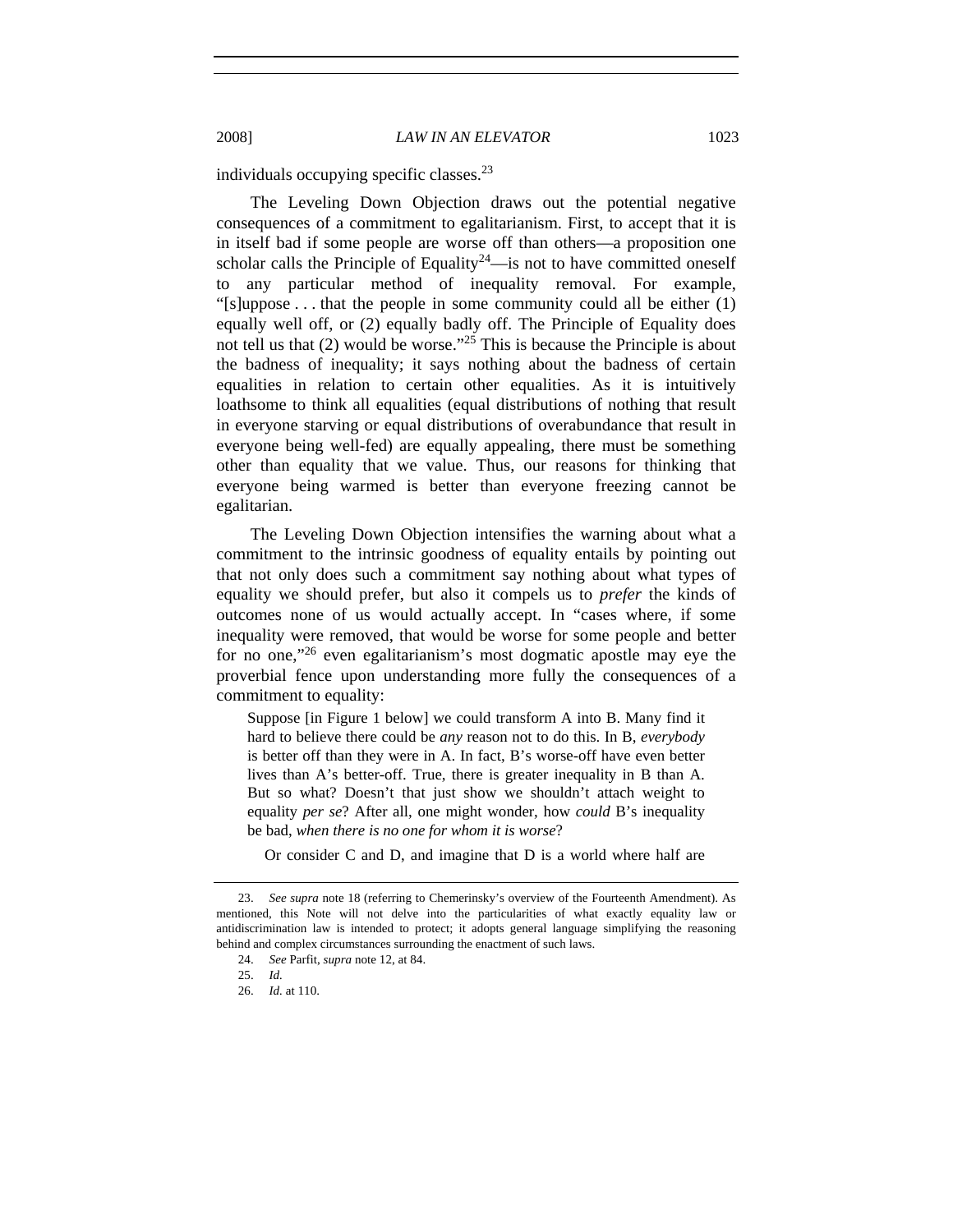blind, C a world where all are. One *could* always transform D into C by putting out the eyes of the sighted. However, many find the view that this would improve the situation in even one respect *more* than incomprehensible; they find it abominable.27

Thus, the Objection proposes that egalitarians who attach value to equality *itself* may have adopted an implausible view, a view that would support transforming B into A and D into C by leveling down the relevant groups, even though to do so would be better for no one.<sup>28</sup> Just as a rule that requires removing inequality does not specify how inequalities should be removed or whether any inequalities are more deserving of removal than others, there may be even worse consequences of a commitment to removing inequality: the entailed commitment that it *should* be removed, even when to remove it will make everyone worse off than if it remained.

FIGURE 1.<sup>29</sup>



A, B, C, and D represent worlds/states, with the height of the box representing the general distribution of X, where X represents the good to be distributed. X can be eyes, food, money, well-being, quality of life, or widgets: the important thing to understand is that in A, distribution is inegalitarian (there is unequal distribution) and in C, distribution is egalitarian. B is inegalitarian, but the person who has the least in B has more than the person who has the most in A.

<sup>27.</sup> *Id.* at 131.

<sup>28.</sup> *See* Temkin, *supra* note 13, at 131.

 <sup>29.</sup> *Id.* The remainder of this Note contains original figures modeled after Temkin's figures for the purpose of consistency.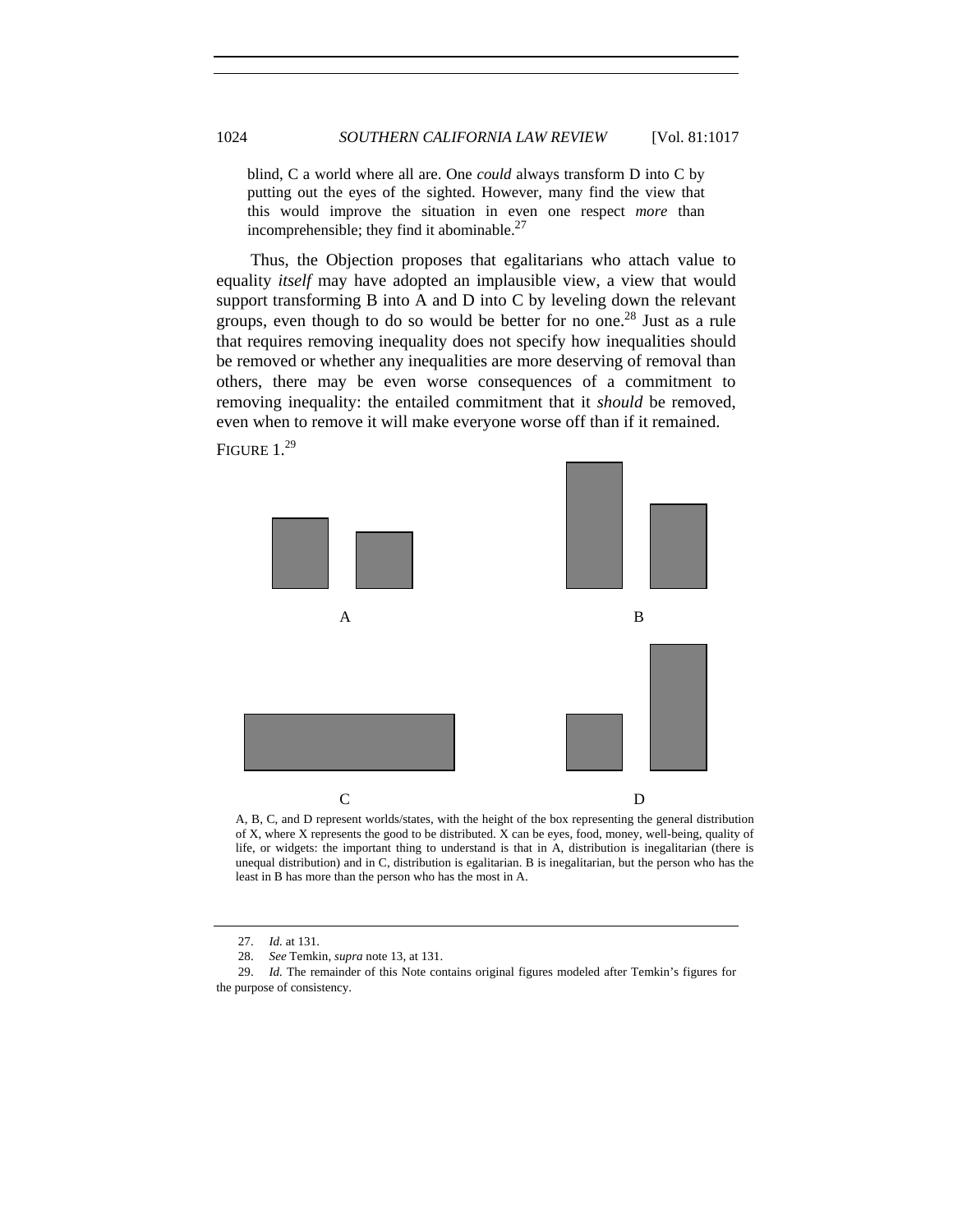Thus, although intuitively, "[g]reater equality is only desirable when it *benefits* the worse-off, not when it results from levelling [sic] down the better-off,"30 the Objection suggests that the egalitarian is committed to removing inequality even when it harms both the better- and the worse-off. Since only the most "hardened misanthrope"<sup>31</sup> would accept such a state of affairs as superior with regard to anything, much less equality, the Objection concludes that "equality is only extrinsically valuable, not intrinsically valuable  $\dots$  [and thus] egalitarianism should be rejected." $32$ 

Another version of the Objection describes how, just as there seems to be no respect in which a situation is normatively improved merely by leveling down a better-off person to the level of someone worse-off, there seems to be no way a situation can be worsened by improving it for someone:<sup>33</sup>

[T]he Raising Up Objection claims that there is *no* respect in which a situation is normatively worsened *merely* by improving some people's lives, even if those people are already better off than everyone else. But, it is claimed, since levelling [sic] down may undeniably decrease inequality, and raising up may undeniably increase inequality, this shows that there is *nothing* valuable about equality *itself*, and hence that substantive non-instrumental egalitarianism must be rejected.<sup>34</sup>

The above examples reveal three general problems that accompany the belief that inequality is always bad: First, there is no way to tell whether inequality should be removed by leveling up or leveling down because it only matters that the inequality is removed. Second, such a commitment might compel the removal of inequality to the detriment of everyone. And third, such a commitment might not allow for the extension of further benefit to some groups even when such extension would benefit those groups.

Even worse,

[i]f inequality is bad, its disappearance must be in one way a change for the better, *however this change occurs*. Suppose that those who are better off suffer some misfortune, so that they become as badly off as everyone else. Since these events would remove the inequality, they must be in one way welcome . . . even though they would be worse for some people,

<sup>30.</sup> *Id.* at 132.

<sup>31.</sup> *Id.* at 131.

<sup>32.</sup> *Id.* at 132.

 <sup>33.</sup> *See* Parfit, *supra* note 12, at 112–13.

<sup>34.</sup> Larry Temkin, *Illuminating Egalitarianism*, *in* CONTEMPORARY DEBATES IN POLITICAL PHILOSOPHY (Thomas Christiano & John Christman eds., forthcoming 2009) (manuscript at 27), *available at* http://weblaw.usc.edu/academics/assets/docs/temkin.pdf.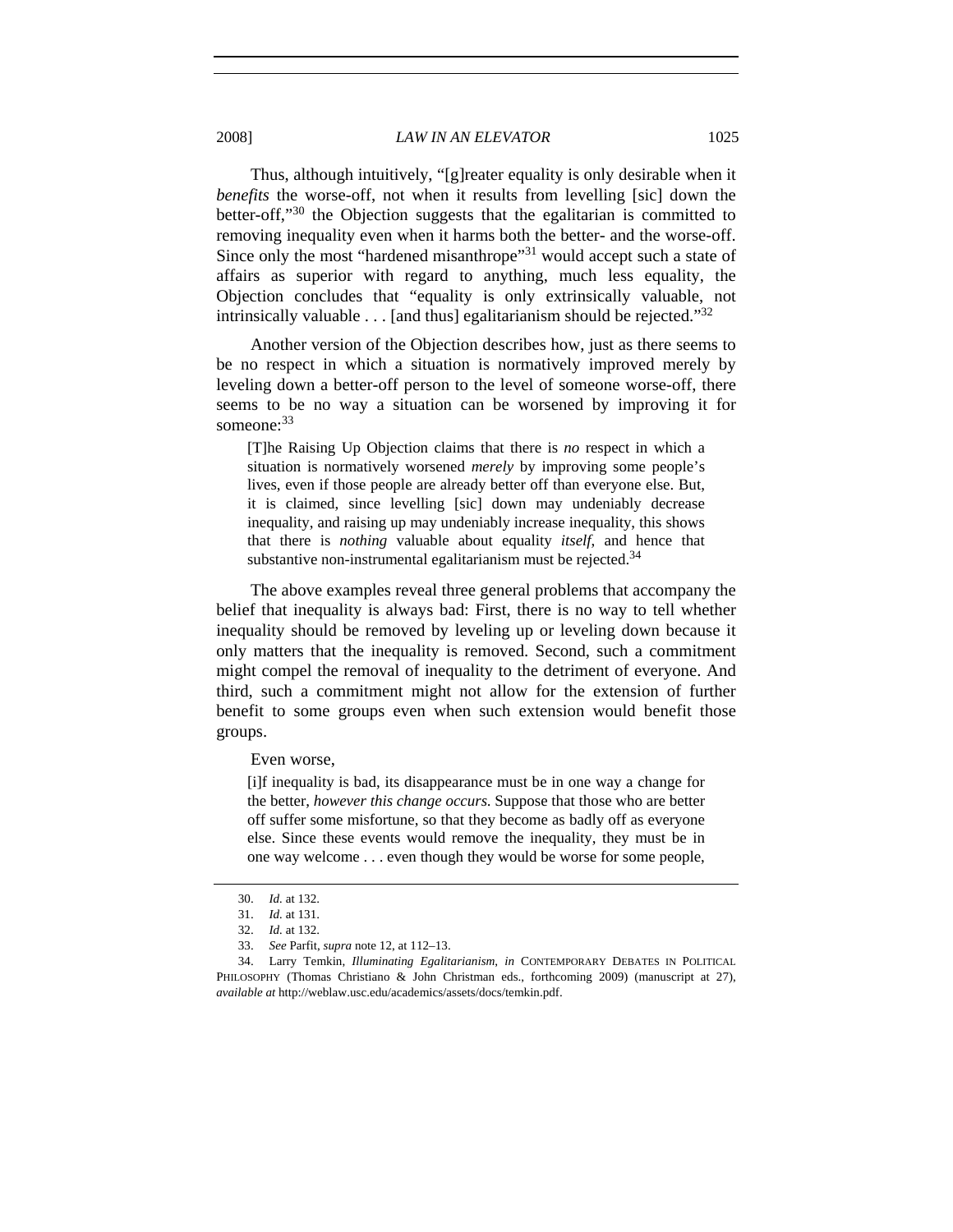and better for no one.<sup>35</sup>

Thus, from the perspective of strict equality, not only is it *better* to remove inequality at all costs, but it also is in at least one way *good* when leveling down happens.

# B. THE FORCE OF THE LEVELING DOWN OBJECTION CONSISTS IN A COMMITMENT TO "THE SLOGAN"

It is easy to see in light of the foregoing considerations how their "tremendous force"36 underlies the thinking of many of those who decline to accept egalitarianism and has facilitated much discourse between egalitarians and their rivals about how to reconcile a commitment to equality with the Leveling Down Objection. In the course of one such attempt, Temkin proposes that a presupposition, which he calls The Slogan, underlies our aversion to leveling down.<sup>37</sup>

"*The Slogan:* One situation *cannot* be worse (or better) than another if there is *no one* for whom it *is* worse (or better)."<sup>38</sup>

The Slogan "expresses the view that outcomes should be assessed solely in terms of the way sentient beings in those outcomes are *affected* for better or worse."39 Thus, the reason the Objection is so compelling is that it points out that, in order to accept egalitarianism, we must commit to the removal of inequalities when their removal results in the outcomes of sentient beings being affected for the worse. Because we all accept that outcomes should be assessed in the terms of the effect such outcomes have on us, we cannot accept a principle that would require us to prefer an outcome without those characteristics. To do so is absurd; thus, egalitarianism must be false.<sup>40</sup>

 <sup>35.</sup> Parfit, *supra* note 12, at 98.

 <sup>36.</sup> Temkin, *supra* note 13, at 132.

<sup>37.</sup> *Id.*

<sup>38.</sup> *Id.* An alternative version of The Slogan is presented by Parfit, who refers to it as the "Person-Affecting Claim," and describes it as stating "if an outcome is worse for no one, it cannot be in any way worse." Parfit, *supra* note 12, at 114.

 <sup>39.</sup> Temkin, *supra* note 13, at 132.

 <sup>40.</sup> Temkin's thesis is actually that The Slogan is false, and most of his work consists of attempting to defeat The Slogan in order to defend egalitarianism. *See id.* at 137–46. For our purposes, it is not important to understand his arguments against The Slogan but to understand how the Objection is illuminated by The Slogan and to see how some commitment to The Slogan entails that one must answer to the Leveling Down Objection.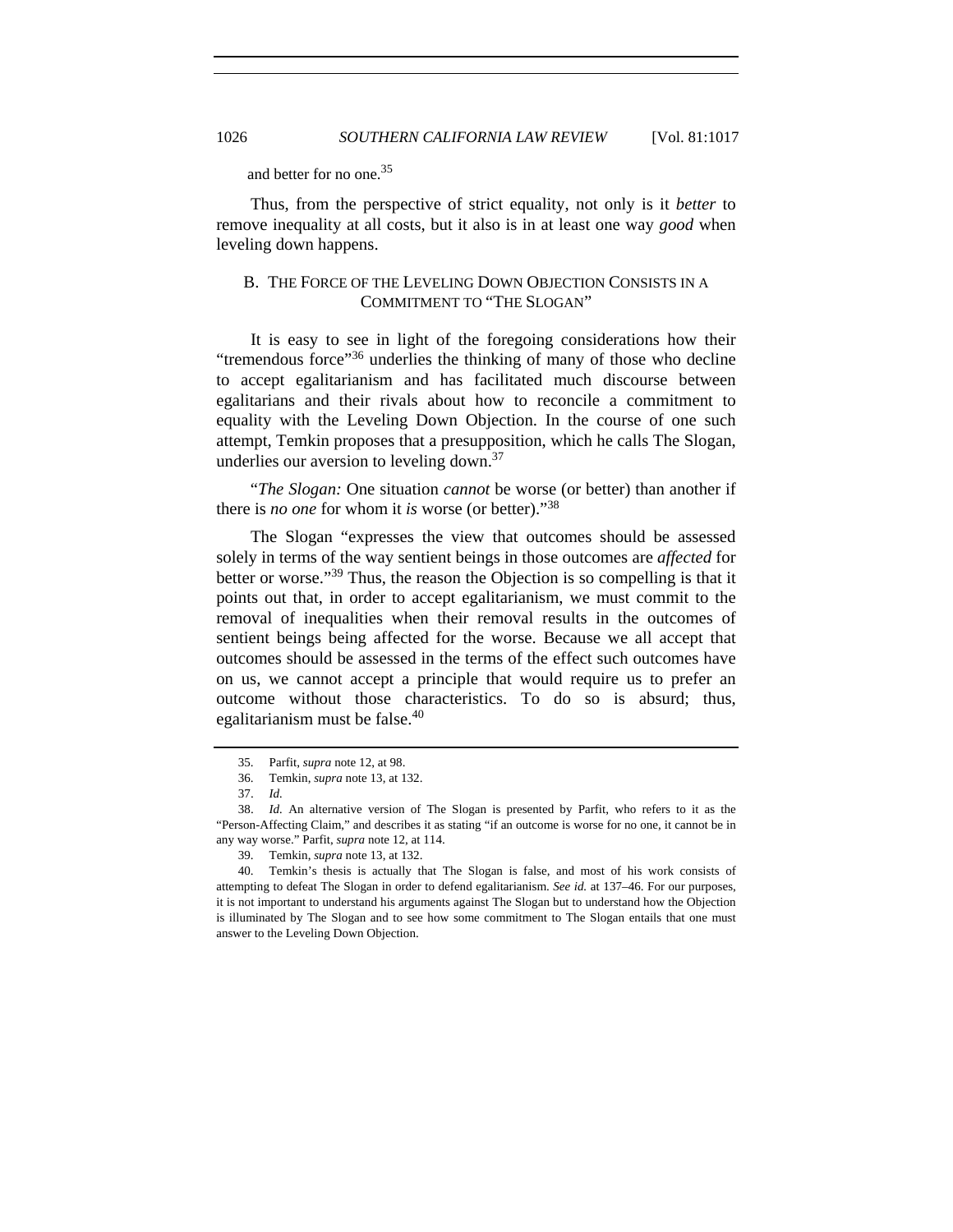#### C. *CAZARES* REEXAMINED

Applying principles that derive from the Leveling Down Objection and The Slogan to a case like *Cazares* is helpful in understanding the challenges the court faced in attempting to determine what was required to eliminate the discrimination in that case. Consider Figure 2:

FIGURE 2.41



T1, T2a, and T2b each represent potential circumstances regarding Cazares's nomination to the Society. The first block in each pair represents Cazares, and the second block represents the other students.

At T1, presuit, Cazares was denied nomination, whereas all the students who had been nominated enjoyed the benefit of the nomination. Postsuit, at T2, victorious Cazares could have ended up at T2b, in which case none of the other students would have suffered any loss and she would have experienced gain. This outcome is, understandably, uncontroversial from any perspective in the sense of happiness of the parties involved. It is ostensibly better because her nomination would be better for Cazares, and worse for nobody. T2a, however, the actual outcome, illustrates what animates the very crux of the Objection. Analogous in form to the mass blinding of the sighted, $42$  this outcome presents a circumstance which is

 <sup>41.</sup> These original figures are modeled after Temkin's. They also represent distribution, but this time, it is the distribution of benefits received through nomination to the National Honor Society (whether it be lack of stigma, material benefit, etc., is of little importance at this point) that is at issue.

 <sup>42.</sup> The dramatic nature of this example should not alarm. Of course, the National Honor Society as a benefit is not of the same sort or scope of the benefit of having eyesight. The substance of the example is only important insofar as it illustrates the form of the example. Thus, even though removing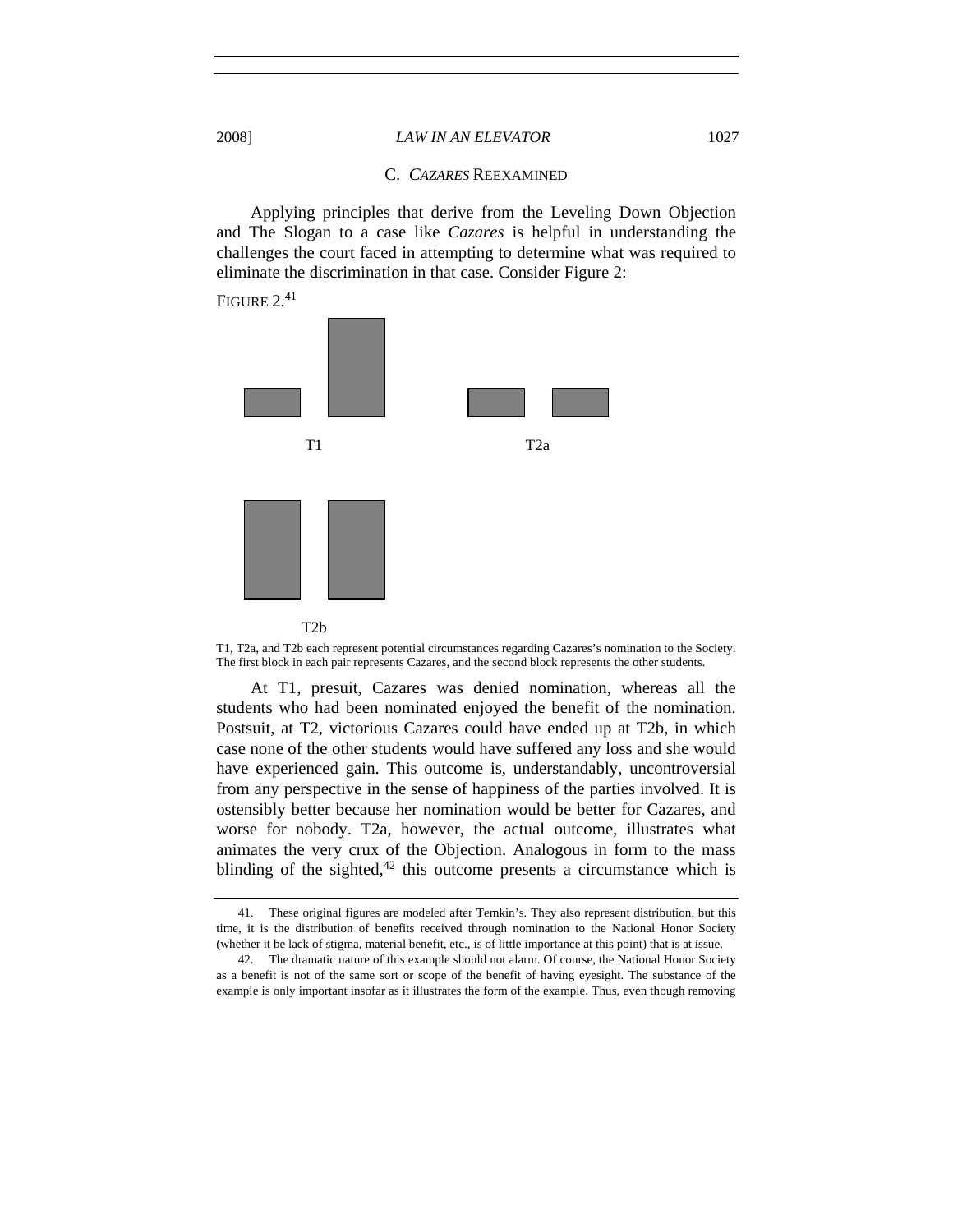better for nobody and, in fact, is worse for some (those students who had been nominated and then subsequently denied access to a benefit they already had). That is, it is a perverse notion of victory that encompasses a circumstance under which the victor receives no benefit whatsoever and under which, in fact, benefits to parties unrelated to the suit are denied.

Thus, it appears that in the realm of remedies for violations of antidiscrimination laws, courts acknowledge that something akin to the Objection helps to explain why formal equality is an incoherent principle to use when fashioning an appropriate remedy; at the same time, that acknowledgement does not reduce the vigor with which the courts defend the commitment to formal equality as one appropriate way in which discriminations can be eliminated. The result of this paradoxical posture is that outcomes like *Cazares*, unsatisfactory even to the courts, are viewed as lamentable yet unpreventable consequences of an antidiscrimination framework. Since the decision whether to level up or level down accompanies most violations of antidiscrimination law, and it is the courts that must determine whether a remedy proposed by a violator passes constitutional muster, it is of particular importance how courts come to such decisions and what principles they invoke in so doing. Brake's analysis of leveling down's treatment, parts of which are presented in the section to follow, further illuminates the way in which courts seek to reconcile the removal of discrimination with the removal of inequality and places the resulting paradox in the context of cases in which leveling down has received inconsistent treatment.

## III. LEVELING IN THE COURTS

## A. THE GENERAL ACCEPTABILITY AND PARADOXICAL DISFAVOR OF LEVELING DOWN

The most cursory glance at the jurisprudence reveals that cases like *Cazares*, where the violation was cured by leveling down, are the rule, not the exception, in instances of discrimination that result in liability judgments.<sup>43</sup> *Cazares* exemplifies the time-honored tradition of leveling down as a constitutional remedy for equal protection violations that was

the National Honor Society from a deserving student obviously will not infringe upon the rights of that student in the same way a removal of that sighted student's eyes will, the point is that the reasoning behind the removal of the National Honor Society—commitment to formal equality and the "badness" of inequality—seems to be the same reasoning that could, in dire circumstances, lead to mass blinding.

<sup>43.</sup> *See* Brake, *supra* note 3, at 525 (explaining how early discrimination cases "set the tone for future cases by viewing differential treatment as the touchstone of discrimination").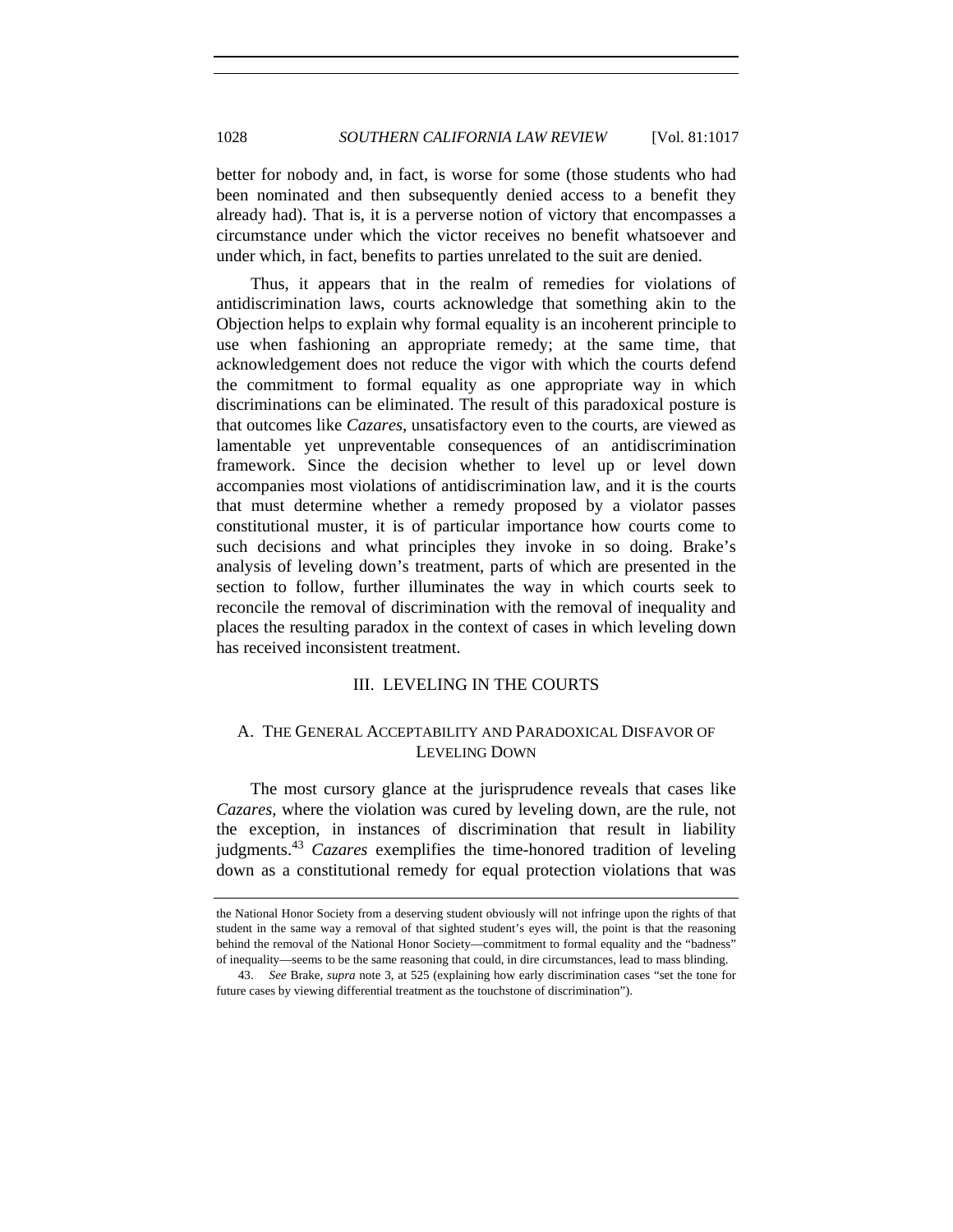articulated in *Heckler v. Mathews*, which provided explicit authorization of leveling down in response to an injury caused by a constitutionally underinclusive scheme.44 Brake analyzes *Mathews* as an example of a case in which leveling up is allowed, yet paradoxically scorned. In *Mathews*, the appellant husband retired from the Postal Service shortly after his wife, who was fully insured for Social Security retirement, retired and applied for husband's benefits on his wife's account.<sup>45</sup> When informed that his benefit would be offset by the amount of his Postal Service pension because he had not been dependent on his wife for support in accordance with a federal statute, the family sought to prove that the pension offset violated Equal Protection on the grounds that it offset pensions of husbands but not wives.<sup>46</sup>

Brake notes that in overturning the district court's finding that the law was unconstitutional, the Court held that the gender-based classification was justified, and stated that it had "never suggested that the injuries caused by a constitutionally underinclusive scheme can be remedied only by extending the program's benefits to the excluded class."47 The Court continued—its reasoning reminiscent of that found in the concurring opinion of *Welsh v. United States*<sup>48</sup>—that courts sustaining claims of constitutional underinclusiveness face "two remedial alternatives."49 Justice Harlan's *Welsh* concurrence explained that courts can either declare the statute a nullity, ordering that its benefits not extend to the class that the legislature intended to benefit, or extend the coverage of the statute to the excluded class.<sup>50</sup> Extending its analysis to all types of equality-law violations, the concurrence noted explicitly that "when the 'right invoked is that to equal treatment,' the appropriate remedy is a *mandate* of equal treatment, *a result that can be accomplished by withdrawal of benefits from the favored class as well as by extension of benefits to the excluded* 

 <sup>44.</sup> Heckler v. Mathews, 465 U.S. 728, 740 (1984) (Harlan, J., concurring).

<sup>45.</sup> *Id.* at 734–35.

<sup>46.</sup> *Id.* at 735.

<sup>47.</sup> *Id.* at 738.

 <sup>48.</sup> Welsh v. United States, 398 U.S. 333, 361 (1970) (Harlan, J., concurring).

 <sup>49.</sup> *Mathews*, 465 U.S. at 738 (citing *Welsh*, 398 U.S. at 361).

<sup>50.</sup> *Welsh*, 398 U.S. at 361. *Welsh* also compared an earlier case, *Skinner v. Oklahoma*, 316 U.S. 535 (1942), in which Justice Douglas,

in an opinion holding infirm under the Equal Protection Clause a state statute that required sterilization of habitual thieves who perpetrated larcenies but not those who engaged in embezzlement, noted the alternative courses of extending the statute to cover the excluded class or not applying it to the wrongfully included group. The Court declined to speculate which alternative the State would prefer to adopt and simply reversed the judgment.

*Welsh*, 398 U.S. at 361 n.14 (construing *Skinner*, 316 U.S. at 541).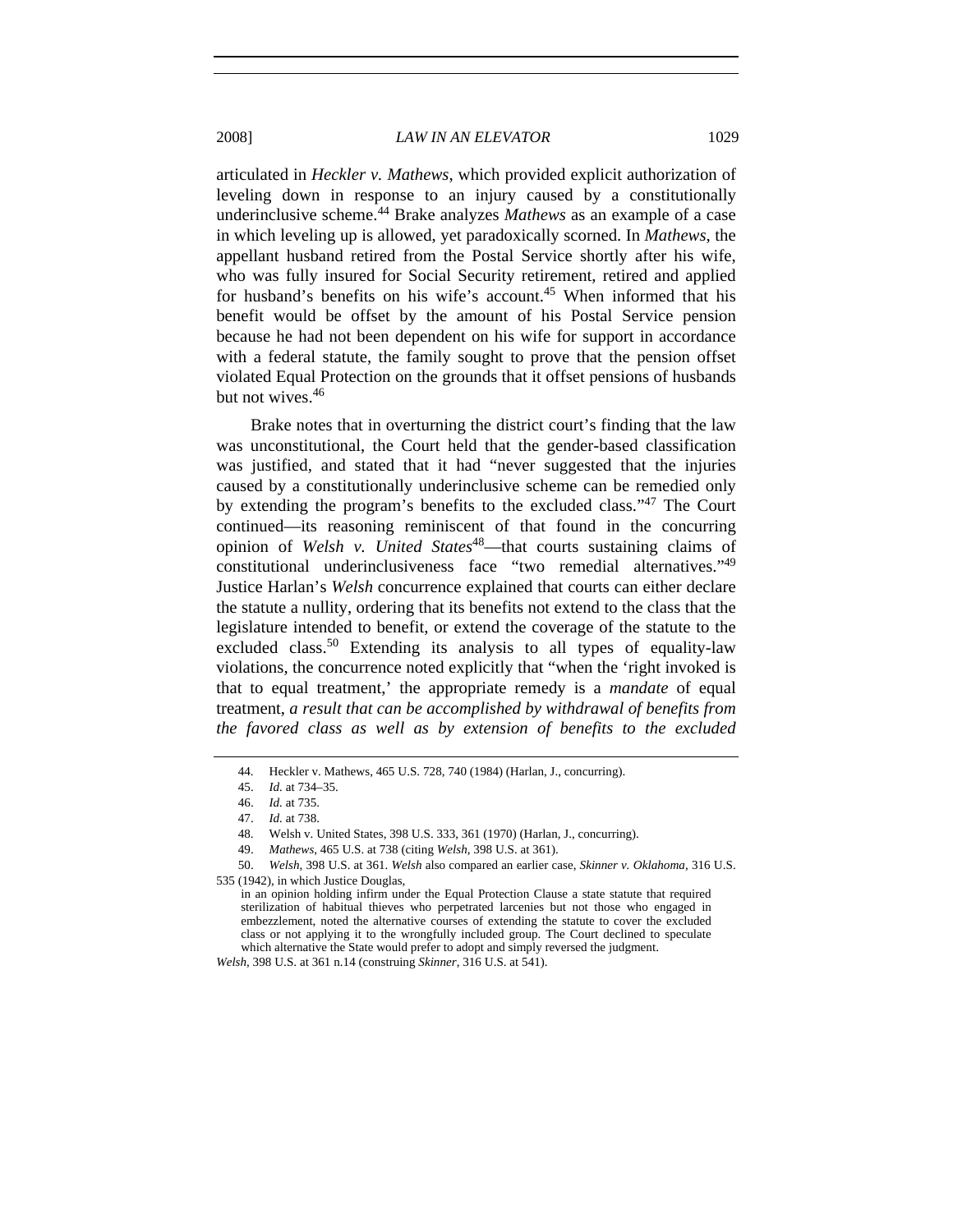### *class*."<sup>51</sup>

Brake points to earlier cases that foreshadowed the intuition articulated in *Mathews*—that is, that equal treatment is coextensive with formal equality. *Iowa Des-Moines National Bank v. Bennett*, 52 a 1931 case regarding the entitlement of banks to refunds, set forth a less explicit version of the leveling down authorization. "The right invoked is that to equal treatment," explained Justice Brandeis, and "such treatment will be attained if either [the bank's] competitors' taxes are increased or their own reduced."53 Thus, the Supreme Court has authorized leveling down on numerous occasions as one way to remedy most inequalities resulting from instances of discrimination that result in liability judgments.

Notwithstanding that leveling down is a generally accepted remedy when an antidiscrimination principle like that embodied in the Equal Protection Clause has been violated, scholars like Brake remind us that courts have nonetheless expressed some acknowledgment of the intuition drawn out by the Leveling Down Objection. Brake points out that even in *Mathews*, the Court noted that "[a]lthough the choice between 'extension' and 'nullification' is within the 'constitutional competence of a federal district court,"<sup>54</sup> in the absence of legislative guidance, ordinarily "extension, rather than nullification, is the proper course."55 The acknowledgement that leveling up, when feasible, is the best way to remove the discrimination may have been what animated the district court's decision in *Cazares* to penalize the school district for choosing to remove the National Honor Society.<sup>56</sup> The district court, which had

<sup>51.</sup> *Mathews*, 465 U.S. at 740 (emphases added).

 <sup>52.</sup> Iowa-Des Moines Nat'l Bank v. Bennett, 284 U.S. 239, 247 (1931).

<sup>53.</sup> *Id.* The Court noted that, in this case, the petitioners were entitled to a refund of excess taxes even though compelling certain domestic corporations, who had been taxed significantly less than petitioners, to pay what petitioners were charged would have technically equalized the treatment. The Court noted that the "fact that the [S]tate may still have power to equalize the treatment of the petitioners and the competing domestic corporations by compelling the latter to pay hereafter the unpaid balance . . . is not material" even though it "may be assumed that all ground for a claim for refund would have fallen if the [S]tate, promptly upon discovery of the discrimination, had removed it by collecting the additional taxes from the favored competitors." *Id.* However, to achieve this form of equality, the court would essentially have had to place the burden of seeking an increase of the taxes which the others should have paid, and the Court noted that "it is well settled that a taxpayer who has been subjected to discriminatory taxation through the favoring of others in violation of federal law, cannot" be so required. *Id.*

<sup>54.</sup> *Mathews*, 465 U.S. at 739 n.5 (quoting Califano v. Westcott, 443 U.S. 76, 91 (1979)).

<sup>55.</sup> *Califano*, 443 U.S. at 89.

 <sup>56.</sup> Other scholars have addressed the issue of leveling down in more specific contexts and concluded that the current framework is infirm. *See, e.g.*, Caminker, *supra* note 17, at 1185 (arguing that so-called "'inchoate' substantive norms" should be consulted in guiding courts who are dealing with underinclusive statutes, and that these norms "often do assert a preference between the two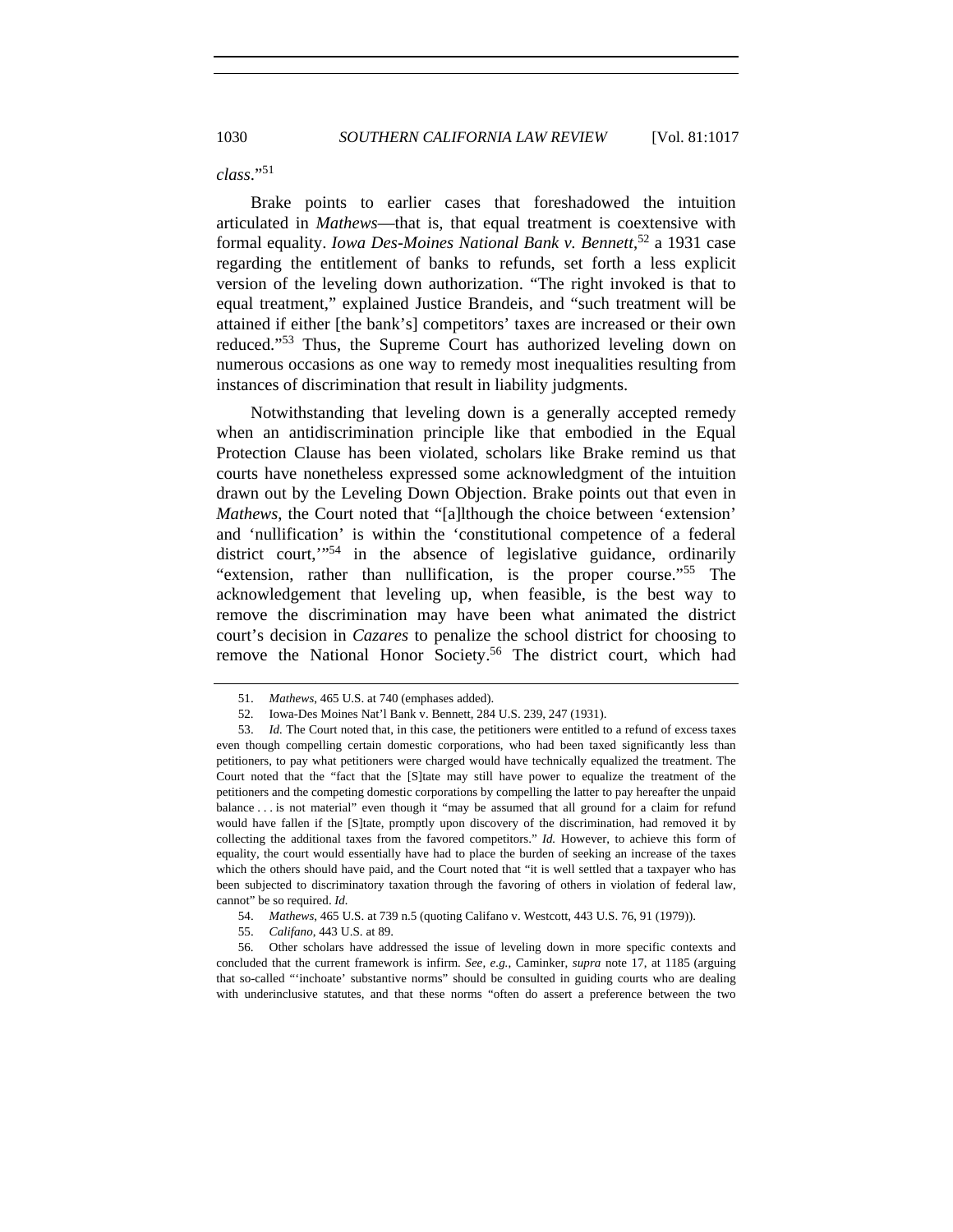expected the school district to interpret its words as requiring leveling up, may have based its finding of bad faith and the corresponding slap on the wrist that the finding allowed it to administer, on the school's "misinterpretation" of its words.<sup>57</sup> Brake points out that this interpretation of the reasoning behind the majority's decision to award fees is supported by the dissent's reference to a finding of bad faith: "it doesn't matter, of course, why a party chooses one of two permissible ways of complying with a district court's order."<sup>58</sup>

### B. LEVELING DOWN AND FORMAL EQUALITY'S GENERAL TRICKINESS

Support for the notion that leveling down to formal equality is an acceptable method for discrimination removal does not lie solely in the authorization of this practice by the courts. For example, the practical consideration that the remedy process is simplified by eliminating the debate over what constitutes equal access in cases that involve leveling issues more complex than nomination to the National Honor Society often leans in favor of allowing leveling down. *United States v. Virginia* ("*VMI is illustrative. Whereas in <i>Cazares*, in which the benefit was simply a nomination to the National Honor Society, no question was raised about the feasibility or acceptability of Tohono O'Odham's creation of another, equally prestigious, National Honor Society just for students like Cazares. However, this notion of a comparable alternative was important in *VMI II*, in which the United States sued Virginia on equal protection grounds based on Virginia's refusal to admit women to its publicly funded military institute.<sup>60</sup>

remedies").

 <sup>57.</sup> Under 28 U.S.C. § 2412(b) (2000), a court, in the absence of a prohibiting statute, may grant attorney's fees under many different circumstances, including against a party acting in bad faith. Here, the court below followed a test for interpreting this statute provided by *Rawlings v. Heckler*, which instructed the court to consider the "totality of the circumstances prelitigation and during trial," and including the underlying agency actions. *See* Rawlings v. Heckler, 725 F.2d 1192, 1195 (9th Cir. 1984). In *Cazares*, the Ninth Circuit's opinion noted the district court's remarks regarding the school district officials' "arrogant and calloused attitude . . . from the beginning" and, in particular, the court's perception of the school district officials' conduct "*after the district court issued its judgment on the merits* as a 'clear indication of their attitude' throughout." Cazares v. Barber, 959 F.2d 753, 755 (9th Cir. 1992) (emphasis added). Thus, the district court clearly viewed the postjudgment conduct—which consisted in canceling the National Honor Society program—as a perversion of its mandate. At the same time, the attorney's fees point to the district court's perceived helplessness in remedying the problem after the fact, given the accepted constitutionality of leveling down.

 <sup>58.</sup> Brake, *supra* note 3, at 532 (citing *Cazares*, 959 F.2d at 756–57 (Kozinski, J., dissenting)).

<sup>59.</sup> United States v. Virginia (*VMI II*), 518 U.S. 515 (1996).

<sup>60.</sup> *Id.* at 515.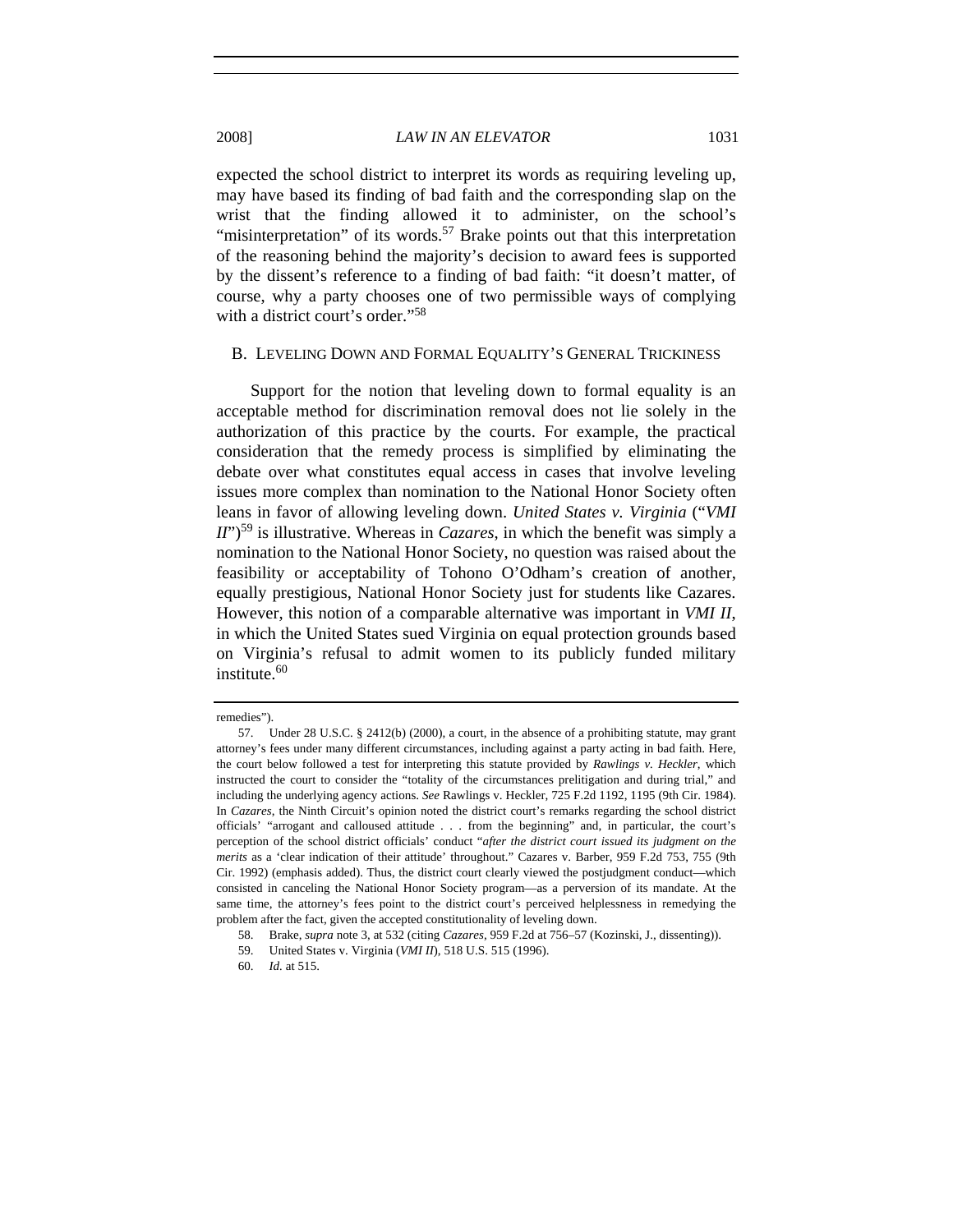Prevailing in the court below,<sup>61</sup> Virginia's triumph was short-lived because the Supreme Court found that it failed to carry its burden to eliminate the discrimination either by admitting women or creating a program that reflected equal educational opportunities.<sup>62</sup> Although Virginia's proposal to provide a women's institution comparable to the Virginia Military Institute ("VMI") was ultimately rejected because it was "distinctly inferior to [VMI]"<sup>63</sup> given that it failed to show "substantial equality in the separate educational opportunities [Virginia] supports at [VMI] and [the proposed school],"<sup>64</sup> the Court's analysis of the proposal focused on the level of education available to the students of each gender as compared to the level of education available to students of the other gender.65 In order for the creation of an all-female VMI to cure the violation, that institution would have to offer exactly the same level of education as the men's institution.<sup>66</sup> Moreover, Virginia emphasized that allowing women to enroll would change certain policies that were essential to VMI's educational value. Thus, Virginia argued, leveling up in one sense would actually result in the benefit of VMI being denied to all its enrollees.<sup>67</sup> From Virginia's perspective, therefore, the only true levelingup option was to create an all-female VMI, a task Virginia perceived as daunting and that it, in fact, failed to complete.

The traditional leveling-down option was also open to Virginia in the form of privatizing VMI and thereby denying all potential applicants the benefits of a publicly funded education at a military academy. Virginia took this possibility seriously to the extent that it "conducted a study of the feasibility of discontinuing its status as a public institution"68 that would result in an elimination of the benefit of VMI to the men who attended and no change in the status of female prospective enrollees. If the discontinuation of VMI's status as a public institution had been feasible, and the level of education thus zero for both groups, the constitutional infirmity would have been cured and the comparable alternative analysis avoided completely. *VMI II* and the options Virginia examined in considering how best to remedy the violation create the interesting leveling circumstance illustrated below:

 <sup>61.</sup> United States v. Virginia (*VMI I*), 976 F.2d 890, 900 (1992).

 <sup>62.</sup> *VMI II*, 518 U.S. at 556.

<sup>63.</sup> *Id.* at 566 (Rehnquist, C.J., concurring).

<sup>64.</sup> *Id.* at 554.

<sup>65.</sup> *See id.*

<sup>66.</sup> *Id.*

 <sup>67.</sup> *See id.* at 516.

 <sup>68.</sup> Brake, *supra* note 3, at 520.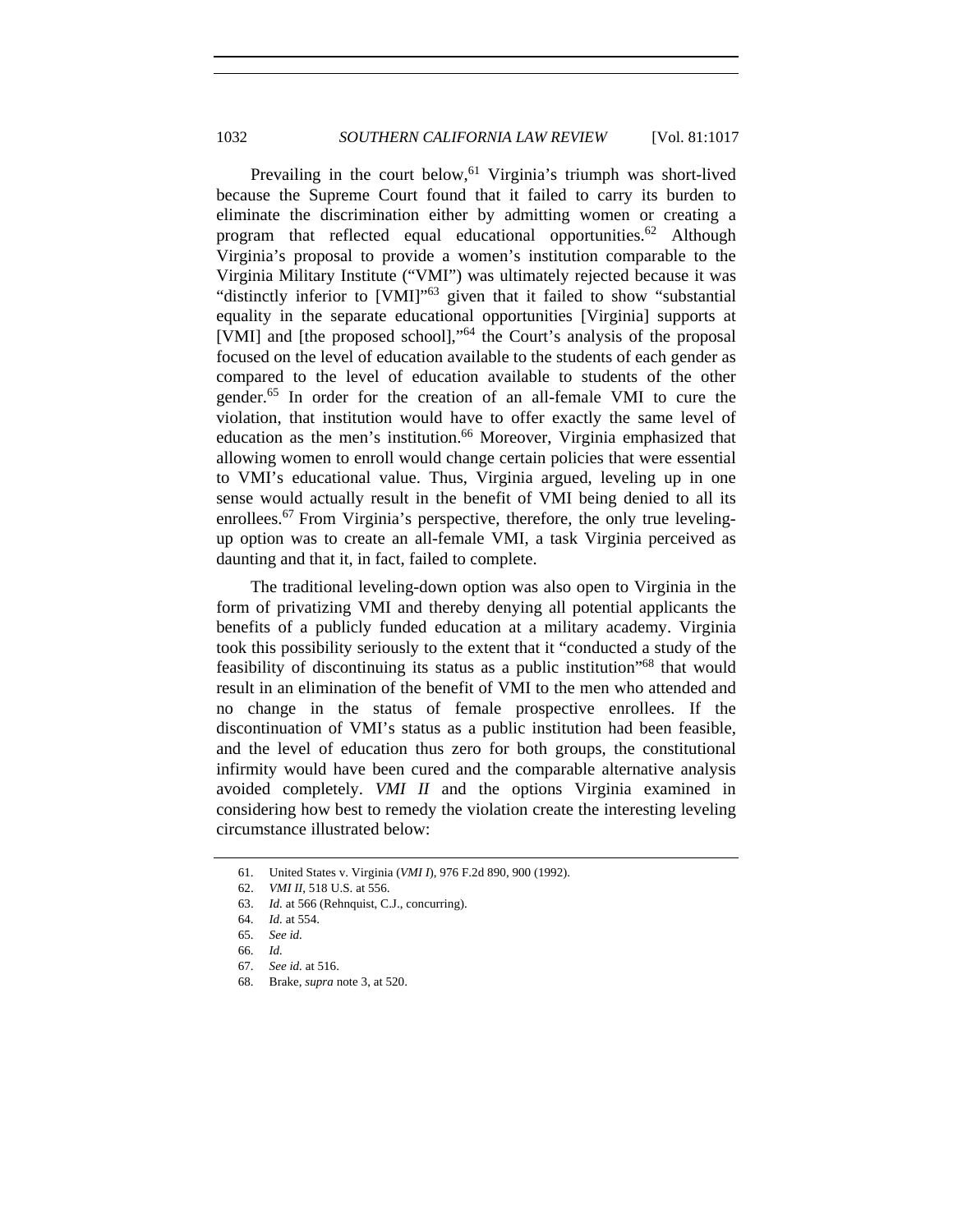

A, B, and C represent potential ways to view VMI's status with regard to leveling. The first block in each represents the female applicants, and the second block represents the men who had already been admitted.

A in Figure 3 represents VMI as it was prechallenge, with the women currently lacking the benefit of a publicly funded military education (or the opportunity to apply for such an education) represented at left, and the men currently enrolled (or having the opportunity to so enroll) represented at right.

Classifying B and C is less straightforward, and illustrates the challenges Virginia faced when attempting to remedy the violation. If Virginia privatized, the benefit as currently available would be denied to everyone.<sup>69</sup> But if VMI opened its doors to women, would it become B or C? In contrast with *Cazares*, in which case the district did not want to include Cazares because of its conceptions of honor but did not claim that her inclusion would effectively erode the benefit currently available via admission in the National Honor Society, Virginia argued that allowing women to enroll would actually destroy the benefit of the unique education available at the school. That is, Virginia's position was that allowing women to apply to VMI would result in B: the leveling down of the benefit

 <sup>69.</sup> Of course, those who were eligible would still enjoy the benefit of an all-male military education if VMI privatized. Similarly, in *Cazares*, the students at Tohono O'Odham who had their nominations revoked may have had the option of going to a different school where the National Honor Society was still available. These considerations do not change the force of the present analysis, where the focus is on access to the benefit *as then existing*.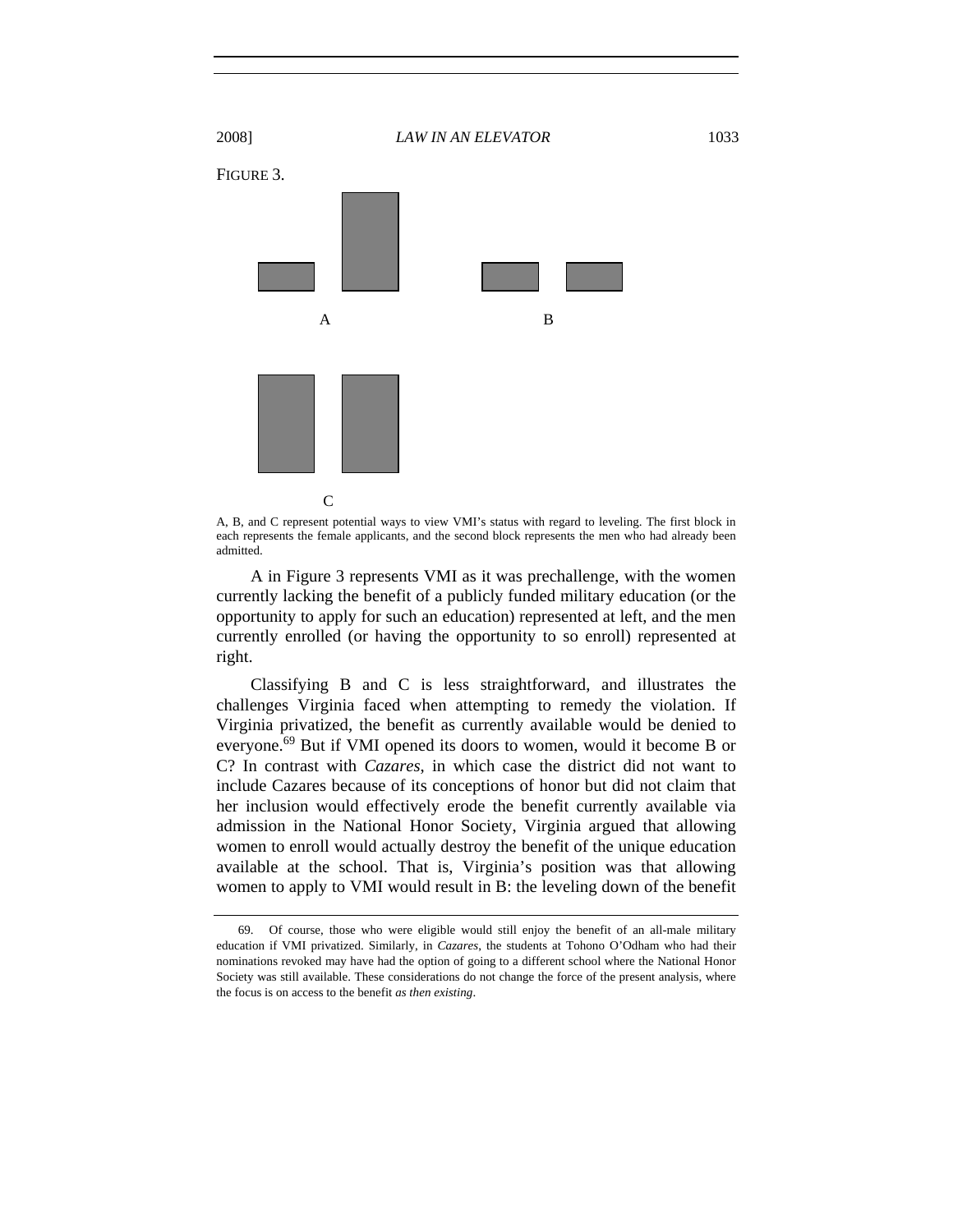to both male and female enrollees. This is because the very *essence* of VMI, and its goal and ability to produce "'citizen-soldiers' through 'an adversative, or doubting, model of education' which features '[p]hysical rigor, mental stress, absolute equality of treatment, absence of privacy, [and] minute regulation of behavior," would be destroyed if women were admitted.70

Although the Supreme Court did not accept Virginia's position that certain necessary allowances that would have to be made if it admitted women would result in a fundamental alteration of the curriculum so ruinous as to constitute sufficient justification for continuing to exclude women, the district court's agreement with the argument reveals that Virginia's position was not frivolous.<sup>71</sup>

Determining what *is* leveling down, *VMI II* illustrates, can be more complex than *Cazares* would have it appear.72 Thus, when a court requires formal equality, however accomplished, as a remedy, leveling down sometimes is the simple choice, especially when one type of leveling up might actually be leveling down insofar as it would result in the "essence" of the benefit being denied to all.

The authorization of leveling down combined with practical considerations that come to light in cases like *VMI II* intimate that outcomes like in *Cazares*, although counterintuitive, may nonetheless fall within a well-established remedial scheme that should not be upset simply because of a few hurt feelings. However, the Supreme Court's occasional rejection of formal equality as sufficient to satisfy equal protection, as well as the justification one lower court set forth for requiring a school district to induct a student after she met the burden for a preliminary injunction, point to the reality that courts use equality in different ways to cure discrimination. Therefore, leveling down may not always satisfy the antidiscrimination principle being enforced.

First, Brake points to cases like *Shelley v. Kramer*, <sup>73</sup> *Palmore v.*  Sidoti,<sup>74</sup> Loving v. Virginia,<sup>75</sup> and more recently, *Romer v. Evans*<sup>76</sup> as those

<sup>70.</sup> *VMI II*, 518 U.S. at 522.

<sup>71.</sup> *Id.* at 524.

 <sup>72.</sup> Note, however, that the defendant school district in *Cazares* could have argued along similar lines as did VMI. That is, they might have claimed that including an unwed, pregnant plaintiff in their definition of honor would pervert the definition of honor as understood by the National Honor Society to the extent that no students could benefit from participating in the Society.

 <sup>73.</sup> Shelley v. Kramer, 334 U.S. 1 (1948).

 <sup>74.</sup> Palmore v. Sidoti, 466 U.S. 429 (1984).

 <sup>75.</sup> Loving v. Virginia, 388 U.S. 1 (1967).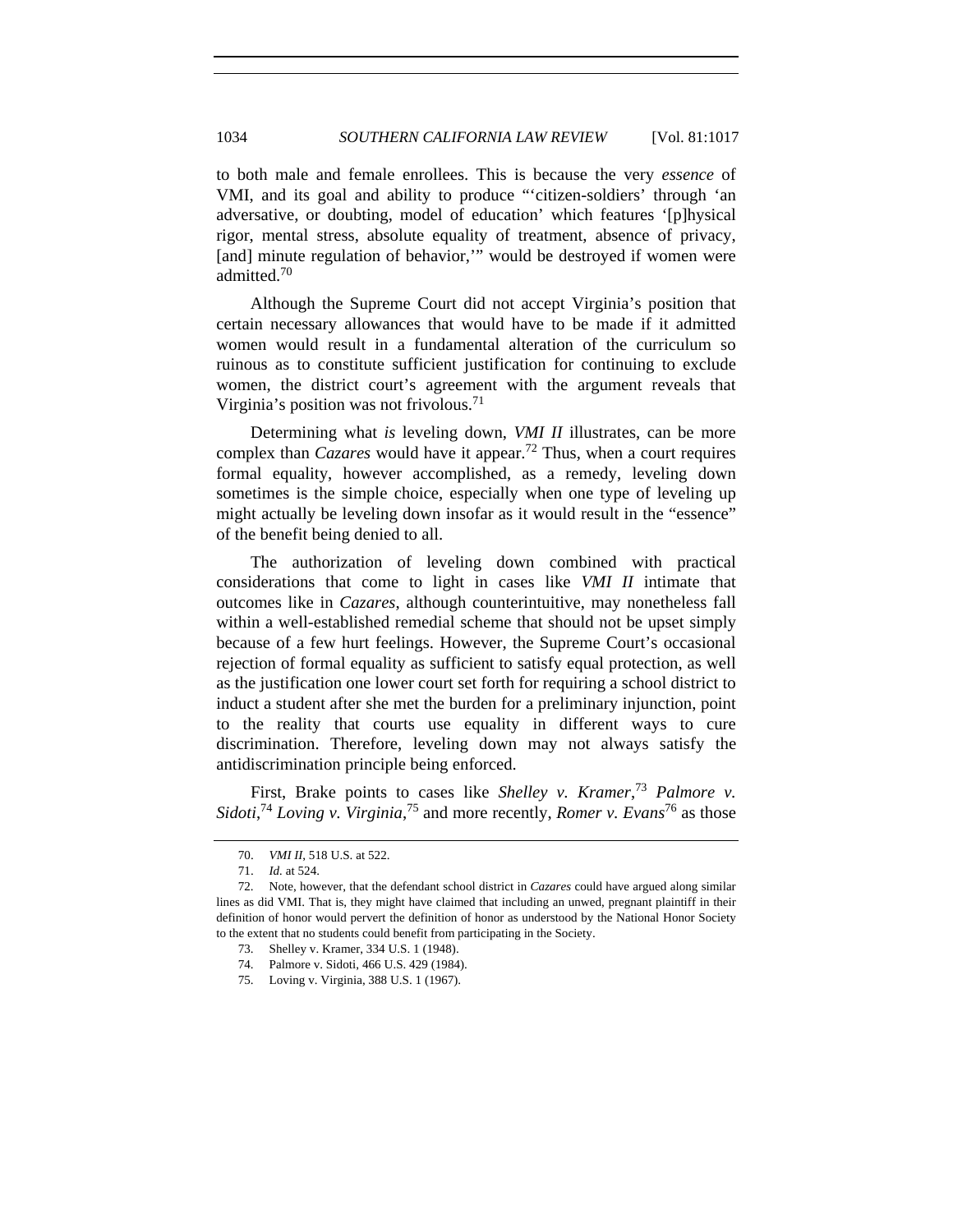in which states urged the Court to buy the argument that, since there was formally equal treatment, equal protection was satisfied:

In *Shelley*, the state claimed to treat all persons the same in enforcing private racially restrictive covenants. In *Palmore*, the state could claim that it treated all parents the same in avoiding custodial decisions that would subject children to prejudice or other harm against their best interests. In *Loving*, the state claimed that it treated African American and white citizens alike in forbidding their intermarriage. . . . In *Romer*, Colorado prohibited any person, straight or gay, from obtaining protection from sexual orientation discrimination through the normal political process.77

In discussing the cases, Brake's point is to defend her use of a norm of equal concern, but the larger point is that whatever principle upon which the Court relied, it was "more than mere formal equality: it required the state to avoid otherwise neutral actions that gave added effect to private prejudice."78 Here, the challenged status quo *was* formal equality in that, for example, the statute in question burdened both whites and minorities,  $^{79}$ yet the elimination of discrimination required abandonment of the currently existing practice in favor of a remedial scheme. The Court rejected appeals to formal equality as justifications for the statutes, noting that equality as it is embodied by the antidiscrimination principle of the Equal Protection Clause does not just involve the formal distribution of benefits and burdens, but something deeper.<sup>80</sup> The heightened standard of review associated with invidious race discrimination reflects the notion that there is something special about this type of discrimination by making the first step to an equal protection victory—finding a violation—much smaller for plaintiffs claiming classifications made on the basis of race.<sup>81</sup>

 <sup>76.</sup> Romer v. Evans, 517 U.S. 620 (1996).

 <sup>77.</sup> Brake, *supra* note 3, at 568–69 (internal footnotes omitted).

<sup>78.</sup> *Id.* at 569.

<sup>79.</sup> *See, e.g.*, *Loving*, 388 U.S. at 1 (declaring unconstitutional a statute making it a crime for Caucasians to marry outside their race).

<sup>80.</sup> *See id*. at 8, 12. The Court rejected "the notion that the mere 'equal application' of a statute concerning racial classifications is enough to remove the classifications from the Fourteenth Amendment's proscription of all invidious racial discrimination." *Id.* at 8. "There can be no doubt that restricting the freedom to marry solely because of racial classifications violates the central meaning of the Equal Protection Clause." *Id.* at 12.

 <sup>81.</sup> Erwin Chemerinsky explains that, "[d]iscrimination based on race or national origin is subjected to strict scrutiny," meaning that the government,

must have a truly significant reason for discriminating, and it must show that it cannot achieve its objective through any less discriminatory alternative. The government has the burden of proof under strict scrutiny, and the law will be upheld only if the government persuades the court that it is necessary to achieve a compelling purpose. *Strict scrutiny is virtually always fatal to the challenged law*.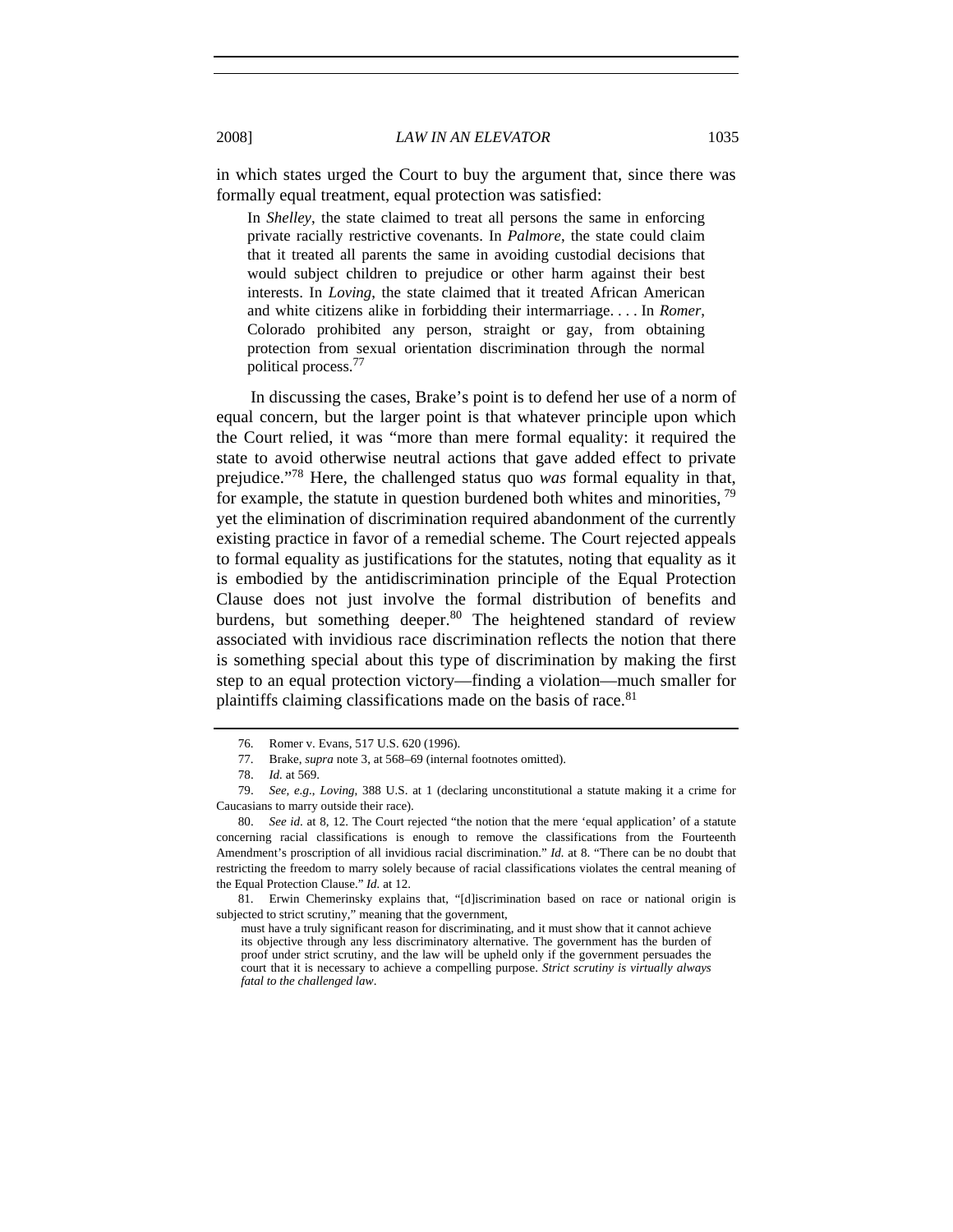*Chipman v. Grant County School District*<sup>82</sup> provides an example of a case with facts very similar to those in *Cazares* and further illuminates the loss plaintiffs like Cazares suffered. In *Chipman*, two teen mothers were ordered into the National Honor Society after a Kentucky federal district court found that the students had a high "probability of successfully proving [sex] discrimination" based on the record.<sup>83</sup> Judge Bertelsman, in granting a preliminary injunction, determined that the denial of the motion would cause irreparable injury to the girls, acknowledging that "this is the only time in these girls' lives that they will be seniors in high school with the opportunity to participate in NHS activities. . . . [T]he plaintiffs will be unable to list NHS membership on their college admission ... and ... financial aid applications."<sup>84</sup> The school district likely could have taken the *Cazares* strategy and cancelled the whole program, making the cases virtually indistinguishable,  $85$  except for Bertelsman's emphasis on the harm suffered by the plaintiffs, not by the inequality but by what they would lose. *Chipman* and *Cazares* stand in dramatic contrast to one another in that all plaintiffs, on virtually identical facts, technically triumphed. Yet, what that triumph meant for Cazares, contrasted with what it meant for the plaintiffs in *Chipman*, serves as an ultimate reminder of the complications that arise when a remedial principle insufficiently captures, or fails to specify, what it intends to protect. Combined with the difficulty revealed in attempts like that made by Virginia to articulate what leveling up really entails even if it is identified as a superior remedy, it is easy to see how courts might grapple with the decision whether to require leveling up or allow leveling down because of their uncertainty or disagreement about

Chemerinsky, *supra* note 5, at 645 (internal footnotes omitted) (emphasis added). In contrast, [r]ational basis review is the minimum level of scrutiny that all laws challenged under equal protection must meet. All laws not subjected to strict or intermediate scrutiny are evaluated under the rational basis test. Under rational basis review a law will be upheld if it is rationally related to a legitimate government purpose. The government's objective need not be compelling or important, but just something that the government legitimately may do. The means chosen only need be a rational way to accomplish the end.

The challenger has the burden of proof under rational basis review. The rational basis test is enormously deferential to the government, and only rarely have laws been declared unconstitutional for failing to meet this level of review.

*Id.* at 645–46 (internal footnote omitted). Strict scrutiny, which is virtually insurmountable, enables a quick finding of a violation upon a showing of the existence of a classification on the basis of race, whereas the intermediate scrutiny test and the rational basis test are much more easily passed. *Id.* at 645.

 <sup>82.</sup> Chipman v. Grant County Sch. Dist., 30 F. Supp. 2d 975 (E.D. Ky. 1998). The *Chipman*  court analyzed only the Title IX issue for the purposes of the preliminary injunction. *Id.* at 976 n.1.

<sup>83.</sup> *Id.* at 978.

<sup>84.</sup> *Id.* at 980.

 <sup>85.</sup> E-mail from Deborah L. Brake, Professor of Law, University of Pittsburgh Law School, to the author (Apr. 29, 2008) (on file with author).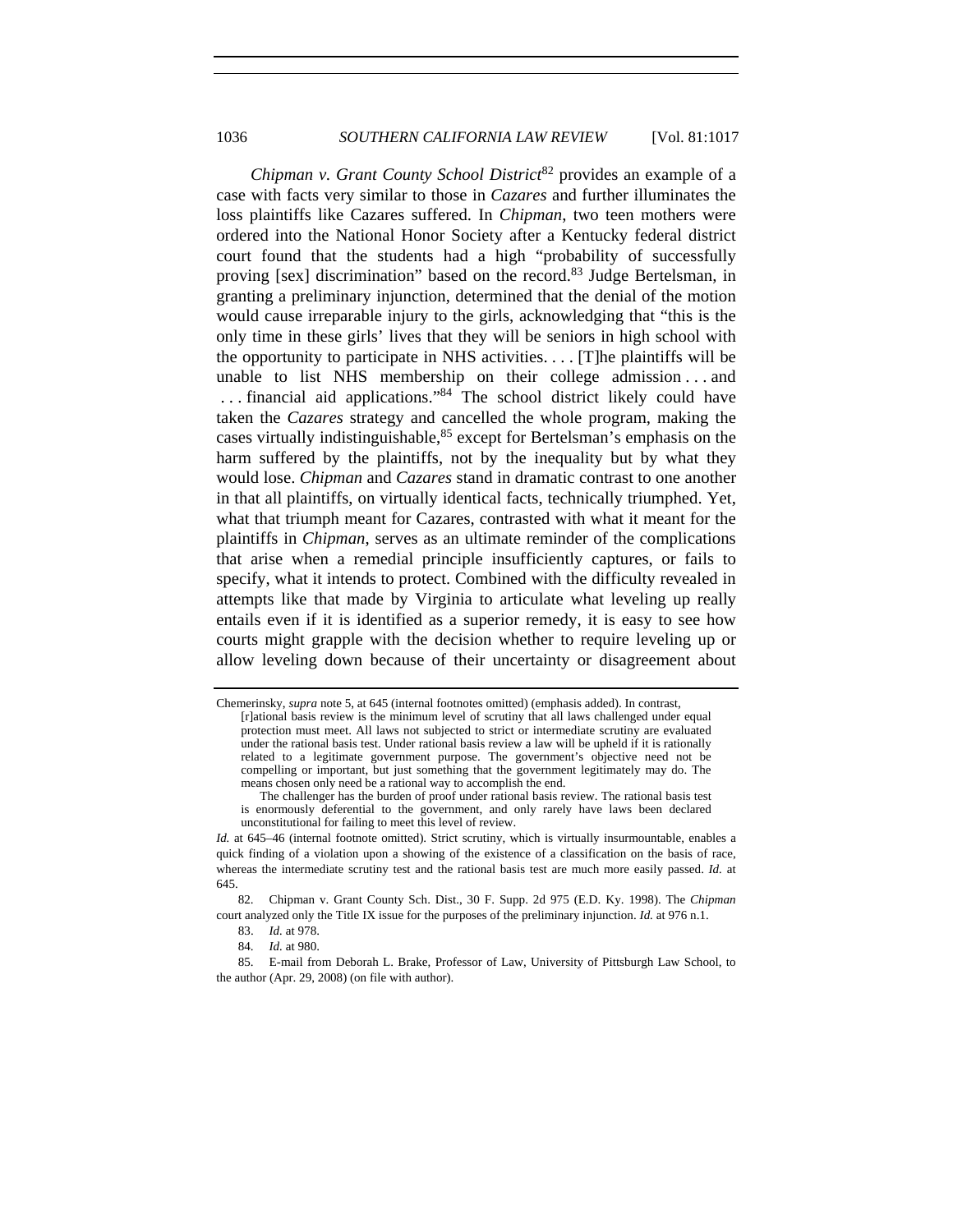what specifically constitutes the discrimination and, in turn, about what remedy will best serve to eliminate that discrimination.

Brake's discussion of the action of an Oregon county commission provides further insight into the difficulty in determining what role exactly equality should play in the removal of discrimination in a given case.<sup>86</sup> The ACLU brought a suit arguing that the state marriage statute, which limited marriage to a man and a woman, violated the equal protection clause of the state constitution. $87$  In response to the uncertainty generated by the legal challenge, the county preemptively leveled down by refusing to grant marriage licenses to all couples, gay and straight alike.<sup>88</sup>

A first impression may be that the county's actions were "childish" attempts to strike against opposition to its gay marriage laws.<sup>89</sup> The commission's decision, however, elicited responses from those intimately involved that revealed more than a clever attempt at circumvention of the system by a vigilante social avenger. As Linda Modrell, the chairwoman of the county commission that made the decision, explained, "For me, this doesn't have to do with gay marriage at all. . . . It has to do with equal treatment. It would be the same if we had a law that says we couldn't sell property to Japanese or redheaded Danish people. What would we do?"<sup>90</sup> Modrell's answer reflects her intuition that the antidiscrimination principle contained in the Equal Protection Clause protects formal equality, and although the social consequences of her actions clearly align politically, her decision to decline to issue licenses was justified on pure equality grounds. Similarly, rejoiced a gay couple, "We are still equal if no one else can get a license,"91 reflecting that couple's own willingness to accept the commissioner's interpretation of the equality principle. Would they have felt the same way had they been in Cazares's position? Probably not. As Brake points out, the action was perceived as a method of subverting social hierarchies, not perpetuating them. An indignant heterosexual bride-to-be voiced her own interpretation of the decision: "[i]t's not a

 <sup>86.</sup> Of course, Benton County is not a true instance in which a remedy needed to be fashioned, because there was no violation found. Rather, the county was guessing at what it would need to do in order to remedy any discrimination that might be found, and attempting to comply preemptively, drawing on pertinent concerns.

<sup>87.</sup> *See* Brake, *supra* note 3, at 521.

<sup>88.</sup> *Id.*

 <sup>89.</sup> Kate Zernike, *Gay? No Marriage License Here. Straight? Ditto*, N.Y. TIMES, Mar. 27, 2004, at A8.

<sup>90.</sup> *Id.*

<sup>91.</sup> *Id.*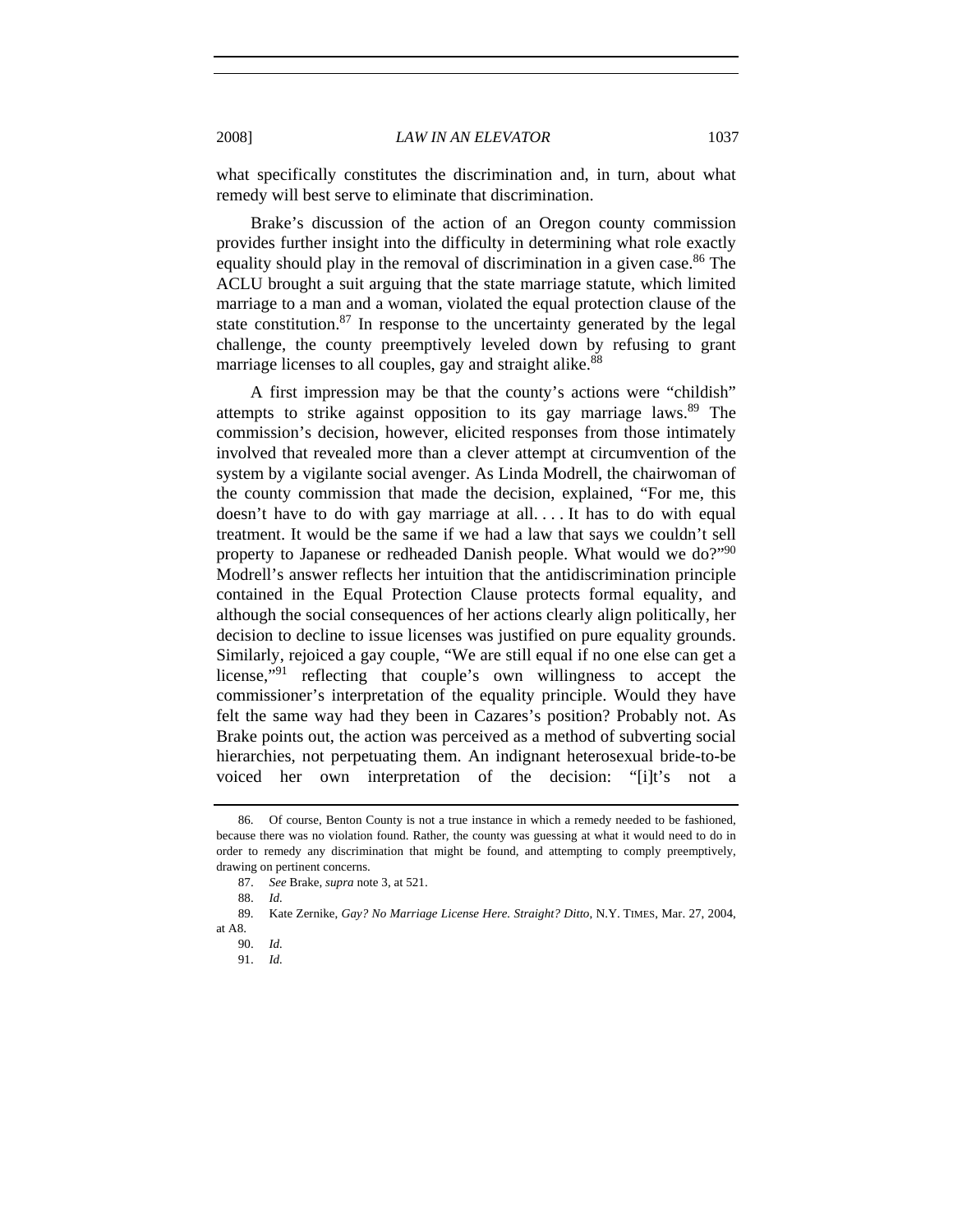nondiscrimination policy, it's a full-discrimination policy."92

Ironically, it is the traditionally privileged group in this case that faced the potentially negative consequences formal equality can bring, and the traditionally deprivileged that triumphantly celebrated a requirement of formal equality, a paradox that illuminates the difficulty in identifying the crux of an antidiscrimination-principle violation. Courts who take the line of the commissioner and the gay couple may recognize leveling down as a way to achieve equality and *thereby* remove the discrimination, whereas courts that align with the bride-to-be might see leveling down as a way of deprivileging everyone to the detriment of all and, *therefore*, the discrimination will not only not be removed, but it will also be exacerbated. In light of the apparent slipperiness of the very concept of equality and leveling down, it is easy to see how guidance with regard to its treatment may be welcome in the courts.

## C. LEVELING DOWN CONSIDERATIONS SPECIFIC TO LAW

Perhaps however, leveling down, and the Leveling Down Objection, are simply conceptual infusions inapposite to an appropriately nuanced discussion of antidiscrimination law. For example, leveling down may reflect our interest in honoring the separation of powers, considerations that philosophers need not entertain in their discussions of equality's moral status or lack thereof.<sup>93</sup> The role that respect for the separation of powers might play in the decision whether to require leveling up is illustrated by the tendency of courts, when determining the remedy for violations that involve statutes, to require leveling up only after conducting an inquiry into the legislative intent behind the statute.<sup>94</sup> Brake points to remarks by the Supreme Court that courts should not use their "remedial powers to circumvent the intent of the legislature"95 and the Supreme Court's occasional reliance on its "*sub silentio* reading of legislative intent, as opposed to a clearly articulated remedial preference for leveling up," in a certain subset of cases.96 Last, Brake points to *Califano v. Westcott*, 97 in which the court "left open the door to a possible limit on leveling down

<sup>92.</sup> *Id.*

 <sup>93.</sup> The debate about equality's normative status allows scholars to retain the luxury of leaving practical considerations to policymakers. *See, e.g.*, Peter Westen, *The Empty Idea of Equality*, 95 HARV. L. REV. 537 (1982) (raising some of the first objections to equality as a normative principle).

<sup>94.</sup> *See* Brake, *supra* note 3, at 548–50.

<sup>95.</sup> *Id.* at 548 (quoting Califano v. Westcott, 443 U.S. 76, 94 (1979)).

<sup>96.</sup> *Id.* at 550.

 <sup>97.</sup> *Califano*, 443 U.S. at 76.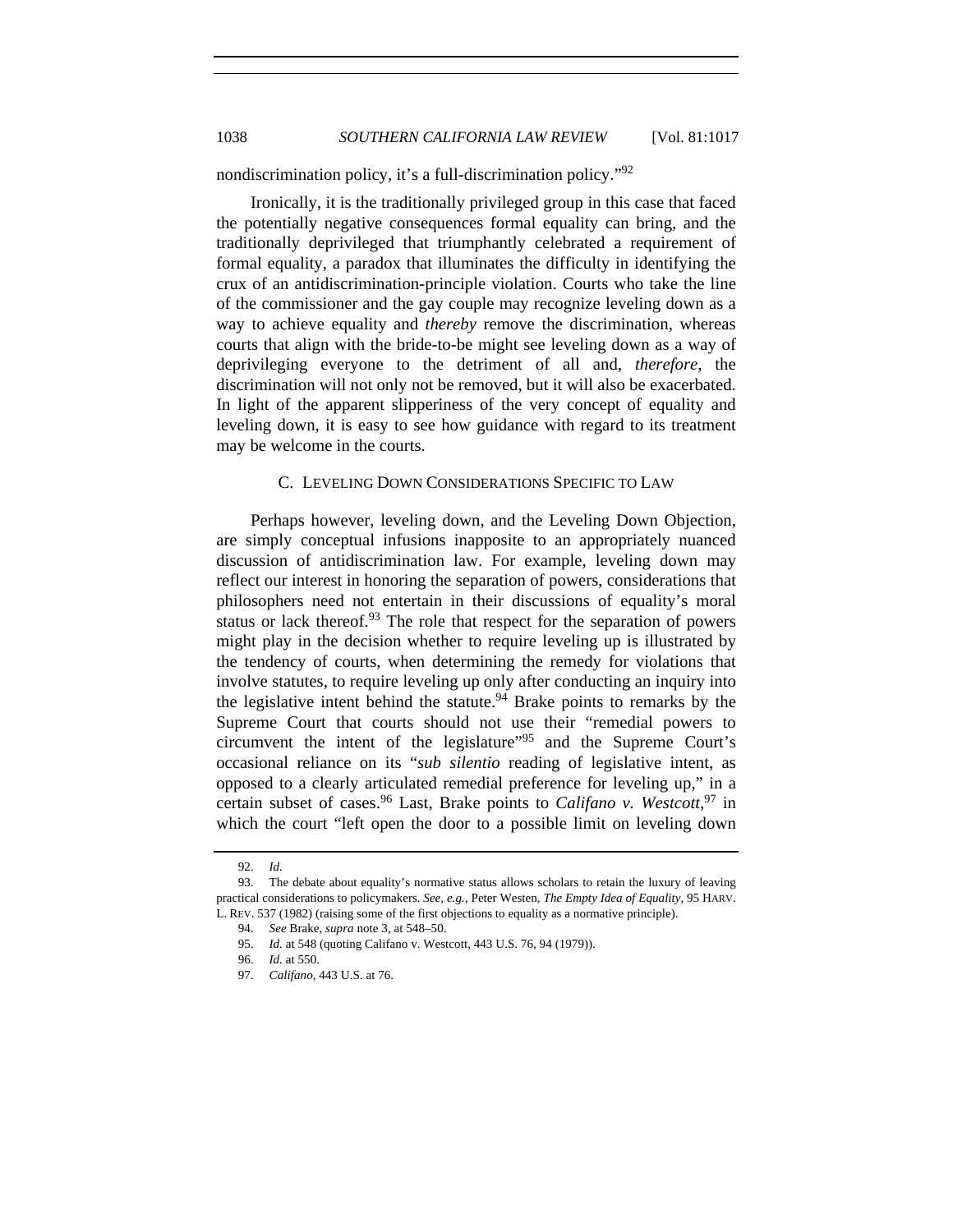remedies where 'a legislative attempt to thwart a court's ability to remedy a constitutional violation would itself violate the Constitution.'"98

Thus, although separation of powers concerns do arise in the realm of antidiscrimination law in a way they do not in abstract discussions of equality, the concession by courts that extension of the benefit is better than abrogation, all things considered,<sup>99</sup> reflects an awareness of the courts that there *is* something "better" about a circumstance under which equality is achieved at a higher level than a circumstance under which equality is achieved at a lower level. In fact, in the same sentence in which the Court emphasized the need to defer to the wishes of the legislature, *Welsh* proposed a balancing test whereby a court could "measure the intensity of commitment to the residual policy and consider the degree of potential disruption of the statutory scheme that would occur by extension as opposed to abrogation."100 If formal equality were the end-all of equality law in the eyes of the courts, no such cost-benefit analysis would be necessary. Moreover, the deeper concern regarding how discrimination is best to be removed does not lose its force; if Congress can choose the remedy, it, instead of the courts, will face the same difficulties in determining whether to incorporate a remedial principle in favor of leveling up into the statute. Thus, considerations of separation of powers may explain why leveling down or leveling up happens in certain cases; the underlying question of how to decide when this should happen is one that should be answered before either Congress or the courts make a move.

Considerations of federalism will, however, come into play in cases that involve challenges to statutes as well as cases that do not. Particularly given the controversy surrounding recent forays by the federal government into the public education system,  $101$  and given the generally accepted proposition that "states bear principal responsibility for education

<sup>98.</sup> Brake, *supra* note 3, at 548 n.127. Brake notes that the Court "declined to address this argument" because its powers were not thwarted, but "[i]ts treatment of the issue . . . left open the possibility that a legislative effort that does thwart a Court's remedial power might violate the separation of powers." *Id.*

<sup>99.</sup> *Id.* at 548.

 <sup>100.</sup> *Id.* (quoting Welsh v. United States, 398 U.S. 333, 365 (1970) (Harlan, J., concurring)).

 <sup>101. &</sup>quot;[K]ey federal actors and institutions have long understood that education—particularly elementary and secondary education—resides at the core of state and local, not national, responsibility." Michael Heise, *The Political Economy of Education Federalism*, 56 EMORY L.J. 125, 131 (2006) (examining No Child Left Behind in the context of education federalism). *See also* Douglas S. Reed, *The Politics of Information: Endorsing Change: Editorial Views of No Child Left Behind*, 10 GEO. PUB. POL'Y REV. 31, 31–32 (2004) (explaining how federal plans like No Child Left Behind have particularly controversial implications for federalism given the "traditional public preference for local autonomy").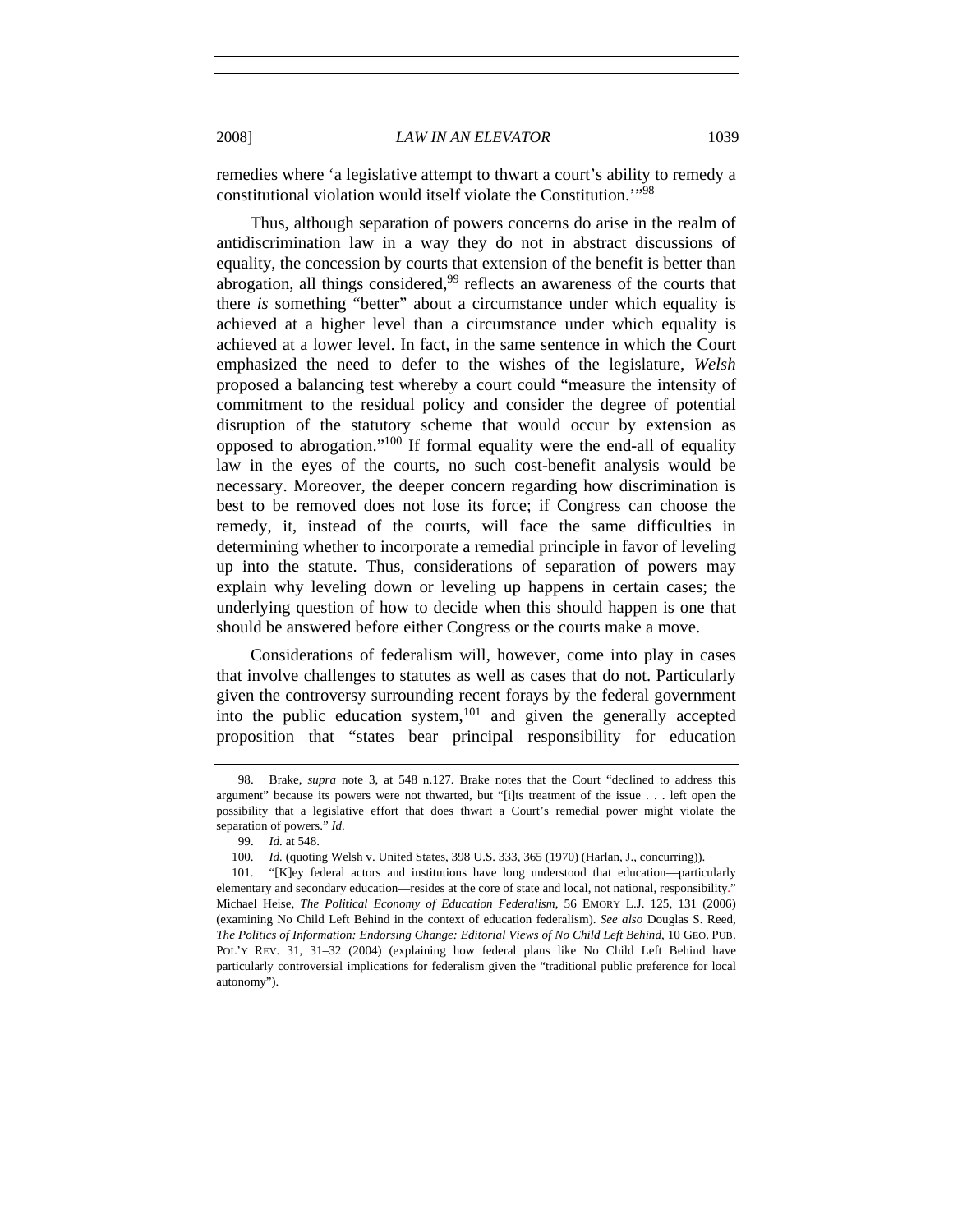policy,"102 the implications for federalism of a recommendation that federal courts demand that violator public schools level up are by no means trivial. Moreover, unlike public school teachers and administrators, who have been specially trained in educational policy and procedure and who have firsthand experience of the educative methods that best serve the interests of the students, the federal judiciary's expertise lies in interpreting and applying the law. Although requiring a school district to include the characteristics of a particular student in its definition of honor can be seen as ensuring compliance with an antidiscrimination principle, it can also be seen as one step away from writing a lesson plan. Especially in cases like *Cazares* and *Mayberry v. Waverly Public Schools*, 103 discussed further in Part IV, in which emotions run high and considerations of preserving the peace of the learning environment arise, perhaps it should be those best acquainted with the students and correspondingly best able to predict their reactions to a structural change in their learning environment who should decide which change will be least contributory to the inclemency of the educative climate and how that change should be made. In an abstract discussion of equality in the context of egalitarianism, this worry that leveling down may dishonor federalism is conspicuously absent.

However, although concerns of federalism are by no means inapposite to the present discussion, ensuring that the zeal with which they are honored remains uncompromised is not mutually exclusive with the establishment of a test that would enable courts to mandate leveling up in more cases. The right kind of test will recognize when leveling down is consistent with the equality principle, just as it will alert the courts to circumstances under which only leveling up is sufficient. A principle that reflected the judiciary's access to a consistently applicable test would result in the state violators being able to predict and preempt inadequate remedies. In turn, states will be less vulnerable to unexpected upsets of, for example, their educational conditions, because the rules will be much clearer. States, and educators, can thus take steps to comply with equality that will be in line with the steps the courts will take, resulting in significantly diminished incidence of the unexpected exercise of intrusive judicial power.

Not only will guidelines help unite state and federal forces in terms of their conceptions of equality and prevent unexpected intrusiveness, they may also have a chilling effect on actual incidents of intrusion. For

<sup>102.</sup> *See* Heise, *supra* note 101, at 130.

 <sup>103.</sup> Mayberry v. Waverly Pub. Sch., No. L89-50091-CA, 1990 U.S. Dist. LEXIS 10249, at \*9– 10 (W.D. Mich. Aug. 3, 1990).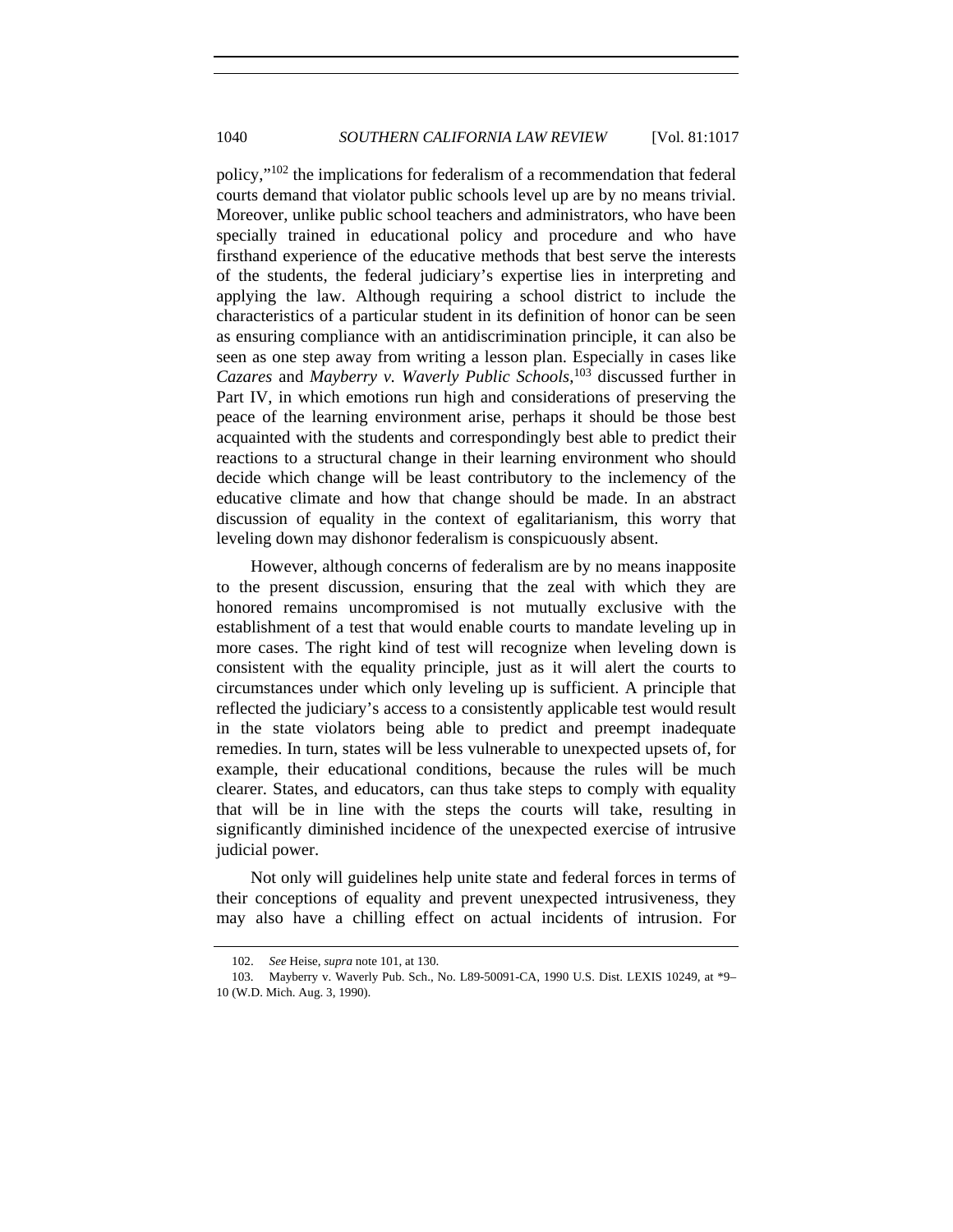example, the court's willingness to let Virginia take its pick of remedies may have ostensibly seemed like—and, in fact, may have been intended to be—an exercise of judicial restraint. However deferential the court's intentions were, Virginia's attempts to achieve even *formal* equality in the form of an all-female VMI were ultimately thwarted by judicial intervention. Thus, confusion about what exactly would honor the equality principle resulted in fruitless and futile attempts by the state to comply with the judiciary's commands. It is difficult to see how a simple mandate for Virginia to level up by accepting women in its military institute could have been more intrusive than what actually occurred.

Last, the concerns of federalism may be less compelling in equalitylaw cases generally, even in cases like *Cazares* that involve spheres of law, the authority over which has been most vigilantly guarded by the states. First, state equal protection laws mirror the federal Constitution in a way that suggests that, notwithstanding how difficult it is for state and federal governments to achieve consistent application of whatever principle of antidiscrimination it is they wish to protect, they have parallel conceptions of its identity and characteristics and correspondingly parallel ambitions about how ardently it should be protected.<sup>104</sup> Secondly, violations of state antidiscrimination laws would not violate principles of federalism. Thus, not only do not all circumstances under which a court must fashion an equal protection violation remedy raise federalism concerns, but also those that ostensibly do perhaps should be viewed as something other than a potential battlefield ripe for a standoff between the state and federal government. Instead, such circumstances could be viewed as an opportunity to unify these branches and, in so doing, to clarify the principle of equality for both courts and potential violators of both the state and the federal realms.

A related concern that goes unaddressed by the egalitarians is whether the court's current apparent preference for leveling down to formal equality does not reflect that preference at all, but rather, a realization that requiring leveling of any kind is simply unnecessary. It could be that in the realm of equality law, the fuss over leveling down is simply unwarranted—not because leveling down is sufficient to remedy an equal protection violation, but because the political system can be trusted to achieve correct outcomes and, thus, "provide[s] sufficient protection against the harms of leveling down."105 If this is the case, then leveling down may more often than not

 <sup>104.</sup> The equal protection language in the state constitutions and the Federal Constitution is very similar. *See, e.g.*, U.S. CONST. amend. XIV, § 1; CAL. CONST. art. I, § 7.

<sup>105.</sup> *See* Brake, *supra* note 3, at 610.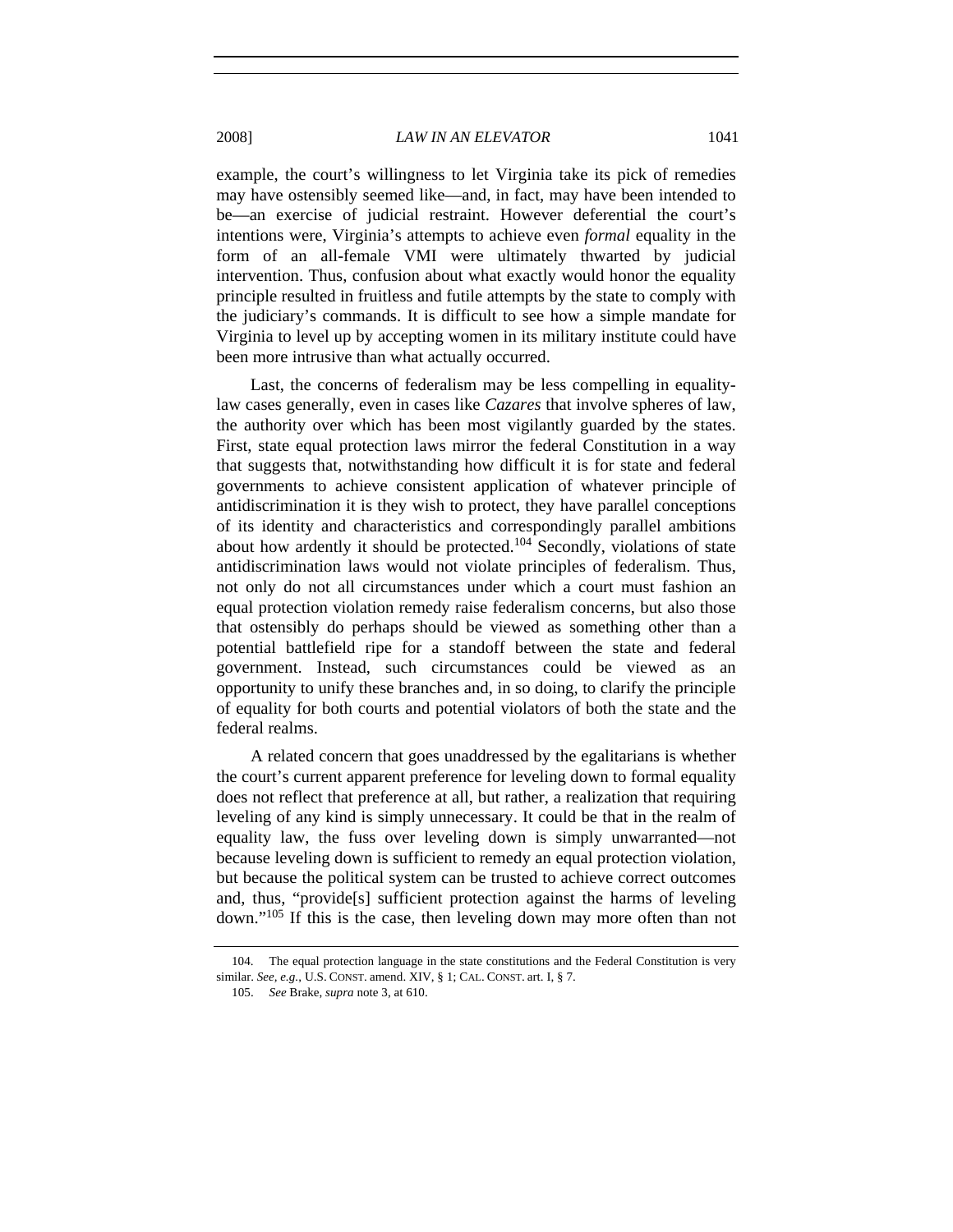cure the discrimination, and subsequent political processes will keep the negative consequences at bay. Brake frames this concern, pointing out that "[c]onventional wisdom suggests that the majority will not often choose to fix inequality by subjecting itself to more negative treatment,  $106$  a view the articulation of which she attributes to Kenneth Simons:

Equality rights are often invoked by minorities. If government responds to a violation by multiplying the wrong or by leveling down (in the sense of depriving a larger group of an entitlement), this will burden, or deny a benefit to, a larger class of persons—possibly a *much* larger class. This larger class might well employ the political process to ensure that the problem is remedied by government eliminating [sic] rather than multiplying the wrong, or by leveling up instead of down.<sup>107</sup>

As Brake explains, the notion to which Simons appeals is accredited to Justice Jackson's famous concurrence in *Railway Express Agency v. New York*. 108 The idea is that where the removal of privilege (from a minority) is remedied by a removal of the privilege *from everyone*, the privileged class (the majority) from whom the privilege is subsequently removed will invoke the political process to prevent that removal or reclaim the removed benefit. Justice Jackson's faith in this principle was unreserved:

[T]here is *no more effective practical guaranty* against arbitrary and unreasonable government than to require that the principles of law which officials would impose upon a minority must be imposed generally. Conversely, nothing opens the door to arbitrary action so effectively as to allow those officials to pick and choose only a few to whom they will apply legislation and thus to escape the political retribution that might be visited upon them if larger numbers were affected.<sup>109</sup>

While she finds this approach conceptually appealing, Brake contends that it is unreasonably idealistic because, although it may be applicable to material benefits, $110$  it will not extend to the protection of other, nonmaterial benefits, such as status in a social hierarchy. Moreover, as Brake points out, and as is clear in cases like *Cazares*, it is not always true

 <sup>106.</sup> *Id.* at 536.

 <sup>107.</sup> *Id.* at 610 (quoting Simons, *supra* note 1, at 766).

 <sup>108.</sup> Ry. Express Agency v. New York, 336 U.S. 106, 111–17 (1949) (Jackson, J., concurring).

<sup>109.</sup> *Id.* at 112–13 (emphasis added).

 <sup>110.</sup> The idea that the privileged, via the political process, will help protect against leveling down is supported by the cases involving litigation challenging inequalities in school funding:

In response to a New Jersey Supreme Court ruling that the state constitution requires equal funding for public schools, then-Governor Christine Whitman proposed a remedial plan to lower spending in richer districts to the level of funding for poorer districts. . . . Governor Whitman ultimately retreated from this proposal in response to pressure from irate parents . . . .

Brake, *supra* note 3, at 606 (internal footnote omitted).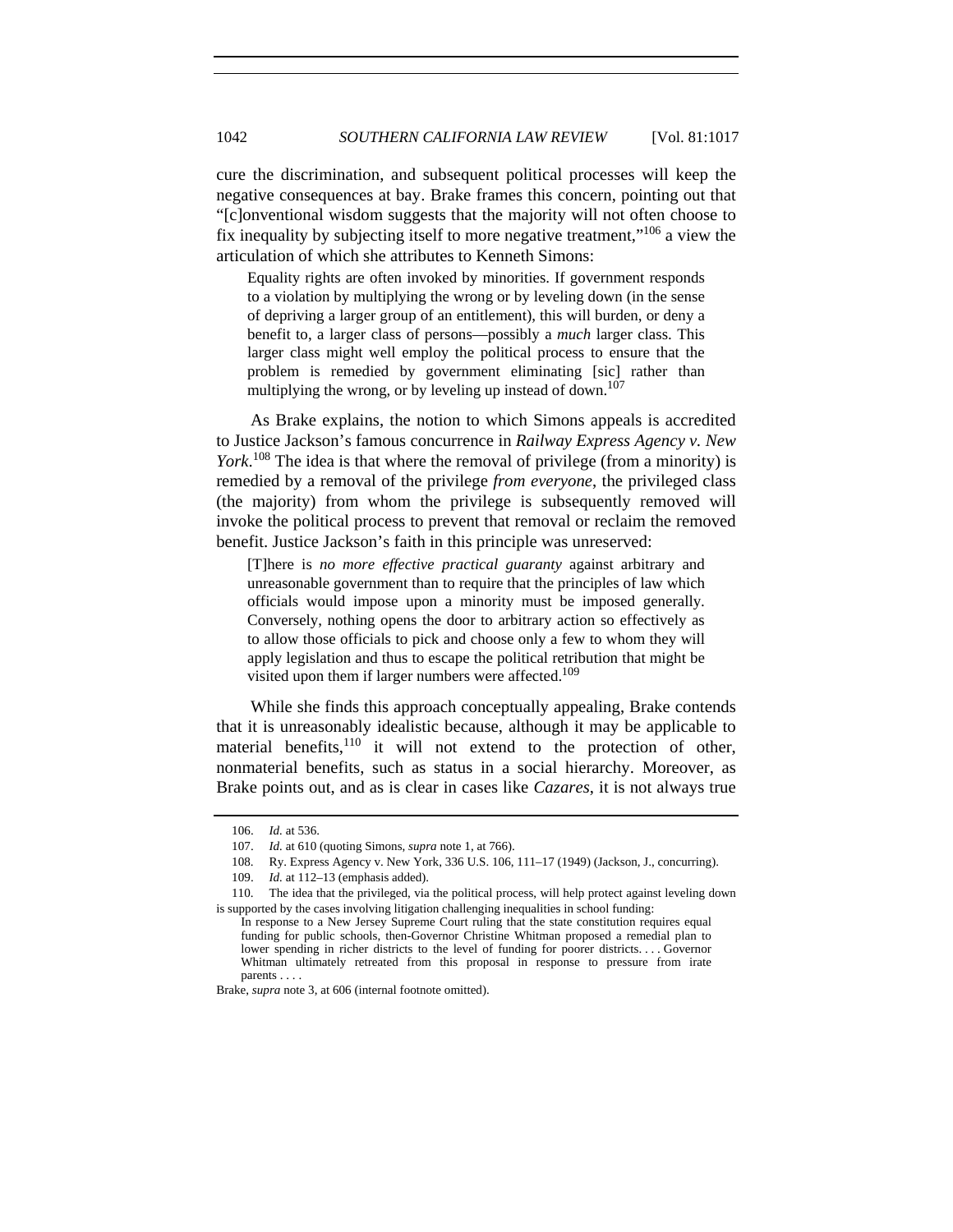that the privileged class will speak out even to preserve its material privilege when another of its more coveted privileges, such as its social status, is competing with that material privilege. $111$ 

Brake invokes the Benton County, Oregon case discussed above to illustrate her doubts regarding the efficacy of the political process as a check on leveling down when "leveling down operates to serve the nonmaterial interests of the majority."112 Even when these interests are not materially served, in cases in which the privilege is deeply entrenched, leveling down that results in deprivileging may be unrealistic to the point of absurdity.113 The response to the suspension of the marriage licenses in Benton County reflects the social reality that when a firmly entrenched practice is at issue, leveling down will not even be considered as a feasible approach. Of course, the fundamental right to marriage keeps leveling down from being feasible, but that only begs the question—part of the fundamental rights test is an inquiry into the extent that the practice in question is time-honored.<sup>114</sup>

Brake's analysis of the Benton County case underscores the unlikelihood that the privileged will use the political process to protect against leveling down in cases in which the privilege is one to which they are unequivocally entitled: "the leveling down decision was . . . . a *tactic* designed to challenge that status hierarchy . . . . as a temporary measure  $\dots$ <sup>115</sup>. That is, the gay rights activists themselves were counting on an outcome that would not involve permanent leveling down of marriage for heterosexual couples; everyone agreed that there was no longterm chance of that. The only option would be to level up *given* the degree of entrenchment of the right enjoyed by the privileged. Although the activists lost the battle ultimately, the key point is that the political process Justice Jackson praised may be insufficient because it is an ineffective mechanism when there is *no chance* the benefit would ever be taken away from the privileged group, as when it is a fundamental right like marriage. There is no need for the privileged to employ the political process in these cases, because they are essentially immune from leveling down.

The implicit and explicit recognition by courts that leveling up is superior to leveling down, all things considered, reveals their discomfort

<sup>111.</sup> *Id.*

<sup>112.</sup> *Id.* at 537.

<sup>113.</sup> *Id.* 

<sup>114.</sup> *See, e.g.*, Michael H. v. Gerald D., 491 U.S. 110, 122 (1989) (explaining that whether a right is fundamental depends in part on how deeply embedded it is in tradition and history).

 <sup>115.</sup> Brake, *supra* note 3, at 600 (emphasis added).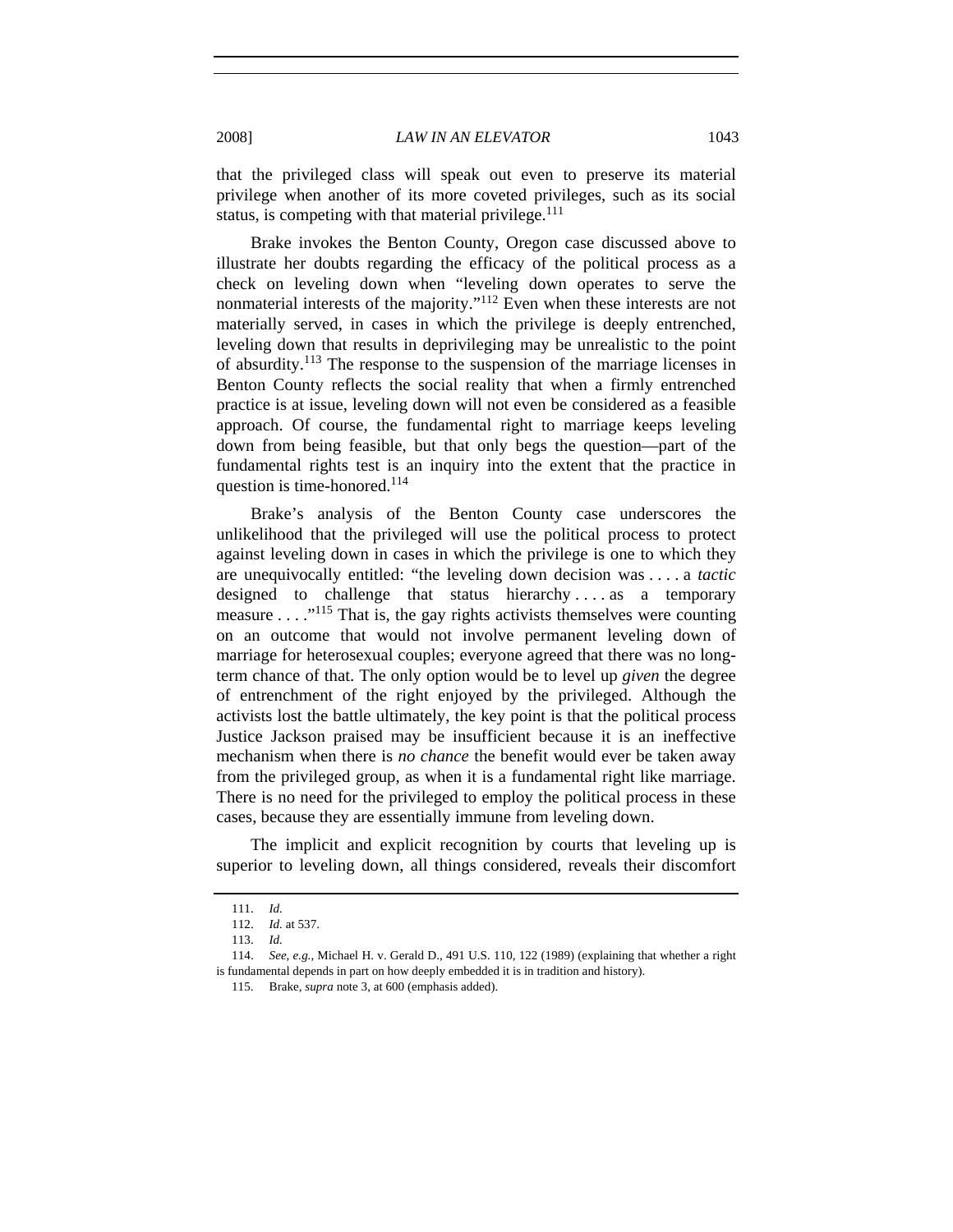with outcomes that are better for no one.<sup>116</sup> However, given the tradition and the authorization of leveling down as a generally appropriate method of discrimination removal, and the special concerns that arise in the equality law context that do not in the armchair philosopher's, whatever medium by which the courts accomplish this goal must be employable on a case-bycase basis and sensitive to the omnipresent considerations of federalism and the separation of powers. Most importantly, it must acknowledge the antidiscrimination principle as broader and more complex and mandate that removals of discrimination must accord with formal equality. The following part, drawing on both egalitarianism and legal scholarship, introduces two principles that may vie for candidacy as guides in the discrimination-removal process.

## IV. THE RIGHT ROLE FOR EQUALITY I: EXPLORATION

## A. APPLYING AN EGALITARIAN APPROACH

## 1. "An Argument for Equality Without Leveling Down"117

"[T]he leveling down problem," thus, "casts doubt on whether conventional equality jurisprudence serves the interests of those whom it supposedly protects,"<sup>118</sup> confronting "persons disadvantaged by inequality with a double bind: challenge the inequality and risk worsening the situation for others instead of improving one's own situation, or continue to endure unlawful discrimination."<sup>119</sup> The best principle would prevent this circumstance in as many cases as possible, guaranteeing a leveling up result in more cases in order to ensure that discrimination is removed in the best way and that those who are entitled to bring claims can do so without fear.

One candidate principle is found in a version of egalitarianism proposed by Thomas Christiano, who would include leveling up as a builtin part of the notion of equality and would result in claimants, like Cazares, being extended the benefit in more cases.<sup>120</sup> Christiano, contributing to a storied debate among philosophers over the moral status of equality, defends a principle of equality that implies that normally we should choose

 <sup>116.</sup> Brake suggests several other constraints on leveling down in noting that courts have expressed vague disfavor for leveling down even as they continue to allow it. *See id.* at 541–61.

 <sup>117.</sup> CHRISTIANO, *supra* note 13, at 37.

 <sup>118.</sup> Brake, *supra* note 3, at 516.

<sup>119.</sup> *Id.*

<sup>120.</sup> *See* CHRISTIANO, *supra* note 13, at 45.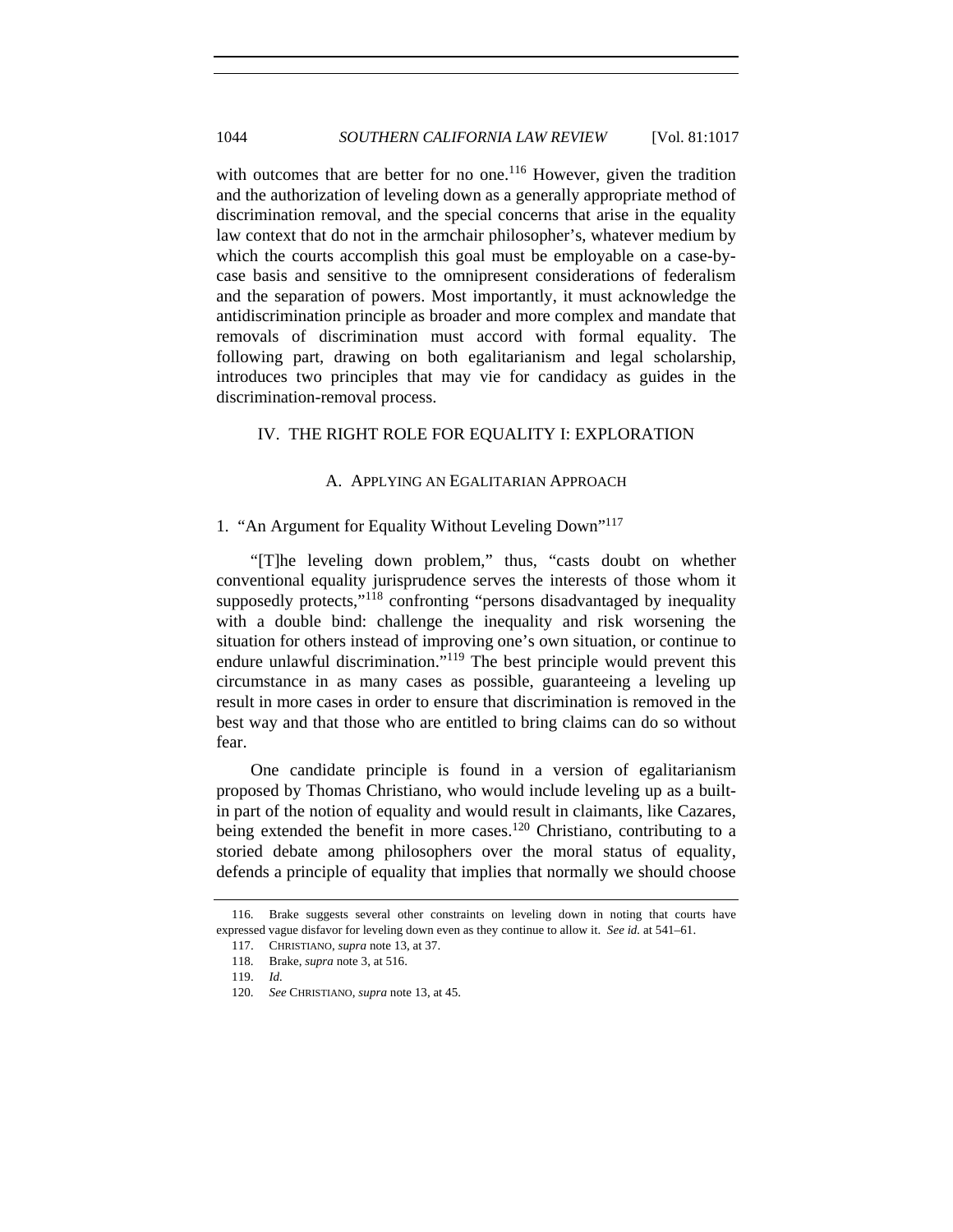a state in which some are better off and none are worse off than under the best feasible equality.<sup>121</sup> In defending this principle, Christiano sidesteps the Leveling Down Objection.

The argument proceeds by showing that justice is grounded in the dignity of persons and that, in turn, the dignity of persons grounds some main principles at the root of justice—main principles which ground the principle of equality in the distribution of well-being. These three principles, the principle of equal moral status of humans, $122$  the principle of well-being,<sup>123</sup> and the generic principle of justice (which contains the no relevant difference thesis), $124$  are grounded by the concept of the person.<sup>125</sup>

Essentially, "[t]he generic principle of justice coupled with the equal status of persons and the no relevant difference thesis and the principle of well-being give us all the necessary premises for defending"<sup>126</sup> the principle that "well-being ought to be distributed equally by the institutions of society."127 In simple terms, Christiano finds that this principle requires that we advance the well-being of persons and that if we have a good reason to advance the well-being of anyone, we have that same reason to

<sup>121.</sup> *Id.* at 23.

<sup>122.</sup> *Id.* at 17. This principle establishes that human persons have equal moral status, arguing from the premise that "the status of humanity derives from the fact that humanity is a kind of authority in the realm of values" and concluding that because of that, "human beings all have essentially the same basic capacities to be authorities in the realm of value." *Id.* 

<sup>123.</sup> *Id.* at 18–19. This principle accepts the premise that well-being is "that quality of a person's life that involves an appreciative and active engagement with intrinsic goods," requiring that "a person enjoys or takes pleasure in or is happy with the appreciation and active engagement with intrinsic good." *Id.* at 18. That is, well-being consists in "the happy exercise of the distinctive authority of persons." *Id.* For example, a person's well-being is enhanced when a person is enjoying life's small pleasures, like a sunset. Given this definition, well-being, which is good for the person and which constitutes the flourishing of the person, is important to justice in that,

<sup>[</sup>t]o honor the distinctive authority of the person is to ensure that it happily exercises that authority in its life. . . . [t]o the extent that well-being consists in the happy exercise of the distinctive authority of human beings and each person is due the exercise of that distinctive authority, well-being is due each person.

*Id.* at 19. "The more a person has well being, in general, the better." *Id.*

<sup>124.</sup> *Id.* at 20. This principle holds that one ought to treat relevantly like cases alike and relevantly unlike cases unlike. The principle "regulates those reasons that accord specifically with the principle of propriety," which holds that justice is concerned with what one is due. *Id.* at 21. The principle requires that one act in accordance with relevant reasons, reasons that are given by the principle of propriety. In other words, "[w]hat the person is due is a fitting response to the worth of the person in question." *Id.* This is the "no relevant differences thesis." *See id.* at 24. At this point, to avoid a debate over what differences are relevant, Christiano suggests a group that most would agree have no relevant differences: people beneath the age range of sixteen to eighteen years. These individuals are "capable of well-being to a significant extent and this is the quality that is relevantly similar among them." *Id.* at 25.

 <sup>125.</sup> *Id.* at 13.

<sup>126.</sup> *Id.* at 25.

<sup>127.</sup> *Id.*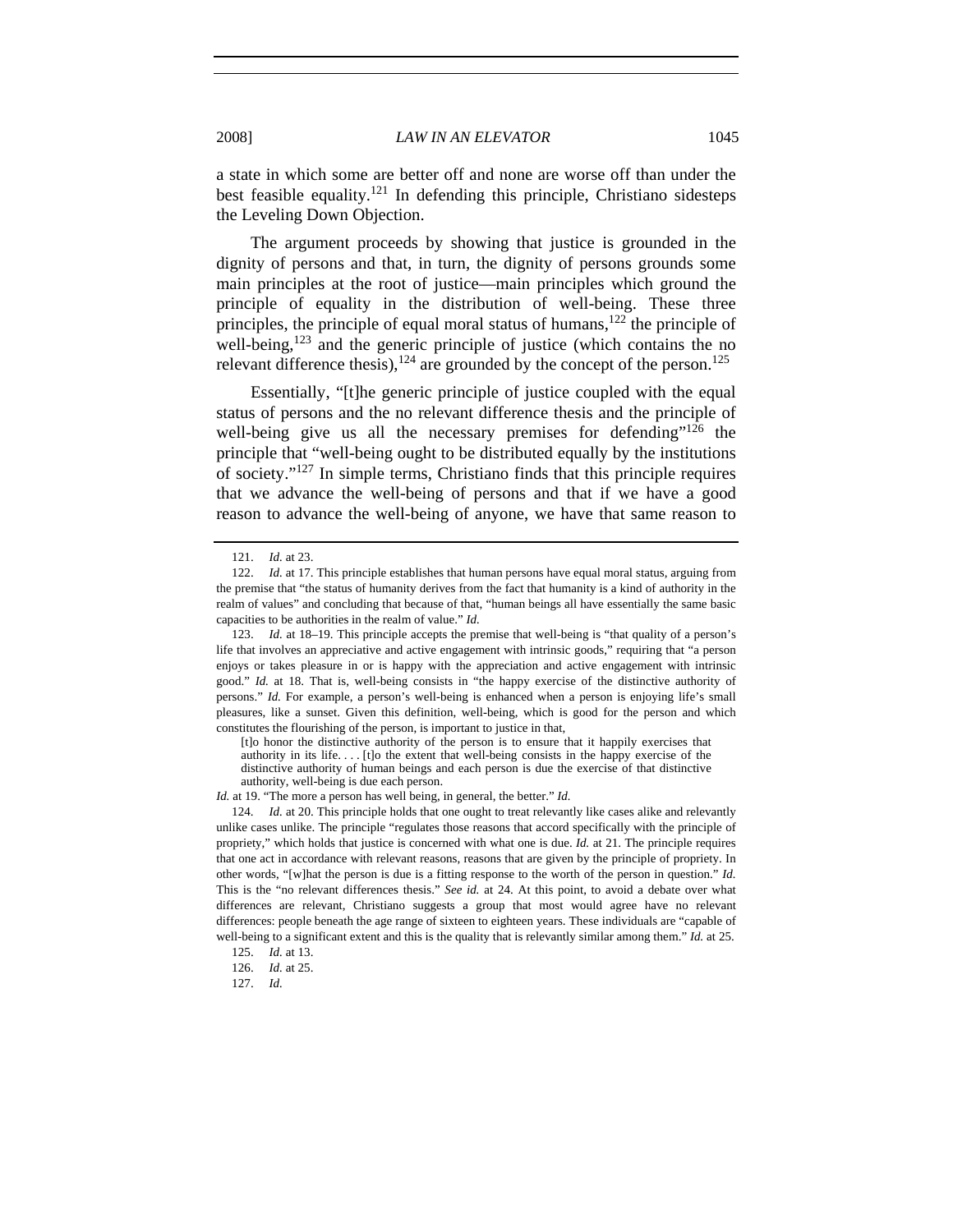advance the well-being of everyone.<sup>128</sup> Christiano contends that the reason the Leveling Down Objection is so compelling is that it ostensibly allows us to prefer a state of equality in which each person has a substantial amount of something over a state of equality in which each person has nothing, when in fact egalitarians *must* prefer a Pareto-superior equality to a Pareto-inferior equality:

There is an internal connection between the rationale for equality and the value of the relevant fundamental good that is equalized. If it were not true that more well-being is better than less, then there would be no point to equality. There would be no reason to care about equality. Since the importance of well-being or opportunity for well-being seems to be built in to the principle of equality—it is the reason for the principle taking the shape that it does—they cannot be indifferent between these two states.<sup>129</sup>

Christiano concludes that "a necessary condition for equality mattering is that the thing being equalized is such that more is better than less," asserting that,

since the truth of the proposition that more substantial good is better than less substantial good is a necessary condition for the principle of equality in the substantial good having a point, the right account of the principle of equality must somehow include the idea that equalities in which everyone is better off are better than equalities in which everyone is worse off.<sup>130</sup>

Having set forth his conception of equality and his description of in what circumstances it matters, Christiano moves on to explain how his account meets the Objection. The principle of equality as defended answers the Objection by arguing that it does not follow from "the fact that there is loss from inequality"<sup>131</sup> that "any egalitarian state is better in respect of equality than any nonegalitarian state."132 That is, Christiano points out that egalitarians, whose central claim is that all inequalities are unjust,<sup>133</sup> infer from that claim that something is lost when there is some inequality, and from *that* conclusion infer that "any egalitarian state is better in respect of equality than any nonegalitarian state."<sup>134</sup> The mistake, he contends, is in the making of this last inference—the egalitarian does not need to say that

134. *Id.*

<sup>128</sup>*. See id.* at 25–26.

 <sup>129.</sup> *Id.* at 33.

<sup>130.</sup> *Id.* at 34.

<sup>131.</sup> *Id.* at 35.

<sup>132.</sup> *Id.*

<sup>133.</sup> *Id.*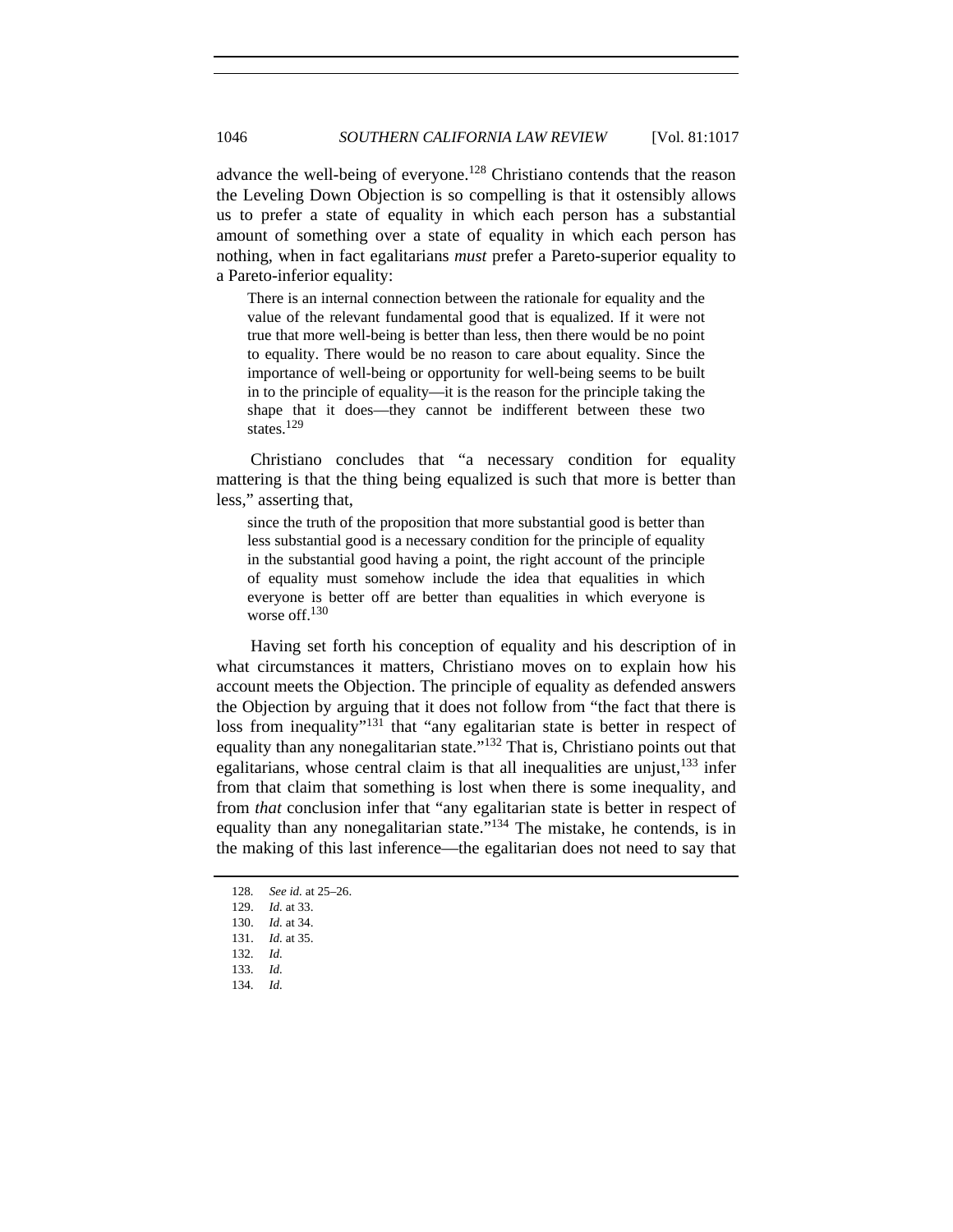"every nonegalitarian state is unjust because it is not equal."<sup>135</sup>

The approach accepts that "something is lost when there is some inequality," the claim from which "the leveling down objection derives its apparent strength"136 and the claim which "follows from the central egalitarian claim that all inequalities are unjust."137 At the same time, the approach denies the accompanying inference that "any egalitarian state must be better than any nonegalitarian state, at least in one respect."<sup>138</sup> Specifically, Christiano's approach denies that there is one important respect in which an egalitarian state is better than, for example, a strongly Pareto-superior state. Figure 4 is illustrative:

FIGURE  $4^{139}$ 



S1, S2, and S3 represent worlds/states in which each block represents one party or group of parties within that world/state.

S1 and S3 are egalitarian; S2 is not. "S3 and S2 are strongly Pareto superior to  $S1$ ;<sup> $n140$ </sup> that is, at least one party is better off and nobody is worse off. Also, assume that S2 and S3 are Pareto-non-comparable (some individuals prefer S2 and some S3 so that comparison is impossible), but S3 is egalitarian and S2 is not. "The difference is that in S2 at least one person is better off and another is worse off than in S3."141 All the egalitarian is committed to, argues Christiano, is that something in S2 is lost by virtue of the fact that everyone who lives in S2 is not equally well off, which may imply that S3 is better or more than S2, and is compatible

<sup>135.</sup> *Id.*

<sup>136.</sup> *Id.*

<sup>137.</sup> *Id.*

<sup>138.</sup> *Id.*

 <sup>139.</sup> Christiano's version of this figure attaches numerical values to A and B in each state. In S1, A and B both have a value of two. In S2, A has three and B has seven. In S3, both A and B have five. *Id.* at 33 tbl.1.1.

<sup>140.</sup> *Id.* at 35.

<sup>141.</sup> *Id.*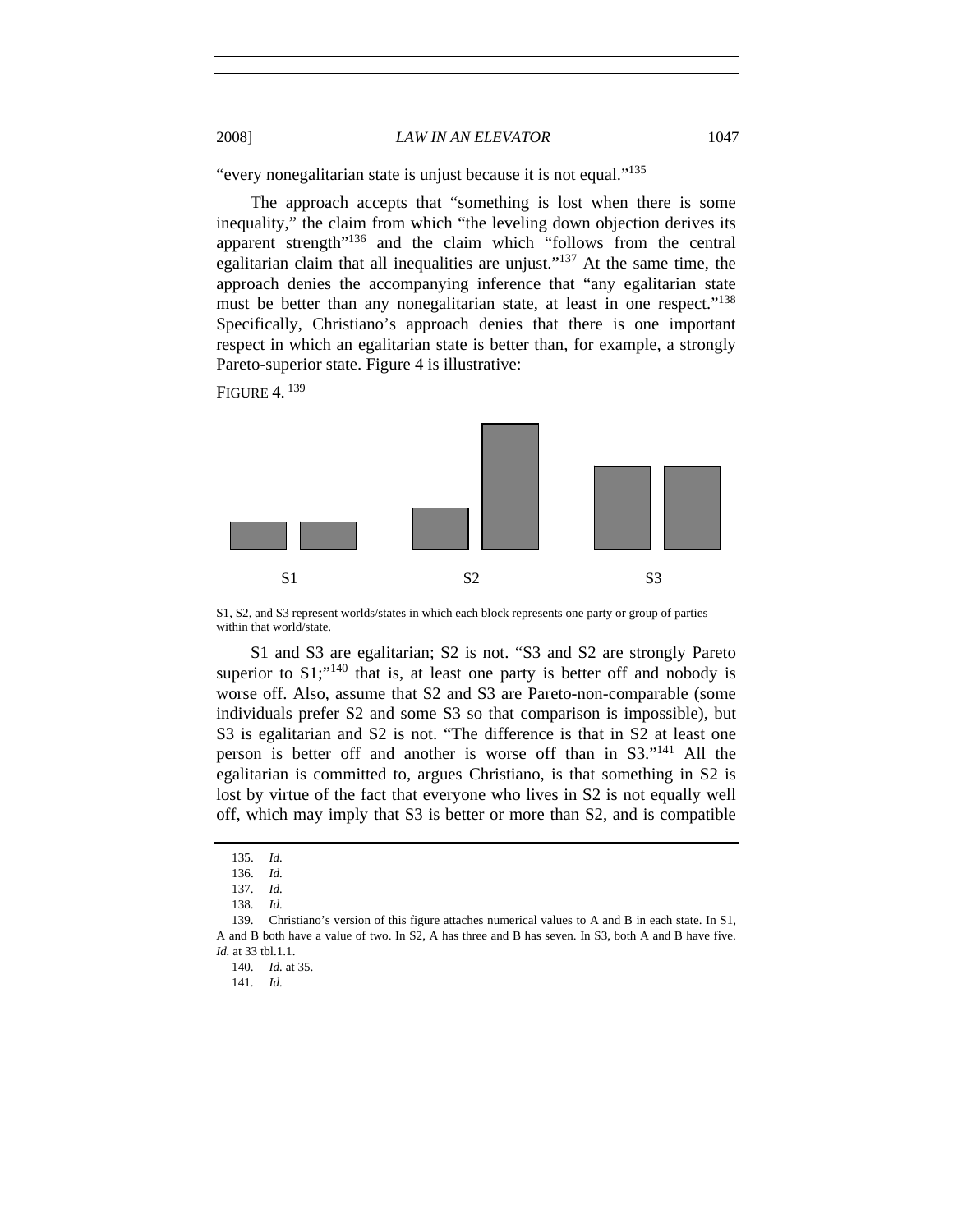with saying S2 is better or more just than S1, just as S3 is. $^{142}$  This is sufficient to "ground the claim that for every inequality, there is something lost with respect to equality."<sup>143</sup>

But a finding that there is something lost with respect to equality, although it does commit the egalitarian to the view that every inequality is unjust because it is unequal, does not entail that *any* egalitarian state is better in respect of equality than *any* nonegalitarian state. This "gap in the leveling down objection"<sup>144</sup> opens the door for Christiano's next move, which is to show that "if all persons can be made better off than under the best feasible equality, then the principle of equality . . . defended implies that normally we should choose that state in which some are better off and none are worse off than under the best feasible equality." <sup>145</sup>

Christiano applies the example to two persons: A and B, living in two states, S1 and S2. In S1, A and B are equally well off; in S2, "both are better off than in S1 but A is better off than  $B.^{146}$  Figure 5 is illustrative:

FIGURE 5.



S1 and S2 represent worlds/states in which each block represents one party or group of parties within that world/state.

From S1 to S2 there is a Pareto improvement; that is, nobody is worse off in S2 than in S1, but this Pareto improvement is accompanied by an increase in inequality. The generic principle of justice, which, recall, requires treatment of a person to be in accordance with the reasons that apply to him or her, would say that there is some kind of failure of justice because of the unequal distribution, assuming nothing else has changed (no other relevant differences have emerged).<sup>147</sup> The egalitarian would say

147. *Id.*

<sup>142.</sup> *Id.* at 35–36.

<sup>143.</sup> *Id.* at 36.

 <sup>144.</sup> *Id.*

<sup>145.</sup> *Id.* at 37.

<sup>146.</sup> *Id.*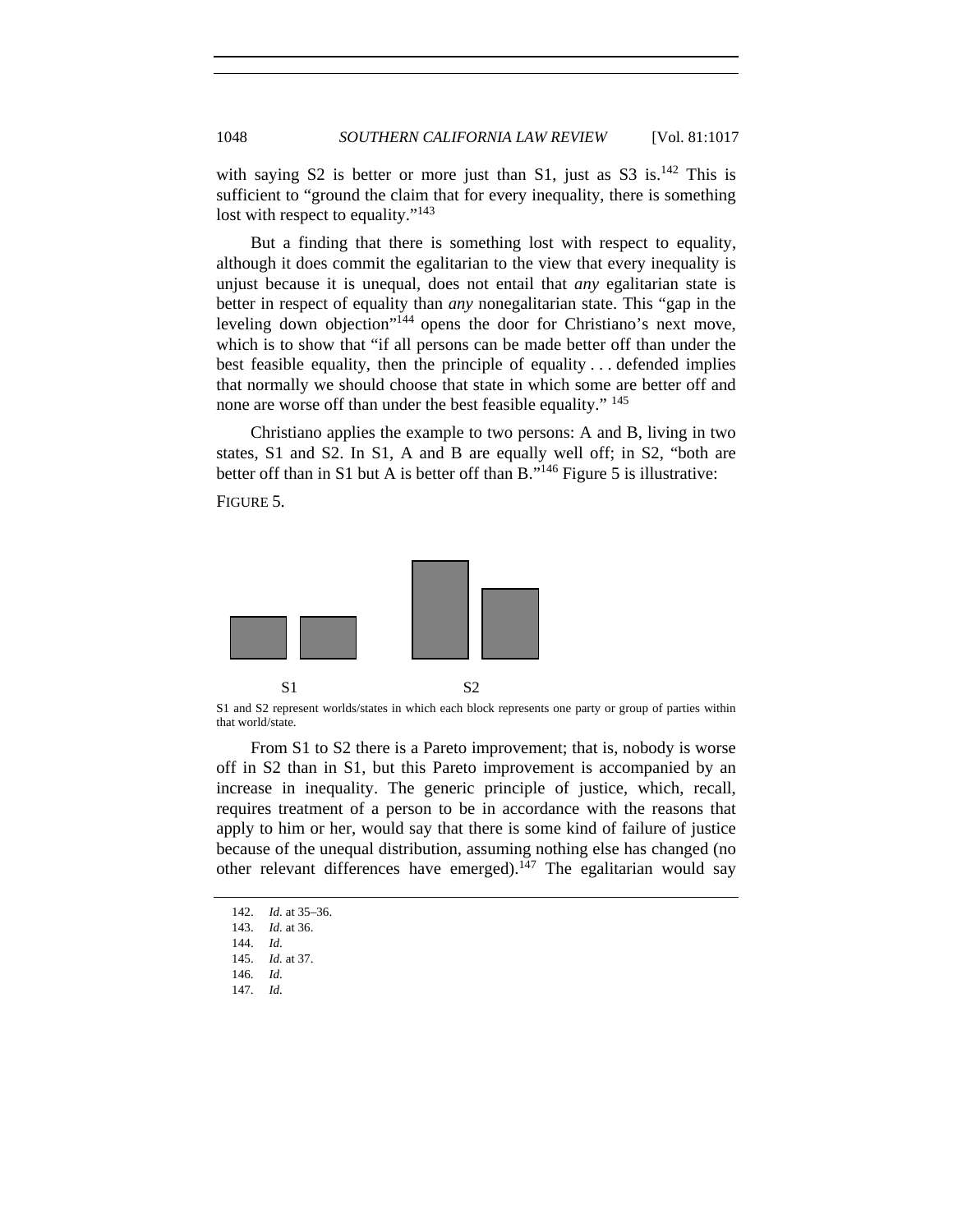there is something wrong with S2, and that something wrong consists in inequality of distribution. Christiano argues that "there is something *even worse* in S1 with regard to justice" and that "we have reason to prefer S2 to S1, from the point of view of justice" *even though* every nonegalitarian state is unjust because it is not equal (that is, something is lost).<sup>148</sup> The fundamental reason Christiano provides for his thesis is rooted in his initial grounding of the principle of equality in a concern for the well-being of each person<sup>149</sup> and the accompanying assumption that "equality seems to lack any point when the thing to be equalized is not such that more is better than less."150 Essentially, he posits that if ideal equality cannot be reached, a Pareto-optimal inequality may be superior to the best feasible equality, and what we need is a strategy "for constructing a principle that gives us a schematic account of how to assess the size of the departure from ideal equality."151 Christiano provides only a sketch of how this is to be accomplished, but in so doing he recommends that we assess the ideal equality point, identifying it as the best Pareto-optimal state, or that Paretooptimal state that has the highest average utility among all feasible states.152 For example, the "average point of well-being between A and B in S2 is the ideal equality point."<sup>153</sup> To determine which departures from the ideal equality point are greater departures from justice and which are smaller ones, Christiano suggests the construction of approximation rules which must "register the importance of well-being (or any kind of substantial good)."<sup>154</sup> While he does not flesh out a rule completely, he does provide several constraints:

1. "[T]he most just state of affairs in the circumstances must be the ideal equality point."<sup>155</sup>

2. The rule must always favor Pareto-superior states over Pareto-inferior states.<sup>156</sup>

3. The rule must allow for cases in which "some states are closer approximations to the ideal equality point than others even though the others have a greater amount of average utility."<sup>157</sup>

148. *Id.* (emphasis added).

149. *Id.*

150. *Id.* at 38.

151. *Id.*

152. *Id.* 153. *Id.*

154. *Id.* at 39.

155. *Id.*

156. *Id.*

157. *Id.* at 40.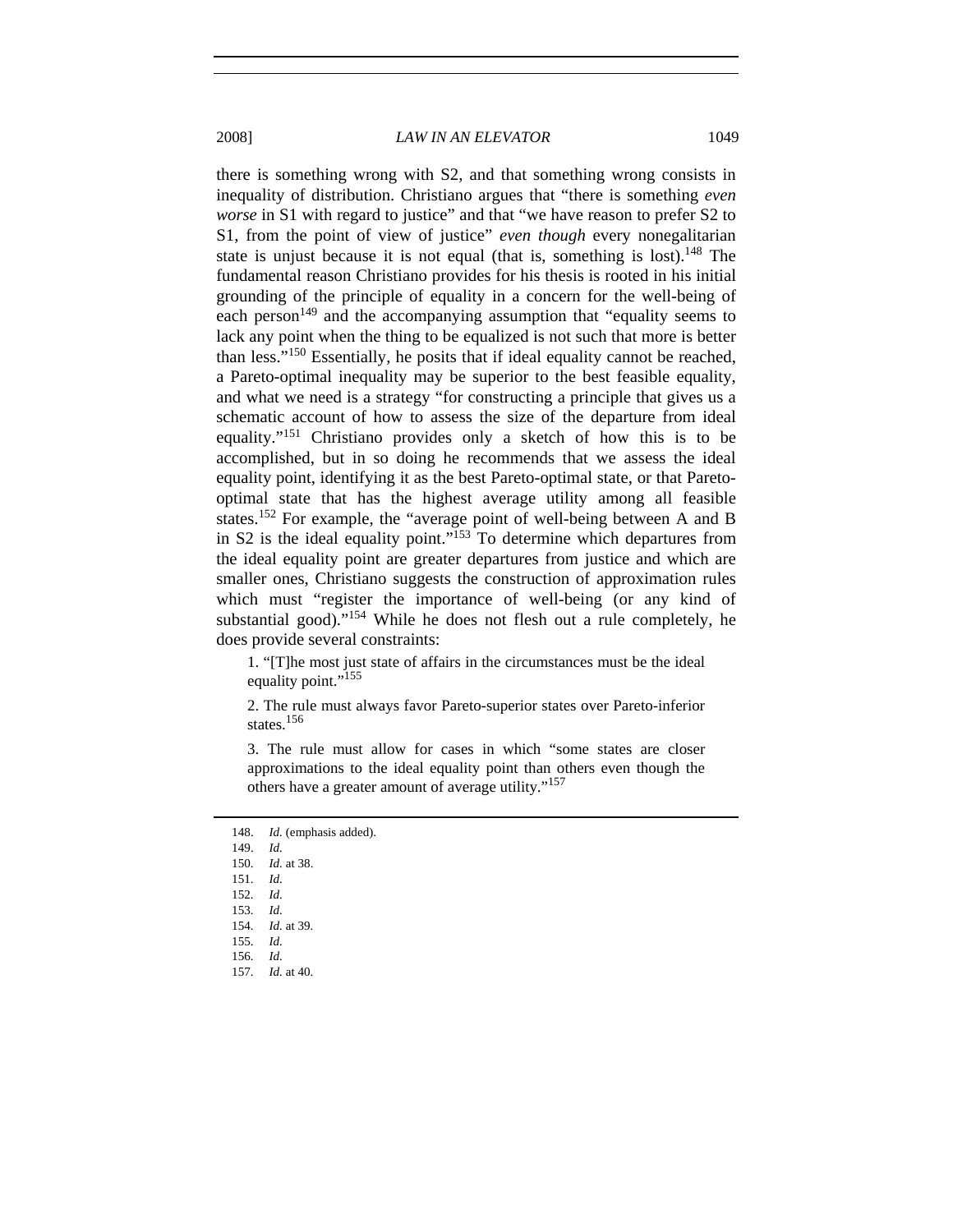Christiano recommends that equality, which he stipulates is important when the benefit is such that more is better than less, be achieved by identifying an ideal equality point and determining what state will result in the least departure therefrom.

Assuming that the Objection can be defeated by adhering to a view that requires a commitment to the claim that inequality is not always worse, from the point of view of the principle of equality, than a Pareto-inferior equality,<sup>158</sup> would indeed encourage leveling up in more cases by working it into the very concept of equality. And as discussed above, an approach that mandates leveling up in more cases is appealing.

However, application of Christiano's approach to antidiscrimination law, with no adaptation, may not provide the right result in all cases. Most importantly, this is because Christiano's conception of equality contains the notion that equality is only important with regard to things of which a greater quantity is better. In the realm of antidiscrimination law, when equality may be important notwithstanding the material benefit, it is not clear that equality only matters when "more is better"—equality might matter where "more" does not matter at all. Christiano's letters-in-names example is illustrative in understanding how a conception of equality that can be adapted to antidiscrimination law must contain guidelines that regard the distribution of "benefits" that are *not* such that more of them is better than less. Letters in last names, everyone will likely concede, do not matter outside of the meaning we give them, an intuition drawn out by Christiano's use of the example as something that does not need to be equalized.<sup>159</sup> But what if Congress enacted the More Letters the Better Act, pursuant to which all white Americans may have from zero to twenty characters in their last names, and African Americans may have only up to five letters? The harm caused by a law like this is symbolic. Christiano is surely right that it is not per se better to have fewer or more letters in our last names, but he would just as surely agree that in the realm of antidiscrimination law, we would care about equality with regard to this instance nonetheless. Thus, the leveling-up mandate and the assumption it rests upon—namely, that equality matters when the thing in question should be maximized—is not completely ready for adaptation to equality law. Put another way, Christiano's view concerns itself with *equality* alone, whereas much of antidiscrimination law is concerned with removing discrimination. Thus, Christiano's piece alerts us to the fact that whatever

<sup>158.</sup> *Id.* at 41–42.

 <sup>159.</sup> *Id.* at 34.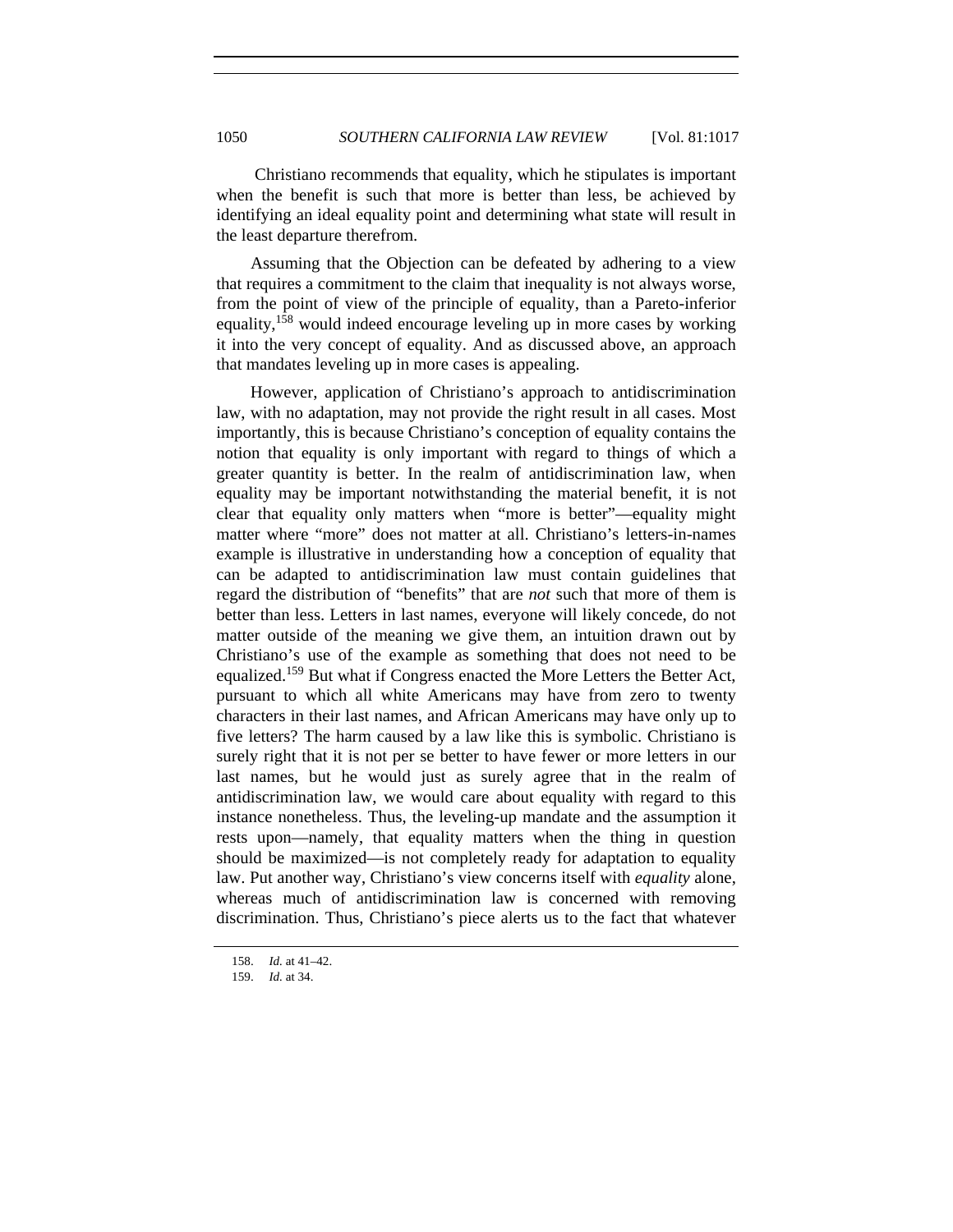role equality plays in that removal must first be considered before invoking a remedial principle concerned only with equality.

Because Christiano's very conception of equality includes a levelingup mandate, based in large part on its assumption that equality matters only when more is better than less, his framework appears on first glance to require leveling up not only in cases like *Cazares*, but also in all other cases. As discussed earlier, this outcome is problematic because, for the purposes of getting the right result in equality law, leveling up is something we may want much of the time to ensure that cases like *Chipman* cannot become cases like *Cazares* just because the school decides to cancel the ceremony. But we may not always require the antidiscrimination principle in question to be honored. That is, the earlier discussion of the authorization for leveling down implies that that authorization may be in place for a reason: leveling down is, in some cases, not only authorized and appealing on a descriptive level, but also acceptable with regard to the removal of discrimination in some cases and, thus, appealing on a normative level as well. A deeper look reveals that Christiano's framework simply does not tell us, and does not claim to tell us, what to do when it is not the case that the thing to be equalized is such that more is better than less. Either way, his framework teaches us both that there is a way to think about equality that does not wed us to leveling down, and that there is more wood to hew and water to haul if such a framework is to be adapted to the antidiscrimination realm.

# 2. When More May Not Be Better than  $Less<sup>160</sup>$

Brake points out that "where the injury from the inequality is a formal equality injury, adequately redressed by the end to differential treatment," leveling down may adequately remedy the harm.<sup>161</sup> *Heckler v. Mathews*<sup>162</sup> exemplifies this kind of circumstance, under which Christiano's account might require leveling up, but in which leveling up might not be necessary to honor the antidiscrimination principle. Recall in *Mathews*, discussed earlier, "the Court upheld standing for male plaintiffs challenging the SSA's interim provision allowing wives and widows, but not husbands or

 <sup>160.</sup> The following analysis is borrowed from Brake, *supra* note 3, at 592–602, and is in this Note simply to show the breadth of different cases in which leveling down may be satisfactory and how looking at cases differently changes them significantly.

 <sup>161.</sup> Brake, *supra* note 3, at 592. Note that Brake employs the use of these examples to illustrate her expressive harms test, a test I do not embrace in total, as shown in Part V. However, it is included here to draw out the idea that we should not embrace leveling up as the end-all of antidiscrimination remedies.

 <sup>162.</sup> Heckler v. Mathews, 465 U.S. 728 (1984).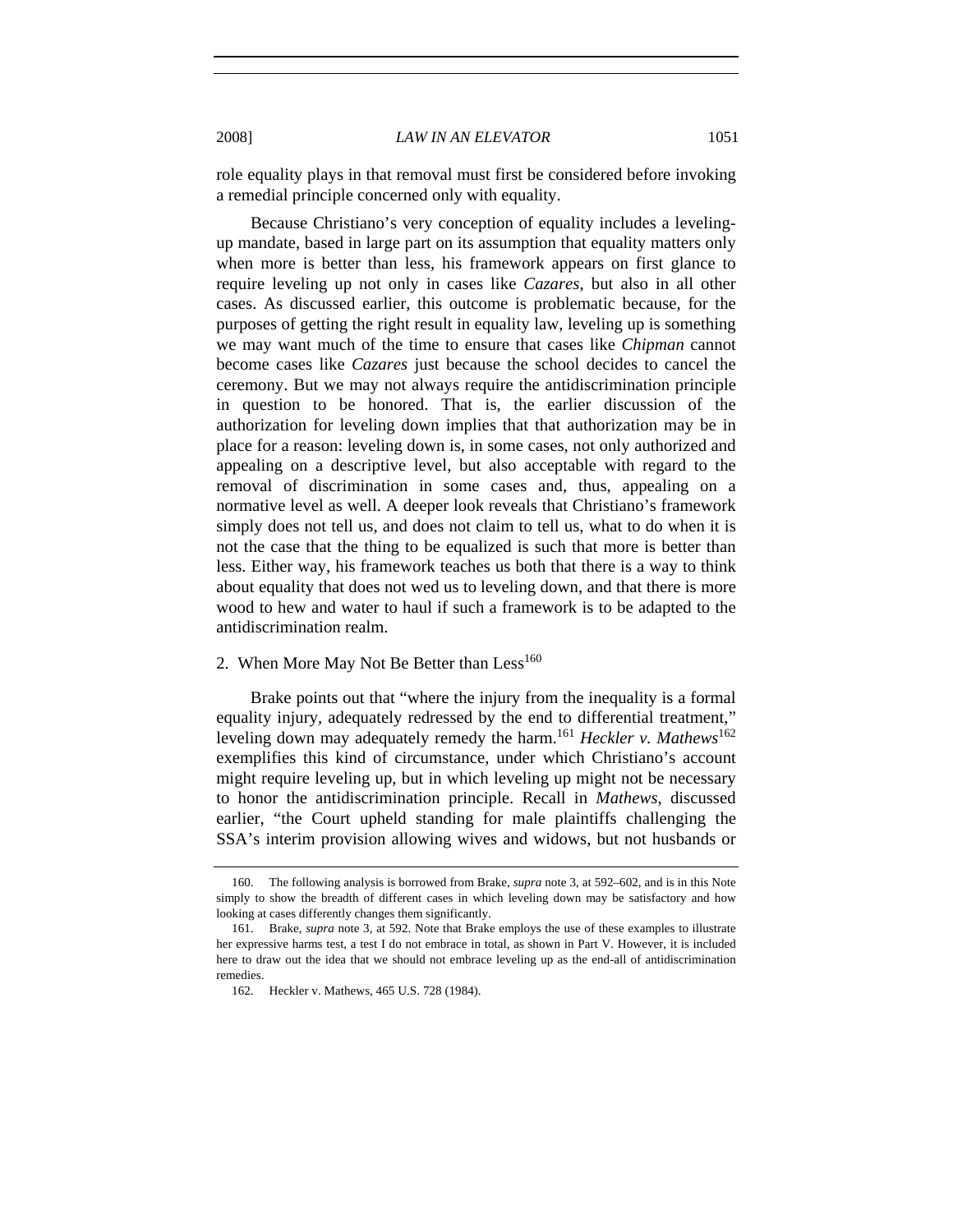widowers, to receive full spousal benefits without first having to show financial dependence on a spouse or offset other government pension funds."163 While speculating as to what would be an appropriate remedy for the differential treatment, the Court emphasized that the nature of the injury was actually the stigma from the treatment, not the deprivation of the material benefit itself.<sup>164</sup> By denying benefits to women, instead of extending them to men, the injury could easily be remedied.<sup>165</sup>

Even though in *Cazares*, just as in *Mathews*, the nature of the injury consisted largely in the stigma from the treatment, the outcome in *Mathews* is intuitively appealing in the way the outcome in *Cazares* is not. First, one main problem with the *Cazares* outcome is the tendency of similar cases to discourage litigation of equal protection rights because of the threat to the plaintiff of being scapegoated by other people who will be harmed by the denial of the privilege.<sup>166</sup> Where the forum is small, personal, and intimate like a high school, being the one responsible for the denial by school officials of a benefit which was previously enjoyed by those with whom the plaintiff is intimately acquainted is very different from the denial of benefits to a huge class of people, where the plaintiff—although affecting those people indirectly—is more a mechanism for large social change than a named, identifiable person responsible for disadvantages to that named person's acquaintances.<sup>167</sup>

Brake points out further considerations that weigh in favor of leveling down in antidiscrimination cases and that demand a more nuanced approach like the one ultimately proposed. For example, she points out that the injury of the type in *Mathews* actually perpetuates the expectation of "men's and women's breadwinning roles"<sup>168</sup> and marginalizes nonconforming men by denying them benefits. Removing the statute removes that preservation, whereas removing the benefit in *Cazares* served as a personal message to the plaintiff that the school would *rather* give up its privilege than extend it to her, reinforcing her social status.<sup>169</sup> That is, although leveling up by giving the benefit to everyone would obviously be superior with regard to the *Mathews* plaintiff's satisfaction,<sup>170</sup> Brake finds

<sup>163.</sup> Brake, *supra* note 3, at 593.

<sup>164.</sup> *See id.*

<sup>165.</sup> *Id.*

<sup>166.</sup> *Id.* at 518.

<sup>167.</sup> *See id.*

<sup>168.</sup> *Id.* at 594.

<sup>169.</sup> *See id.* at 518.

 <sup>170.</sup> That is, questions of economic feasibility aside, all parties involved might agree that as a general rule, the more benefits, the better.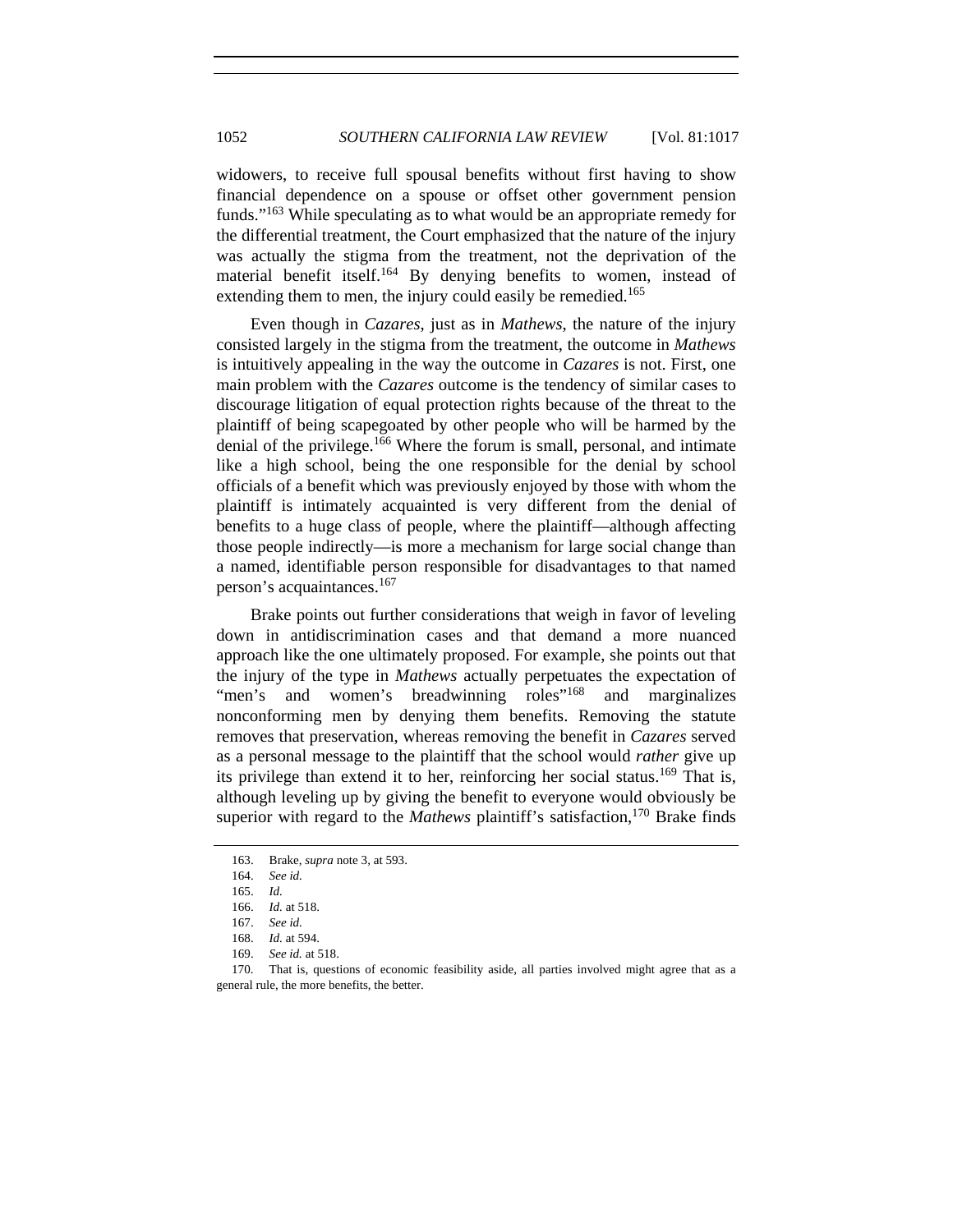that the addition of insult to injury which is so conspicuous in a case like *Cazares* is absent in a case like *Mathews*, even though to extend the benefit to all would be an unquestionably Pareto-optimal move. Thus, it seems that in at least some cases in which the injury consists in the stigma, leveling down is adequate to cure the violation even in cases in which more is better than less.

Another class of cases, those that involve situations "where the level of treatment for the favored class has been inflated by unjust privilege, such that it has been set based on an exclusionary norm," implies that "some leveling down may be necessary to extend the benefit on an equal basis."<sup>171</sup> For example, particularly in Title IX cases, "leveling down of male athletic privilege may be necessary to extend athletic opportunities to women on an equal basis"172 because the unequal treatment is based on notions of male privilege and of "a cultural ideal of masculinity that emphasizes brute force, explosive speed and a male body type that is highly differentiated from the feminine."<sup>173</sup> Brake points out that extending funding that is equivalent to the "extraordinary levels of spending"<sup>174</sup> that are spent on men's sports to women's sports would be prohibitively expensive, but more importantly, it is not required because equality law should focus on reassessing its baseline to find one that is based on some notion other than presuppositions of male privilege.<sup>175</sup>

The notion of inflated privilege, however, may be less compelling with regard to the male athletes because it is hard to imagine, in the realm of equality law, an instance of judicial intervention so intrusive given America's infatuation with professional sports. If one is not on board for Brake's conclusion that such excessive amounts of money should not be spent at all, her argument loses much of its force. A third category of cases, those "in which inequality cannot be leveled up because the nature of the benefit itself is so exclusionary that it cannot be extended to outsiders, such that equality must be achieved by the elimination, not extension, of privilege,"176 may be more compelling to skeptics, however. One example of this third kind of circumstance is Brake's description of the way Division I male athletes are housed in hotel rooms the night before a big game because of their propensities for violence and other testosterone-

<sup>171.</sup> Brake, *supra* note 3, at 592.

<sup>172.</sup> *Id.* at 594.

<sup>173.</sup> *Id.* at 595.

<sup>174.</sup> *Id.*

<sup>175.</sup> *Id.*

<sup>176.</sup> *Id.* at 592.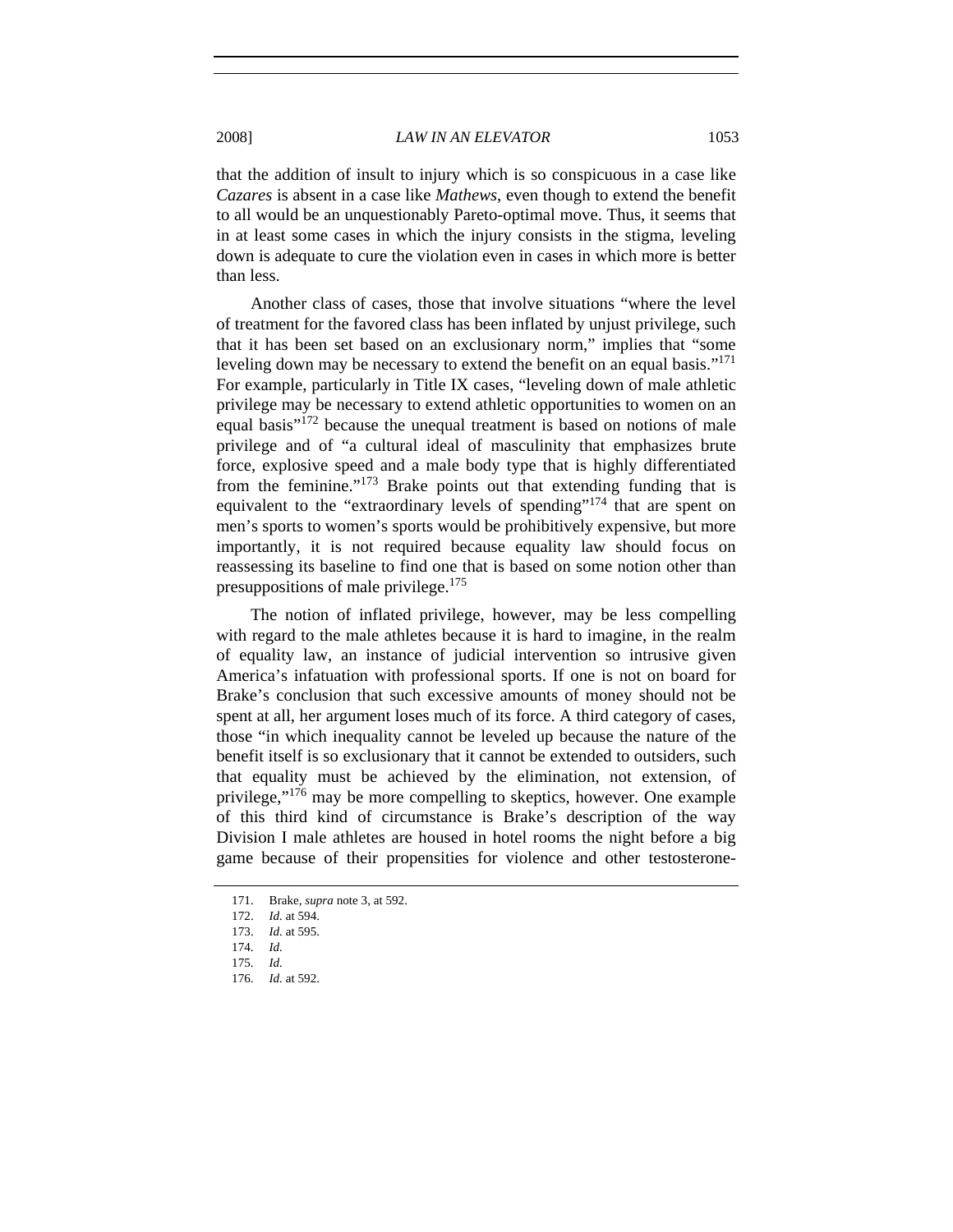fueled activities that are inevitable given their status as alpha males, yet must be constrained because of the athletic endeavors to which they must devote themselves the next day.<sup>177</sup> Extending such a practice to female athletes on the rationale that there is no other way to control or discipline the players because of their out-of-control testosterone levels would make little sense.<sup>178</sup> "Instead, equality should require readjusting the athletic model upon which the practice is based to a gender-inclusive standard that holds all athletes responsible for their own behavior."<sup>179</sup>

Perhaps, though, the female athletes should have the privilege of their own private rooms, and the rationale should be changed to something that could be accommodated by leveled-up equal treatment (athletes need their beauty sleep, or something similar). A last example, probably most compelling and certainly more controversial, dramatically highlights Brake's point that taking the benefit away—leveling down— in certain circumstances is ideal:

[A]s the recent controversy at the University of Colorado has highlighted, male athletes on the most valued men's sports teams often escape standard disciplinary consequences for a wide variety of misbehavior, including, at the extreme, rape and sexual assault of female students. Their virtual exemption from institutional disciplinary structures is based on a decidedly male ideal of an athlete embodying a particularly virulent form of hyper-masculinity. Equality does not require the extension of such privileges to female athletes, and is best served by eliminating them completely.<sup>180</sup>

Although the above cases reflect conceptual leveling circumstances rather than actual cases, that fact does not make the examples irrelevant to the second point: they point to situations in which we would not want leveling up in the sense that we would never wish to see all athletes receive equal treatment if that meant all get exemptions from the disciplinary structure. Just because we would not indulge this claim, the point is that there are times when leveling up is *not* appropriate, conceptually, which tells us that while formal equality is not exactly what we want, an idea of equality that automatically builds in leveling up is not ideal either when it comes to antidiscrimination law. Thus, courts who wish to honor the intuitions the foregoing elicits—that is, that equality is not coextensive with equal treatment—will need to examine carefully the principle before

<sup>177.</sup> *Id.* at 597–98.

<sup>178.</sup> *Id.* at 598.

<sup>179.</sup> *Id.*

<sup>180.</sup> *Id.* (internal footnote omitted).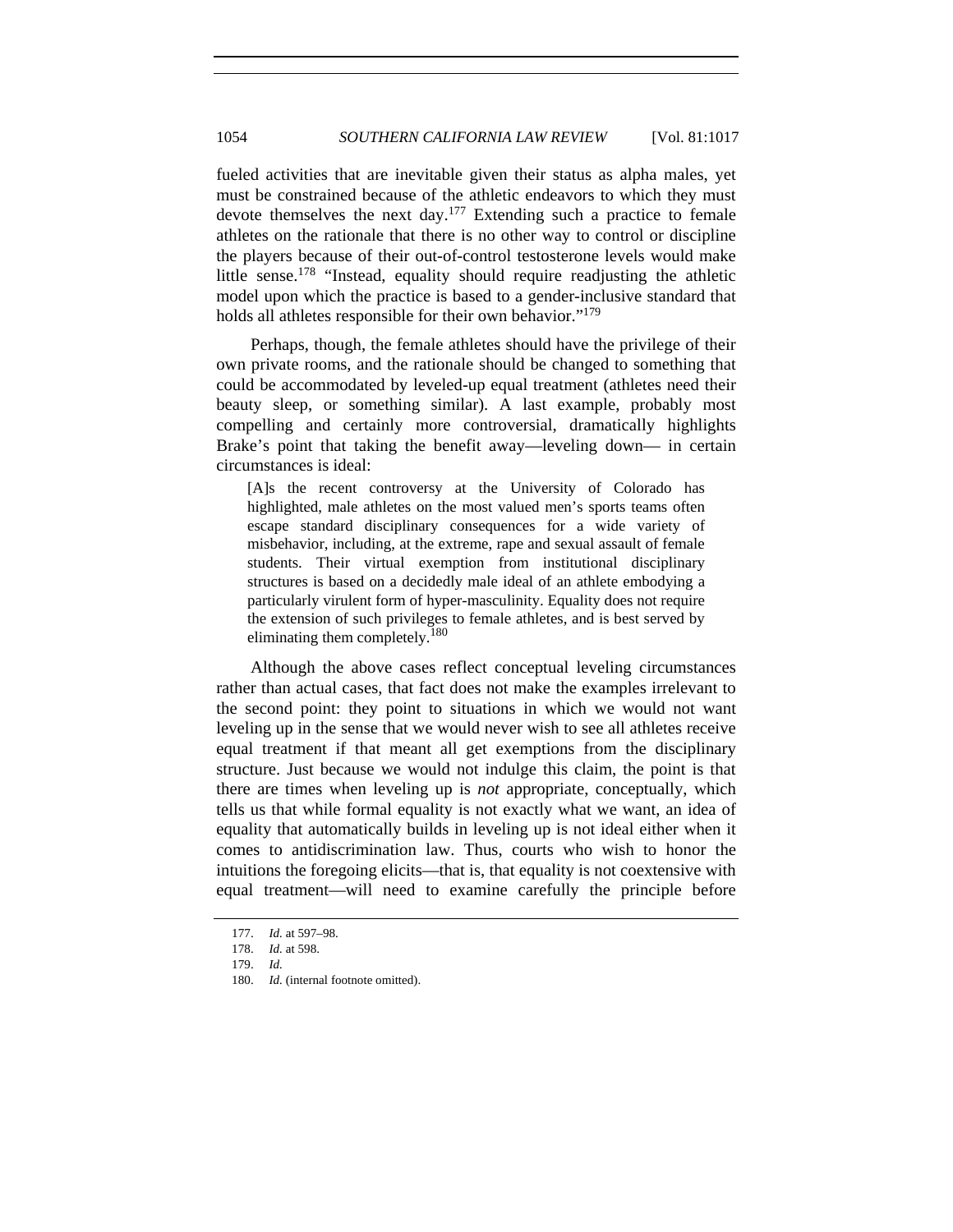employing its use in the antidiscrimination realm.

A slightly different challenge is raised by circumstances like that surrounding the Benton County commission's decision, discussed earlier, to stop issuing marriages licenses.<sup>181</sup> An alternative interpretation of what the county claimed was a good faith effort to honor a principle of equality is that the county's decision to suspend all licenses was a strategic effort to break down the status differentials between gay and straight couples.<sup>182</sup> Under this interpretation, leveling down can serve a purpose other than just removing a privilege—it can confer power on the deprivileged in certain extreme cases. As Brake points out,

the leveling down decision was not a defensive construction of social meaning designed to reinforce a status hierarchy disparaging gay and lesbian couples. Instead, it was a tactic designed to . . . hasten the extension of marriage to gay and lesbian couples by equalizing the status of their relationships. . . . [I]t is significant that the leveling down of marriage was designed as a temporary measure. . . .<sup>183</sup>

From this perspective, leveling down was one medium through which an important social point could be conveyed.<sup>184</sup> Certainly, a conception of equality that assumes that more is better than less might require everyone to obtain marriage licenses; although some of us may think this is the best result, the point is that if our antidiscrimination guidelines do not provide insight with regard to other types of benefits, they will have nothing to say about tactical leveling down, and they will be insufficient.

Another interesting consequence of infusing a concept of equality like Christiano's into the realm of equality law is that, were we able to create an Honor Society Plus in addition to an Honor Society—the first for properly "honorable" members of the school and the second for plaintiffs like Cazares—an emphasis on Pareto-superior inequality as less infirm with

<sup>181.</sup> *Id.* at 521.

<sup>182.</sup> *Id.*

<sup>183.</sup> *Id.* at 600.

 <sup>184.</sup> Importantly, note that in the Benton County case, there was neither a violator nor a remedyregulator as there is in cases like *Cazares* and *VMI II* because the leveling down did not happen in the context of a case. Rather, the decision to level down was preemptively made by a county in the position to posit its own interpretation on the constitutionality of the statute pending resolution of a suit. Thus, it is clearly not the county's *role* to use its authority as a forum for partisan political expression. However, in cases in which the violator is allowed to choose a method of remedy after having been found guilty of a violation by a court, leveling down's appeal becomes more clear. The important point is that Christiano's view as adapted would limit the ability of courts to perform a case-by-case analysis of whether leveling down served equality: it would, in essence, summarily reject any such leveling down on the grounds that leveling up is simply an integral part of equality. The Benton County case suggests that such view may not be comprehensive enough for application to equality law.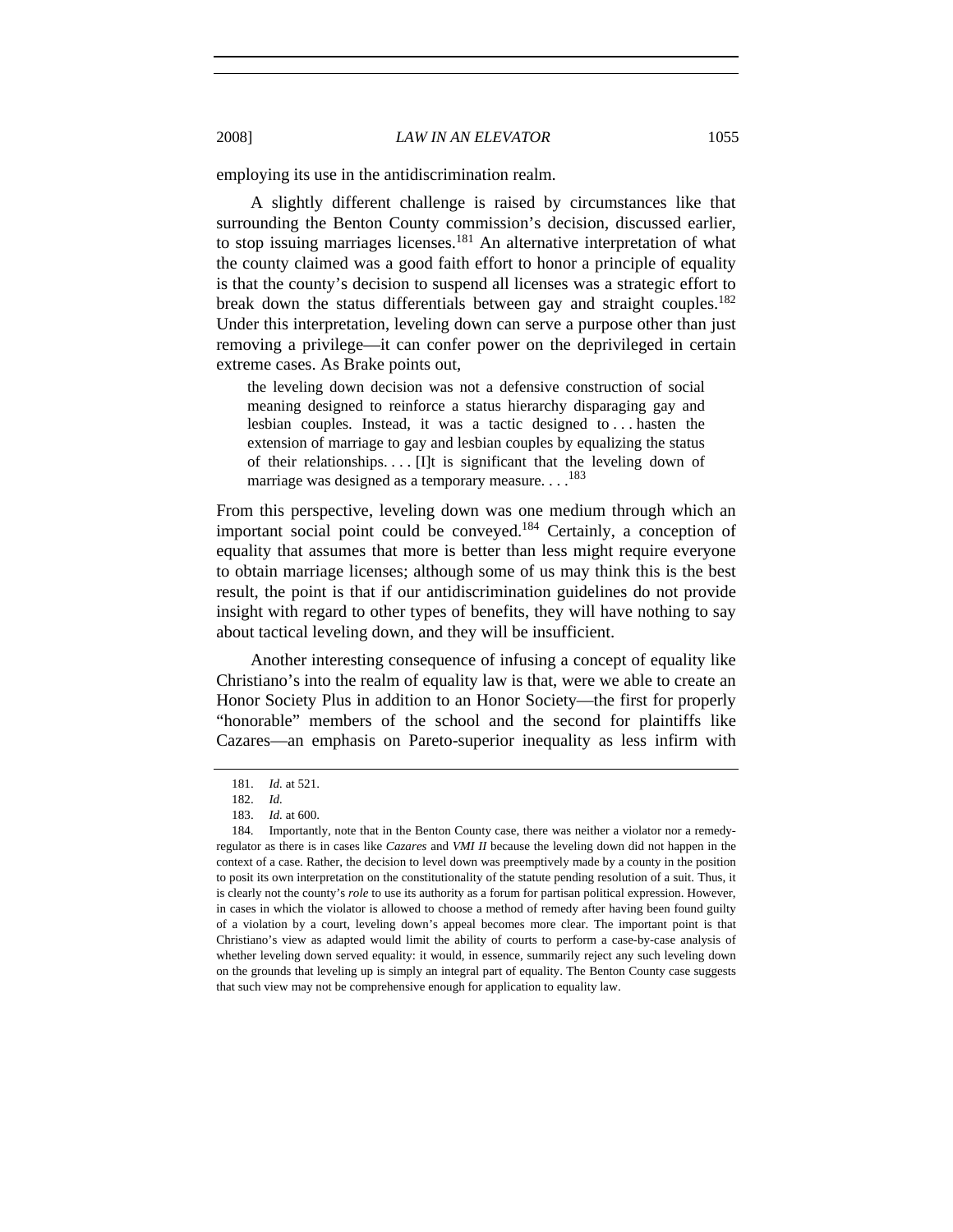regard to equality than Pareto-inferior formal equality may mandate a finding that the school's decision to have two Societies does not violate the equality principle. That is, if the school remedied the violation by admitting Cazares into the already-existing Society and then started a new Society for everyone else, a Society with more perks, bigger pins, and so on, on a strict conception nobody would be worse off and those nominated to the alreadyexisting society would be better off, as would the plaintiff.<sup>185</sup> Of course, however, this outcome is unacceptable from an antidiscrimination law standpoint. Creating an Honor Society Plus would send a message of inferiority and discrimination to Cazares that was just as clear, if not clearer, than the message sent by the action the school actually took: removal of the Society. Thus, whatever role formal equality plays in antidiscrimination law, the courts must ensure not only that it allow for leveling down under the right circumstances, but also that it not allow leveling up when it will result only in Pareto-superior inequality rather than formal equality.

## B. APPLYING THE PRINCIPLE OF EQUAL CONCERN

Brake's approach, in light of her discussion of the confusion surrounding leveling down, suggests that one principle that would help ensure that "[t]he permissibility of leveling down . . . depend[s] on its responsiveness to the injuries of discrimination<sup>"186</sup> is the principle of equal concern.187 The critical characteristic of a principle of equal concern, the essence of which is that persons deserve to be regarded as and respected as equals, is that it recognizes that the "normative content of equality law is not fully exhausted by an equal treatment mandate."<sup>188</sup> Thus, unequal treatment will violate equality law only when it violates the more fundamental principles of equal citizenship, equal respect, and other norms that constitute the principle of equal concern.<sup>189</sup> In turn, when unequal treatment does violate equality law, it does so not because equality *always*

 <sup>185.</sup> Of course, this is assuming that Christiano would not work the discrimination that Cazares would obviously experience into his conception of equality, but the point is that there is no mechanism in the view that mandates looking at discrimination separate from the distribution of benefits, whatever those benefits may be, because his view is one concerned with equality alone.

<sup>186.</sup> *See* Brake, *supra* note 3, at 560.

 <sup>187.</sup> Although she notes that Dworkin's principle of equal concern has been criticized, in particular by feminist scholars, for "positing a neutral observer whose 'concern' is dispassionate and at arms length," Brake explains that there is room for the principle to be interpreted as less aloof. *Id.* at 562. She accepts it as a mediating principle that is "broad enough to[] encompass a more active and connected kind of concern that is empathetic and relational." *Id.* 

<sup>188.</sup> *Id.* at 561.

<sup>189.</sup> *Id.*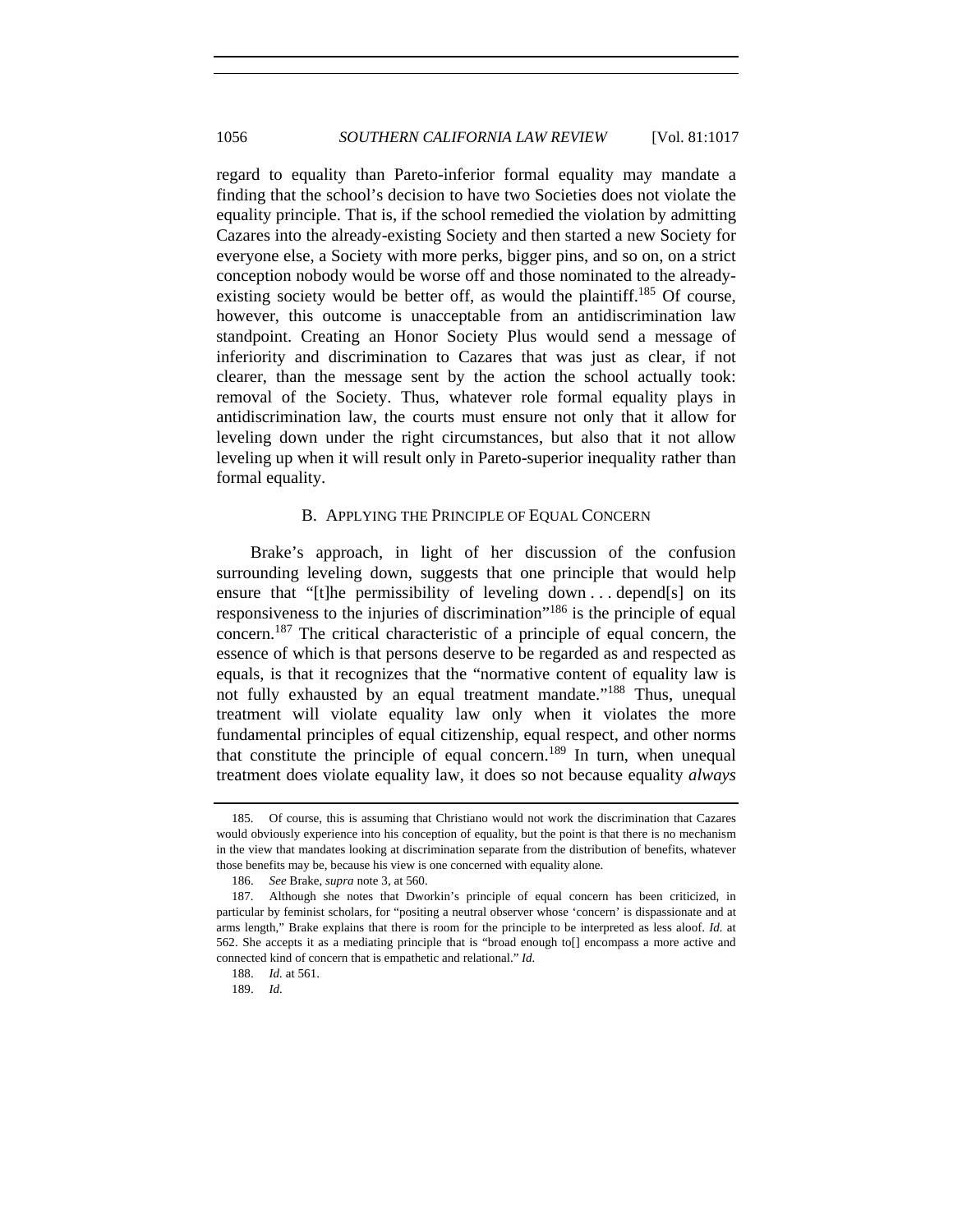requires treating similarly situated people the same; the right to be treated as an equal may not always require or be satisfied by equal treatment.<sup>190</sup> Brake emphasizes the more subjective nature of the principle of equal concern, noting that "[i]n short, equal concern should include an obligation to act with equal empathy for our shared humanity, rather than a dispassionate weighing of the interests of abstracted individuals from the perspective of those doing the weighing. It is this view of equal concern that I endorse here."<sup>191</sup>

Brake fleshes out the principle of equal concern by suggesting that an appropriate test is whether the expressive meaning of actions, as existing wholly apart from their material consequences, indicates a selective disdain or disregard for some persons.<sup>192</sup> In such contexts, "leveling down may reproduce inequality through its expressive meaning, in violation of equal concern."193 According to the expressive meaning test,

[t]he legitimacy of leveling down as a response to inequality depends on its expressive meaning, which turns on social context. In some settings, a refusal to share benefits with a previously excluded group contains social meanings incompatible with equal concern. In others, the expressive meaning may have more to do with constraints on resources and social priorities wholly apart from status hierarchies and relations between social groups. An approach focused on the expressive meaning of leveling down and its relationship to equality law must examine leveling down in each particular case and ask whether it remedies or reasserts the challenged inequality.<sup>194</sup>

A principle that holds that it is the right to be treated "as an equal" that is fundamental, not the right to equal treatment, and that whether one is treated as an equal depends on the expressive harm of action X, sidesteps several of the troubling implications of exalting a formal equality principle as guiding deity in antidiscrimination law.<sup>195</sup> By not specifying that

 <sup>190.</sup> *Id.*

<sup>191.</sup> *Id.* at 563.

 <sup>192.</sup> *Id.* at 570–71.

 <sup>193.</sup> *Id.* at 571.

<sup>194.</sup> *Id.* at 585. In applying the expressive meaning approach, Brake considers factors such as social history, including legal history, whether leveling down will preserve a status hierarchy in a particular case, and the message conveyed. *Id.* at 585–90.

 <sup>195.</sup> Most obviously, Brake's approach is concerned with antidiscrimination law itself, whereas Christiano's view is not intended to provide courts with guidance. Therefore, her view is tailored according to the courts and the current antidiscrimination framework; in contrast, I have imported Christiano's view as an illustration, and thus, his view can hardly be expected to account for the complexities of, for example, our Equal Protection jurisprudence. However, my point is less that Brake's view is tailored to the legal community than that certain facets of her view—focus on case-bycase expression of harm and meaning of action—are particularly helpful in determining in what a given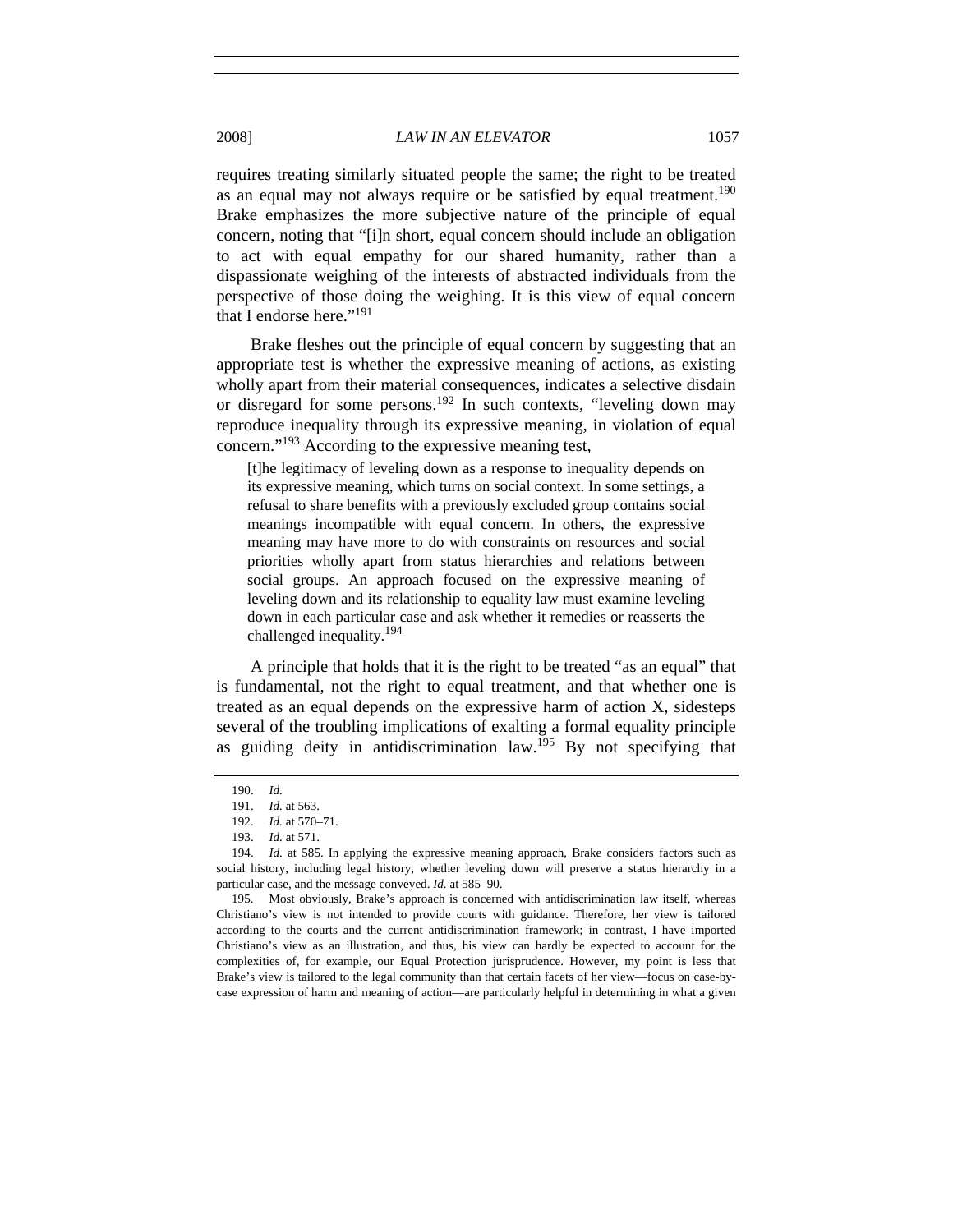leveling up, or Pareto-superiority, is an inherent part of equality, an account of equality that relies on a principle of equal concern will allow for caseby-case analysis of violations and independent judgments of whether they can be remedied by leveling up or leveling down depending on what message is sent by the action in question. Probably because Brake is explicitly concerned with the antidiscrimination principle invoked in equal protection cases and other equality-law cases, the approach she espouses leaves room for a finding that some instances of unequal treatment do not violate the antidiscrimination principle, creating a framework of flexibility and context dependence within which the courts can maneuver. Moreover, because it does not rely on a conception of equality that presupposes that equality only matters when the goods in question are such that more is better than less, the equal concern/expressive harms framework will be able to account for symbolic harms and situations in which equality matters even though the thing in question is not such that more is better.

Thus, a principle of equal concern as measured by, for example, an expressive meaning test, would enable courts to require leveling up in more cases and yet would leave room for leveling down when to do so would sufficiently eradicate the inequality. Practically speaking, however, how are courts to determine when an action has inflicted an expressive harm without drawing on their normative presuppositions about social reality? Without more detailed guidance as to when an expressive harm violates equal concern and in what an expressive harm consists, courts may essentially be forced to place the cart before the horse, making a judgment about what the social world should be and tailoring the remedial principle accordingly.

The potential difficulties of applying the expressive harm test without sufficient guidance is harder to see in cases like *Cazares*, in which the infliction of an expressive harm is more evident and is highlighted by contrary outcomes like *Chipman* and the award of attorney's fees. In fact, Brake concedes the difficulty that may arise, suggesting that cases like *Mayberry v. Waverly Public Schools*196 demonstrate the ineluctable circumstances under which application will present a much stickier wicket. In *Mayberry*, which involved "the cancellation of a school play thought to be limiting in its roles for African American students,"197 "the school district cancelled the school play once it learned of the drama teacher's

instance of discrimination consists and how it may best be removed.

<sup>196.</sup> *See* Mayberry v. Waverly Pub. Sch., No. L89-50091-CA, 1990 U.S. Dist. LEXIS 10249, at \*9–10 (W.D. Mich. Aug. 3, 1990); Brake, *supra* note 3, at 598.

 <sup>197.</sup> Brake, *supra* note 3, at 598.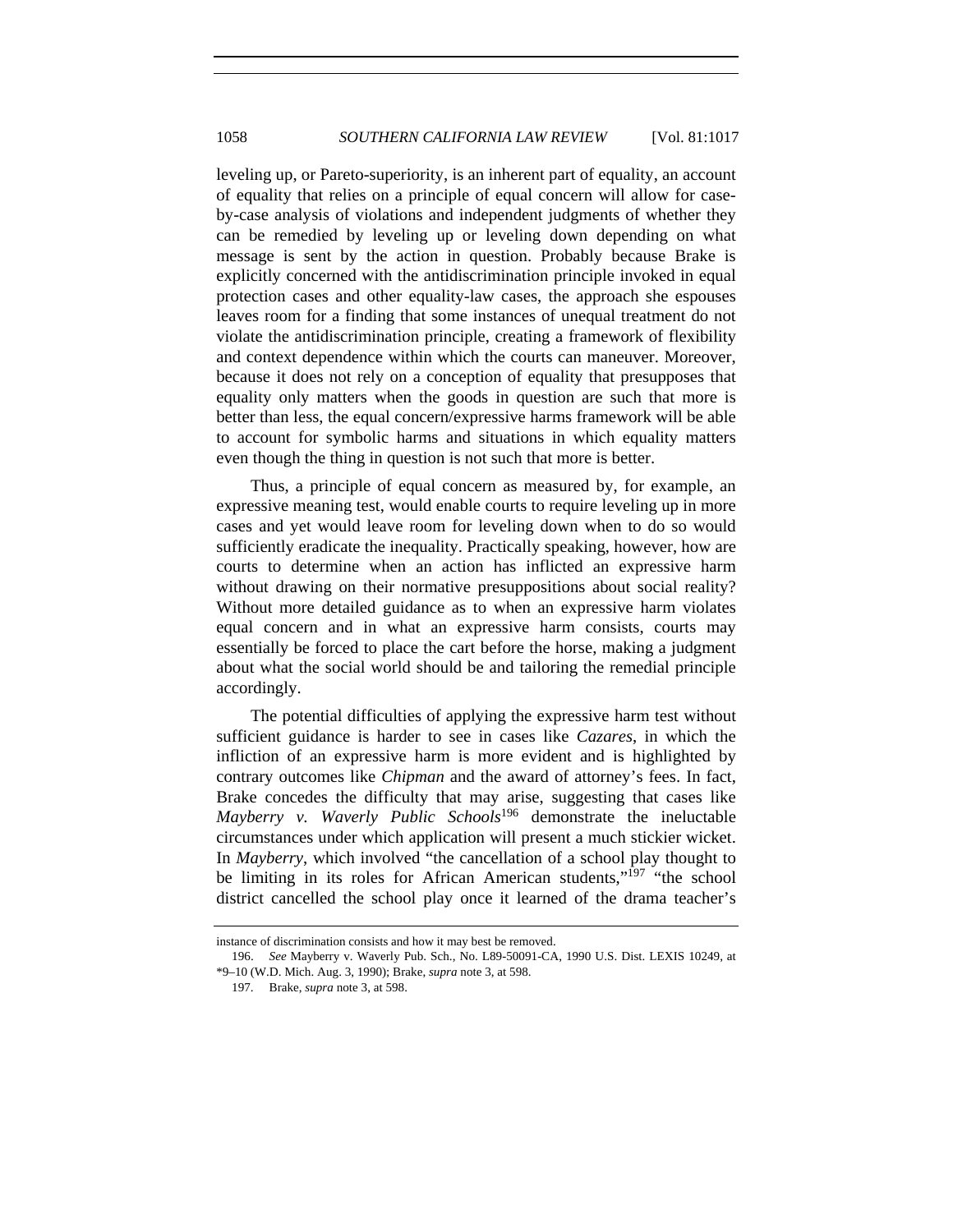decision not to cast an African American student in a theatrical production of 'Arsenic and Old Lace.'"198 The teacher, who did not believe that the audience would be receptive to "an interracial family set in the 1930s,"199 "decided to seek out other theatrical opportunities for the student."<sup>200</sup> In holding that the plaintiff's equal protection claim failed because she could not show discriminatory intent, the court noted that even had her claim succeeded, the decision to cancel the play would have suitably removed the inequality.201 Citing *Mathews*, the court affirmed that "the appropriate remedy in equal treatment cases is either the withdrawal of the benefit from the favored class or extension of the benefit to the excluded class"<sup>202</sup> and explained that since "all students were treated equally with regard to participation in the play,"203 the defendant had already remedied whatever equality violation it had inflicted.204

Brake rightly notes that analyzing *Mayberry* within an expressive harm framework is difficult. On the one hand, the play could be seen as conferring a privilege upon white students that could not be enjoyed by African American students. Thus, the cancellation can be interpreted as an "appropriate elimination of white privilege, consistent with equal concern."205 The school district's subsequent efforts to "seek out other theatrical opportunities for the student, both in the school district and at other schools and private institutions,"206 supports this interpretation, as does the *Mayberry* court's observation that "it would appear that the play was cancelled because the defendants realized that the decision made by [the director] was not a wise one and that the fairest way to deal with the situation was to cancel the play."207 If the director and the district realized that the initial production choice sent a message of inferiority and exclusion to the African American members of the student body, the school's decision to cancel the play could have been an effort to rectify that original decision and to ensure that members of minority groups had unobstructed access to their choice of roles, thus complying—albeit retrospectively with equality.

<sup>198.</sup> *Id.*

 <sup>199.</sup> *Id.* at 598 (quoting *Mayberry*, 1990 U.S. Dist. LEXIS 10249, at \*1–2).

<sup>200.</sup> *Id.* at 599.

<sup>201.</sup> *Mayberry*, 1990 U.S. Dist. LEXIS 10249, at \*8–9.

<sup>202.</sup> *Id.* at \*9.

<sup>203.</sup> *Id.* at \*8.

 <sup>204.</sup> Brake, *supra* note 3, at 599.

<sup>205.</sup> *Id.*

<sup>206.</sup> *Id.*

<sup>207.</sup> *Mayberry*, 1990 U.S. Dist. LEXIS 10249, at \*8.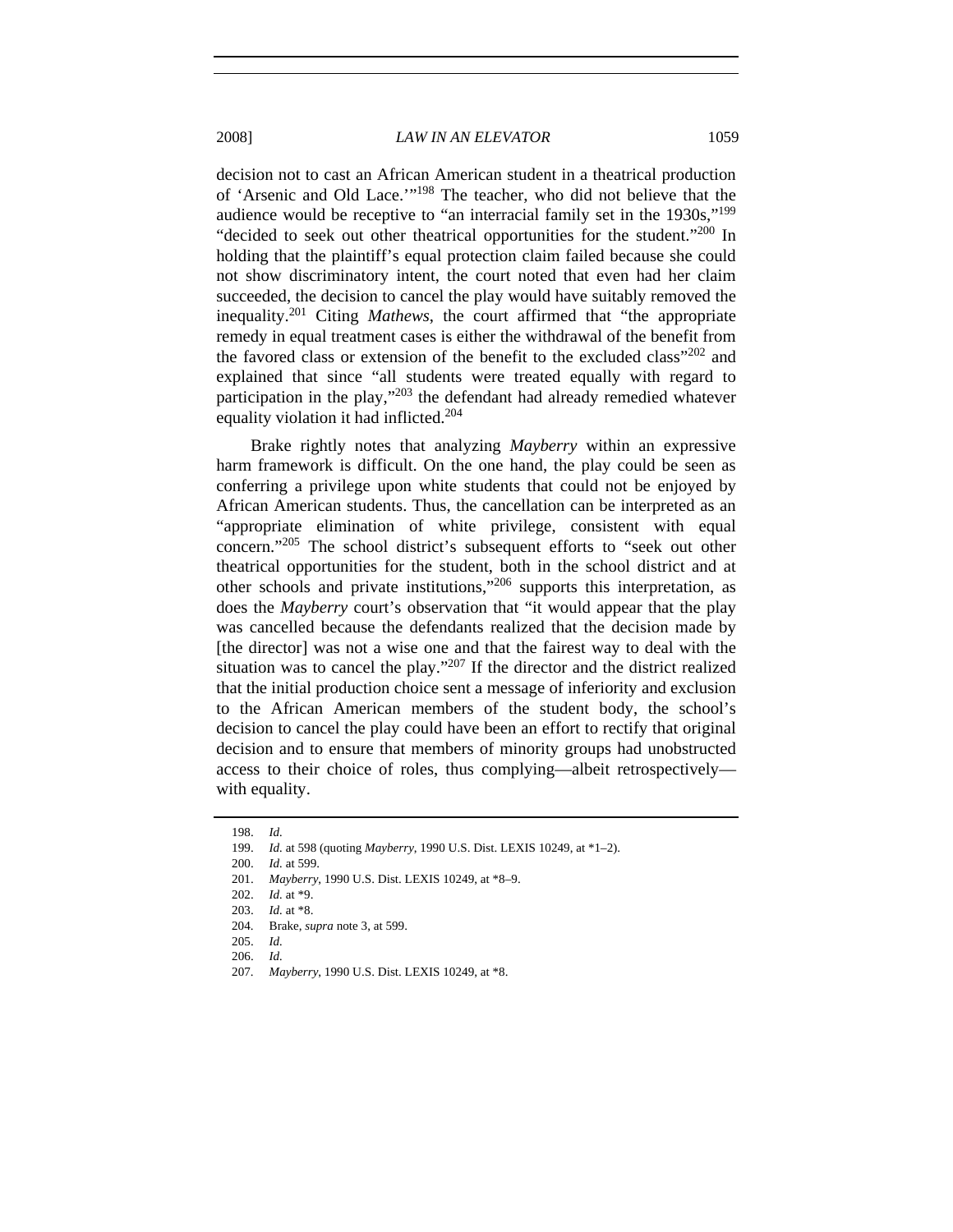On the other hand, the very assumption that there were no roles available for African American students itself is controversial:<sup>208</sup>

[i]f the drama teacher's decision was itself based on biased notions of proper racial roles in the play and in society at large, or reflected an accommodation of audience racism, then the cancellation of the play may be read as endorsing racial prejudice in a way that furthers the expressive harm of the discrimination in casting.<sup>209</sup>

Thus, if the decision by the school to cancel the production reflected its knowledge of the director's improper motivations, not its independent ambitions to improve its theater program in a way that would better serve the interests of the diverse members of its student body, the expressive harm inflicted would be palpable. That is, the school's cancellation can be seen as a mute affirmation of the director's decision that no roles in *Arsenic and Old Lace* are appropriate for African American students even while they concede that such a position is untenable. The district's postsuit acceptance of the director's resignation, and assertion of its unwillingness to "tolerate that kind of behavior among school staff,"210 suggests that the school was of the mind that the director's actions were inappropriately excluding the African American students; if so, its decision to cancel constitutes the infliction of a particularly invidious expressive harm.

Since the expressive meaning is difficult to ascertain in cases like *Mayberry*, making the compliance of leveling down with equality in such cases contingent upon whether the action inflicts an expressive harm may be frustrating at best and malapropos at worst. Although Brake concludes that leveling down did not violate equal concern in *Mayberry*, she did so

<sup>208.</sup> *See* Brake, *supra* note 3, at 599. *Arsenic and Old Lace* was set in the 1930s or 1940s, and revolves around two maiden aunts and their nephews. The teacher thought that the maiden aunts needed to be of the same race, but it is not clear that race was a central issue, or an issue at all, in the play or that the play could not have accommodated two aunts of difference races. *Mayberry*, 1990 U.S. Dist. LEXIS 10249, at \*1. Moreover, although the *Mayberry* opinion characterizes the casting director's explanation of why the minority student would only get to be an understudy as emphasizing the audience's unwillingness to accept an interracial family set in the 1930s or 1940s, the student herself told a local newspaper that the director's words were actually "I don't think the community could handle two black women in the lead roles." *Teacher Quits in Race Dispute*, N.Y. TIMES, Nov. 24, 1987, at A18 [hereinafter *Teacher Quits*]. This latter conception of the interaction indicates that the teacher was less concerned with preserving the "artistic integrity of the play" by ensuring "that the familial group of aunts and nephews be of the same race" than with accommodating the audience's preferences, especially given that it contradicts her statement that "if there had been enough black male students try out, she would have been willing to direct the play as a black family." *Mayberry*, 1990 U.S. Dist. LEXIS 10249, at \*7.

<sup>209.</sup> Brake, *supra* note 3, at 599.

<sup>210.</sup> *Teacher Quits*, *supra* note 208.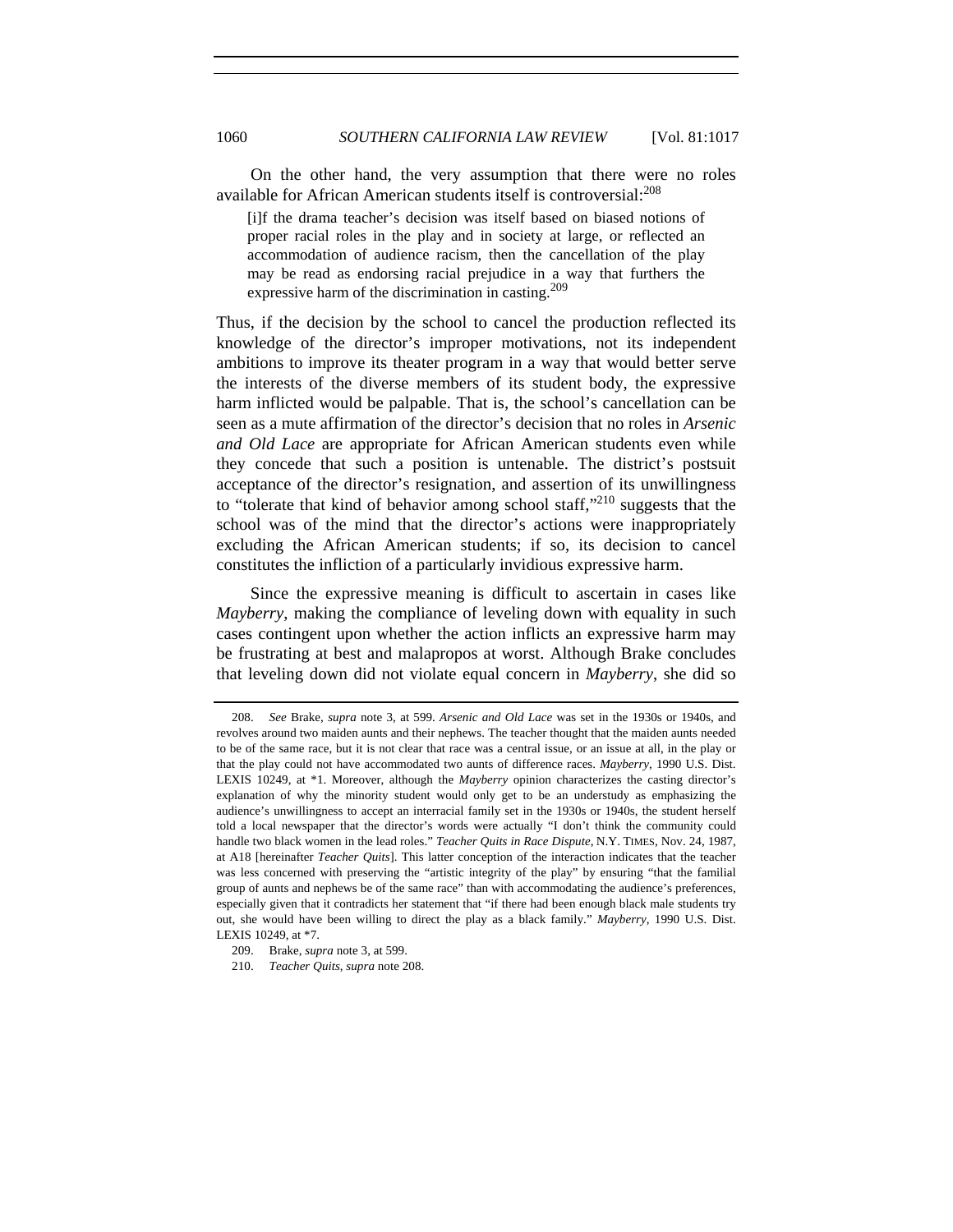ambivalently.211

Moreover, Brake notes that the laws containing a discriminatory-intent standard cannot be relied on to screen out expressive harms because people who make decisions that privilege the already privileged and invoke an expressive harm do not always intend to discriminate against the disenfranchised party.212 However, in cases like *Mayberry*, the only guidance the expressive harm test really can provide is an instruction to look into the motives of the teacher as they interact with the motives of the school administration and the audience. But in many cases, like Equal Protection Clause cases, the intent prong must be satisfied before a claim can be brought. Thus, the test in *Mayberry* for whether cancellation inflicted an expressive harm would be essentially the identical test for whether a violation had initially occurred when the African American student had been denied a role. In this sense, the expressive harm test will often be a simple extension of the intent prong and will provide only minimal assistance to courts, who will likely decline to analyze the harm and instead employ what they see as the simpler test that enables removal or extension of the benefit with no further inquiry.

# V. THE RIGHT ROLE FOR EQUALITY II: A GUIDE FOR COURTS

We have seen that Brake's approach asks us to redefine equality to include the notion of expressive harm, yet she notes the difficulty in the application of such a test. Moreover, although she describes her accounts as one that will result in more "equality," she departs from the notion of formal equality to focus on the best way to remove discrimination using alternative guidelines. Christiano also defends equality as a principle, asking us to redefine equality to include leveling up. Although his equality principle is a bit unconventional as well, he does not stray from the notion of equality as involving distribution. Yet we learn from him that this principle runs into trouble when the benefit is not of the type such that more is better than less—and this type of benefit is one that we may see in the realm of antidiscrimination law.

Examining the accounts of these two scholars against the backdrop of the Leveling Down Objection highlights the problem cases like *Cazares*  illustrate: when should courts consider formal equality at all? When they are attempting to remove discrimination? And what notion of equality should they consider assuming they do use it as a guiding principle? The

<sup>211.</sup> *See* Brake, *supra* note 3, at 599.

<sup>212.</sup> *Id.* at 582.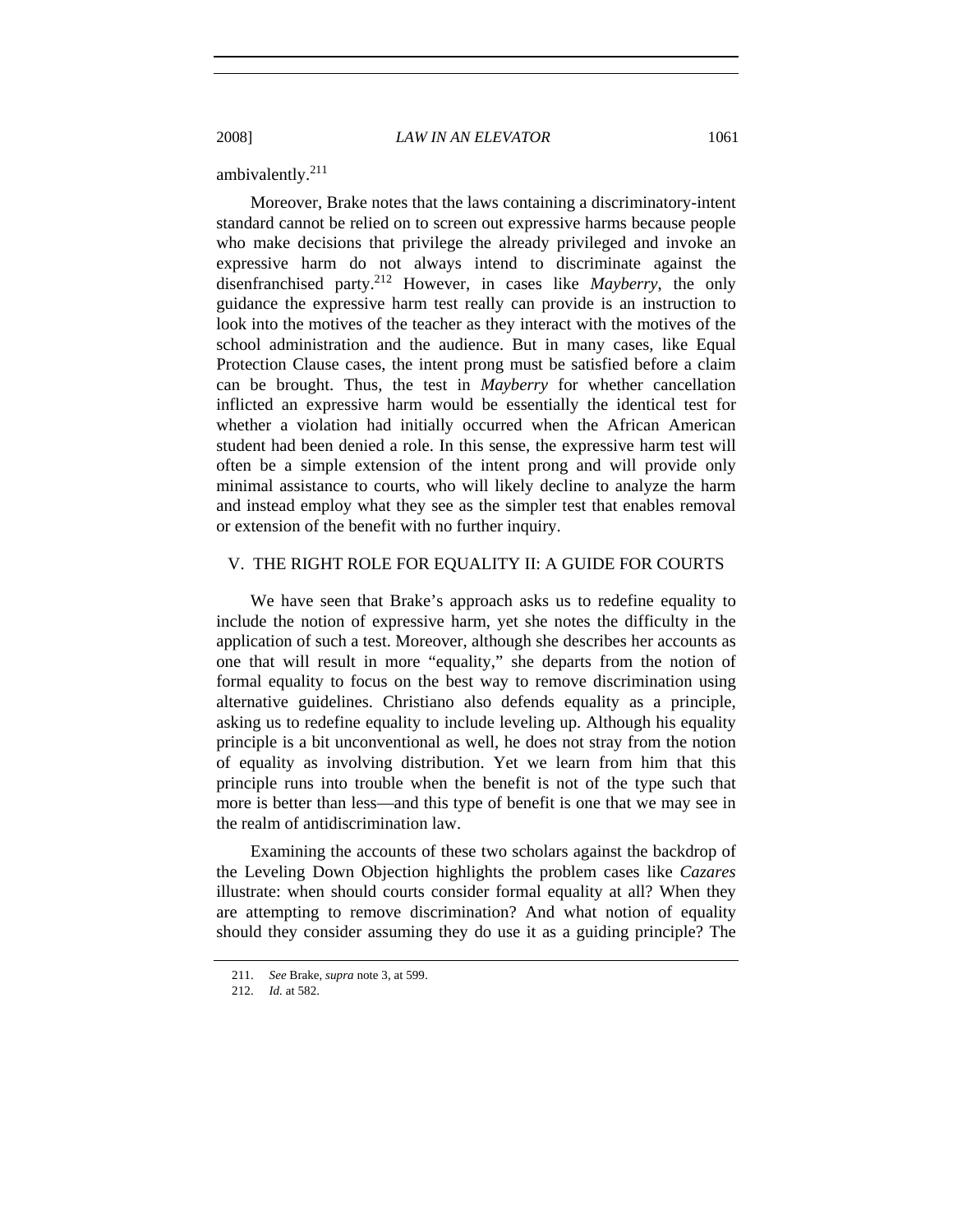foregoing illustrates that sometimes discrimination can be removed without looking at formal equality, and that sometimes it cannot. Based on the insights gleaned from the approaches set forth above, I propose the courts employ the test below, dubbed the Equality If Test.

The threshold question for the courts to answer when employing the Equality If Test is whether the material good to be distributed is such that more is better than less, asking the question that underlies Christiano's main assumption. It should be noted that the good can always be characterized more abstractly: for example, as "fairness" or "access." For my purposes, at this stage in the analysis it is important that the *material*  good be that which is examined. For example, induction into the National Honor Society, and all the attendant material benefits, is a good such that more is better than less. Similarly, pension benefits are such that more is better than less. If the court determines that this good is such that more is better than less, the court should factor equality into its analysis of whether to allow leveling up or leveling down, and the notion of equality the court should use is that, or similar to that, provided by Christiano. Simply put, the court will level up when it is feasible. Note the earlier reference to the situation posited by Christiano, in which there is a Pareto-optimal inequality state that is more favorable than the best feasible equality, will not arise in equality-law cases, because the court will either have to level all the way up or level all the way down due to the framework of the current legal system. Moreover, when other constraints specific to equality law get in the way—administrative impossibility, fiscal impracticability, federalism, or separation of powers issues—leveling down may still be the best choice; *Mathews*, for example, may still have gone either way, whereas *Cazares* and *Chipman* would likely require leveling up. The key point is that the court should explicitly consider equality of distribution when the good is such that more is better than less.

If the question whether more is better than less is answered in the negative, Christiano's framework is inapposite; that is, it is helpful, but only helpful insofar as it teaches us that equality as we generally consider it is not important in such cases. Thus, a court employing the Equality If Test should, put dramatically, forget about equality and focus on removing the discrimination. The court should endorse a framework like that provided by Brake and focus on the message sent by the action, the expressive harm, and other of her proposed factors, focusing not on equality per se, but on other aspects of the discrimination.

The best example is not a case at all: recall the More Letters the Better Act discussed above, restricting the number of letters African Americans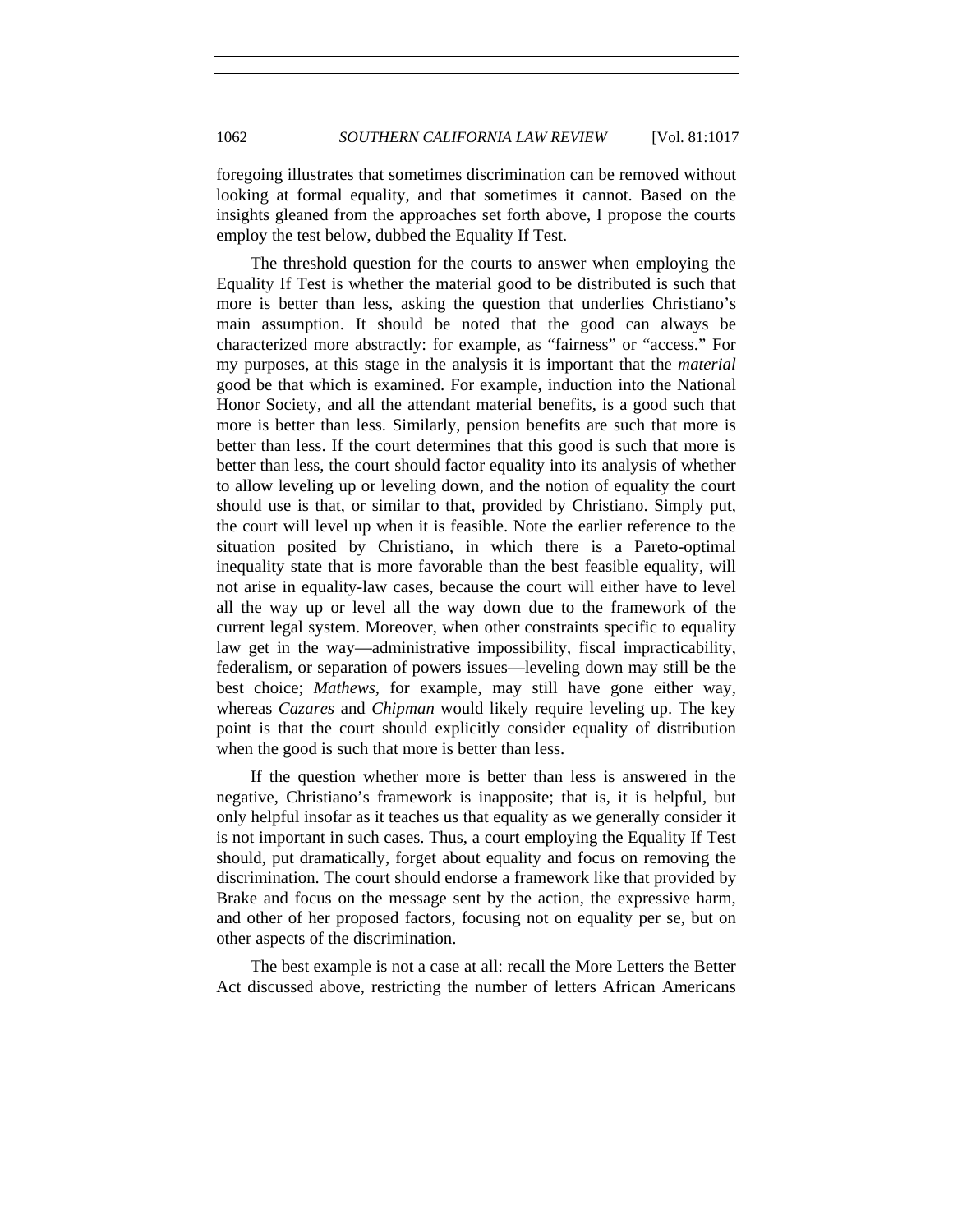could have in their last names. Were this statute to fail an equal protection challenge, as it surely would, it would hardly seem inappropriate, assuming Congress could justify the need for limiting letters in the first place, for Congress to limit all last names to five letters. Although the outcome is absurd given our inability to conjure up a situation under which this exercise of congressional power would be justified, the point is that the reason it is absurd is *not* because the five-letter limit would reinforce the discrimination present in the initial statute. In this case, because an increase in the number of letters in a name does not provide a material benefit, a decrease in the letters of everyone's name—leveling down—will not reinforce the discrimination in the initial statute. The More Letters the Better Act is a good example of an instance in which the thing to be equalized is *not* such that more is better, but instead such that equal is better. The only reason someone might want more letters is because of the message sent by the restriction. Here, equality as we traditionally conceive of it does not play a role. An analysis like Brake's is particularly apt because it will enable a look into the message sent, the history behind the action, and all the other attendant circumstances. Whether to level up or level down will depend on the results of Brake's test. Similarly illustrative is the case of "Handshakes-and-Hellos":

Consider this example. A university official is greeting alumni at a university function. He might simply voice a friendly greeting to each person, or he might also shake everyone's hand. Suppose we conclude that either practice is consistent with his duty to show respect to his guests. To that extent, his duty is discretionary. However, if he were to shake the hands of whites but not blacks, he would violate a duty not to discriminate on racial grounds. Now suppose the official realizes that he has unjustly discriminated against blacks, and responds by voicing a greeting to all guests and discontinuing the practice of shaking hands. Is he now "multiplying the wrong"? No, because the decision to voice a greeting but not shake hands is not a wrong in the first place. $2^{13}$ 

 <sup>213.</sup> Simons, *supra* note 1, at 752–53. Simons is actually using this example to defend his argument that equality has independent normative status. Specifically, this example is used to defeat the objection that equality requires "the multiplication of wrongs." That is, if someone has been wronged, formal equality may sometimes require that everyone else be wronged in order for equality to be achieved. Simons's objection runs as follows: where there was no previous entitlement to the good the distribution of which is at issue, there can be no multiplication of wrongs because it was up to the discretion of the distributor who deserved the benefit to begin with. As Brake points out, an objection like Simons's may not adequately encompass the kinds of harms faced in equality law that may harm on a more symbolic level. However, the notion that leveling down in these cases does not add "insult to injury" may derive from the intuition that the injury was symbolically injurious. *See* Brake, *supra* note 3, at 612.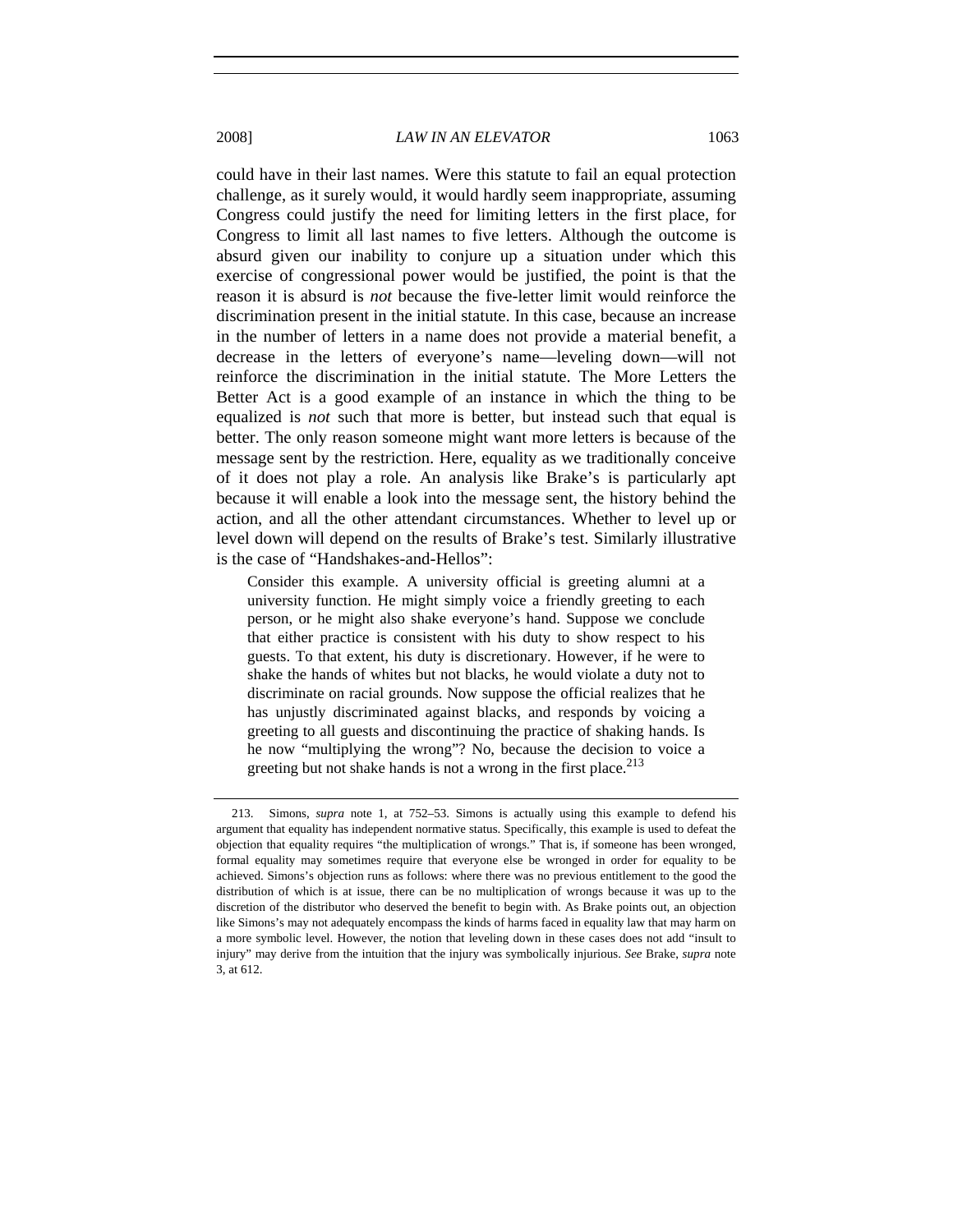In the case of the university official, the entire harm consisted in the decision to shake hands with one group, deeming that group privileged, at the expense of another group. Most of us would agree that *handshakes* in themselves are not such that more is better; the harm is in the stigma and the symbolism and an expressive harm framework is particularly apt to solve this type of problem, whereas examining this problem through the lens of equality may be insufficient. Whether a handshake for all or a hello for all will cure the discrimination will depend not on who gets what, but on what the discrimination lies. Formal equality will always be the result; the question whether leveling up or leveling down eliminates the discrimination, however, will not turn on a notion of equality in this case.

Some of the segregation cases provide other examples of instances in which the good is not such that more is better than less. For example, cases with facts like *Palmer v. Thompson* are illustrative.<sup>214</sup> In *Palmer*, a city closed its segregated swimming pools instead of desegregating them after a district court determined that the segregation denied equal protection of laws.<sup>215</sup> The problem with the different swimming pools was not that anybody wanted more, or even that anyone wanted a new swimming pool—the very *problem* with the swimming pools was that there were more rather than less (five, four of which were used by whites and one of which was used by African Americans, rather than one, five, or twenty that everyone could share.) It is very important here not to characterize the good in question abstractly as that of "access." In this case, the court should not factor in equality—if it does, it will have to engage in a complicated analysis of what would constitute equality in this case—when the discrimination is not tied to inequality. The court should rather focus on a test like Brake's, which focuses on aspects other than formal equality in determining what will effectively remedy the discrimination.

#### VI. CONCLUSION

How to treat equality and how to identify the principle protected in antidiscrimination law is a project of enormous scope that has elicited debate of sonorous dimensions. Even the first, seemingly most uncontroversial example at the beginning of this Note has elicited from the perhaps more empathetic among us the response that leveling up should have been the remedy, $^{216}$  attesting to the contested and complex nature of

 <sup>214.</sup> *See* Palmer v. Thompson, 403 U.S. 217 (1971).

<sup>215.</sup> *Id.* at 218–19.

 <sup>216.</sup> Brake explains that a discussion with her colleague led her to realize that even the seemingly trivial example of leveling down presented in the ice cream case is not so uncontroversial. Her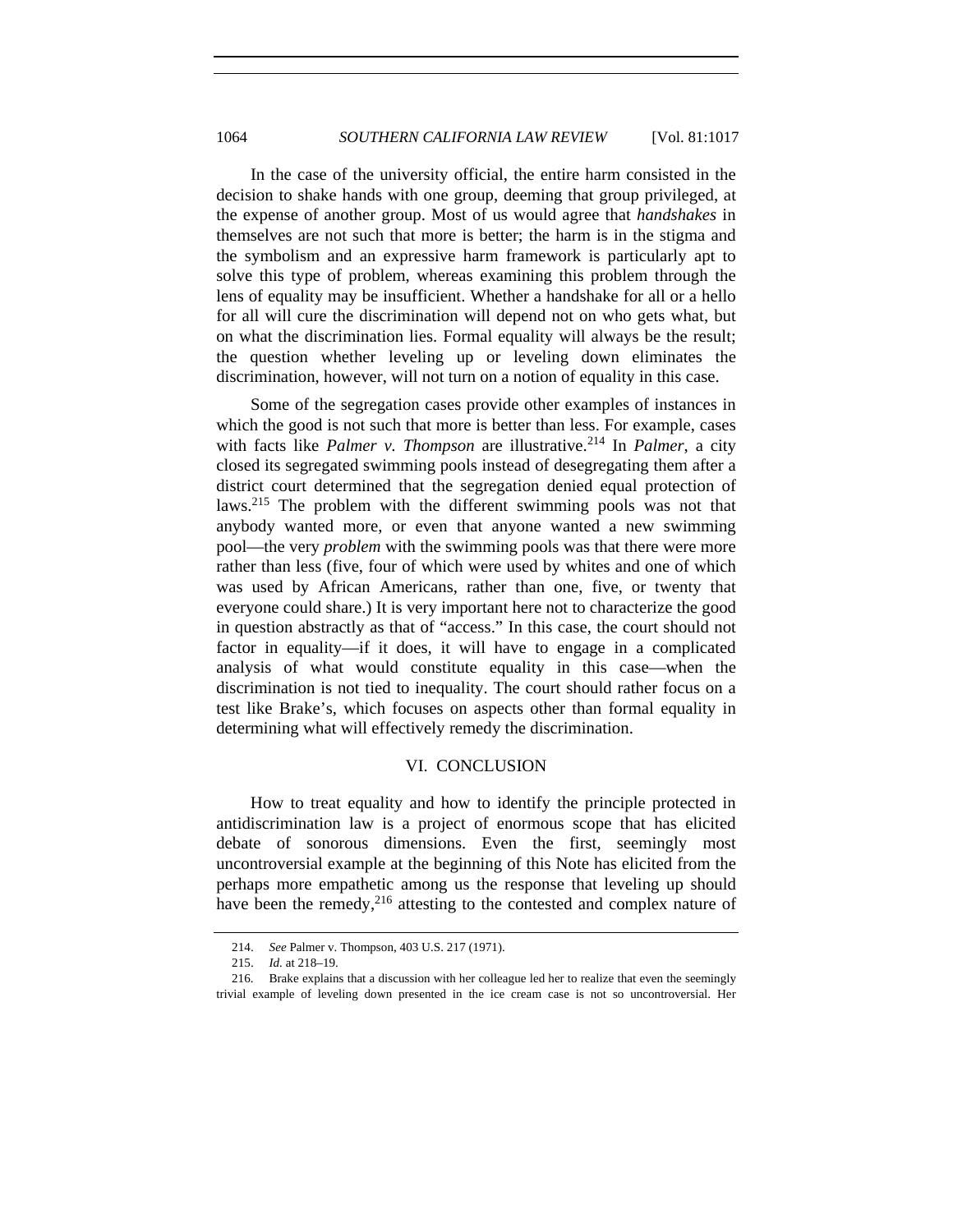the concept of equality. The goal of the foregoing, thus, is modest. It is simply to point to the apparent inconsistencies in the treatment of equality in the removal of discrimination, to characterize these contradictions as an open door through which courts may pass in their attempts to ensure the removal of discrimination in a less constricted way, and to propose a way in which courts may view equality as playing a role in that removal.

An infusion from moral philosophy like the Leveling Down Objection is illustrative in identifying the crux of the difficulty in pinning down the role of equality in the removal of discrimination, and likewise instructive in fashioning guidelines that will further expand notions of equality presented by scholars like Christiano and Brake in a way that will enable courts to achieve leveling up consistently in more, and under the proper, circumstances. A test like the Equality If Test, which identifies one possible role for equality in the removal of discrimination, will be mindful of this depth and will also pave the way for future courts to apply that test consistently. Moreover, it will allow potential violators to regulate their behavior by giving them a context within which to better predict what remedy will cure a potential violation. It will not completely ignore social context, but it will not depend heavily upon subjective, normative preconceptions about the social world. It will examine without assuming whether a violator has denied a more-is-better-than-less benefit. A test that considers the guidelines like those suggested above will infuse antidiscrimination jurisprudence with a perspective that will, in turn, contribute to the consistent administration of justice.

*"The power of equality/Is not yet what it ought to be (ought to be)/It fills me up like a hollow tree (hollow tree)/The power of equality. . . ."*<sup>217</sup>

colleague pointed out that:

<sup>[</sup>u]nless there was not enough ice cream to go around, the parent's response in withholding ice cream from both children who are, as the hypothetical assumes, equally deserving of it, seems harsh and uncaring. The expressive meaning of this response may be to punish the second child for asserting an equal claim to ice cream, or reaffirm the favored status of the first child by denying the second child the chance to share in the gift of ice cream and the affection it represents. The expressive message to the second child seems capricious at best and hostile at worst. If equal concern requires a commitment to caring and respect on equal terms, this response may well violate equality's mandate.

Brake, *supra* note 3, at 616 n.365.

 <sup>217.</sup> RED HOT CHILI PEPPERS, *The Power of Equality*, *on* BLOOD SUGAR SEX MAGIK (Warner Records 1991).